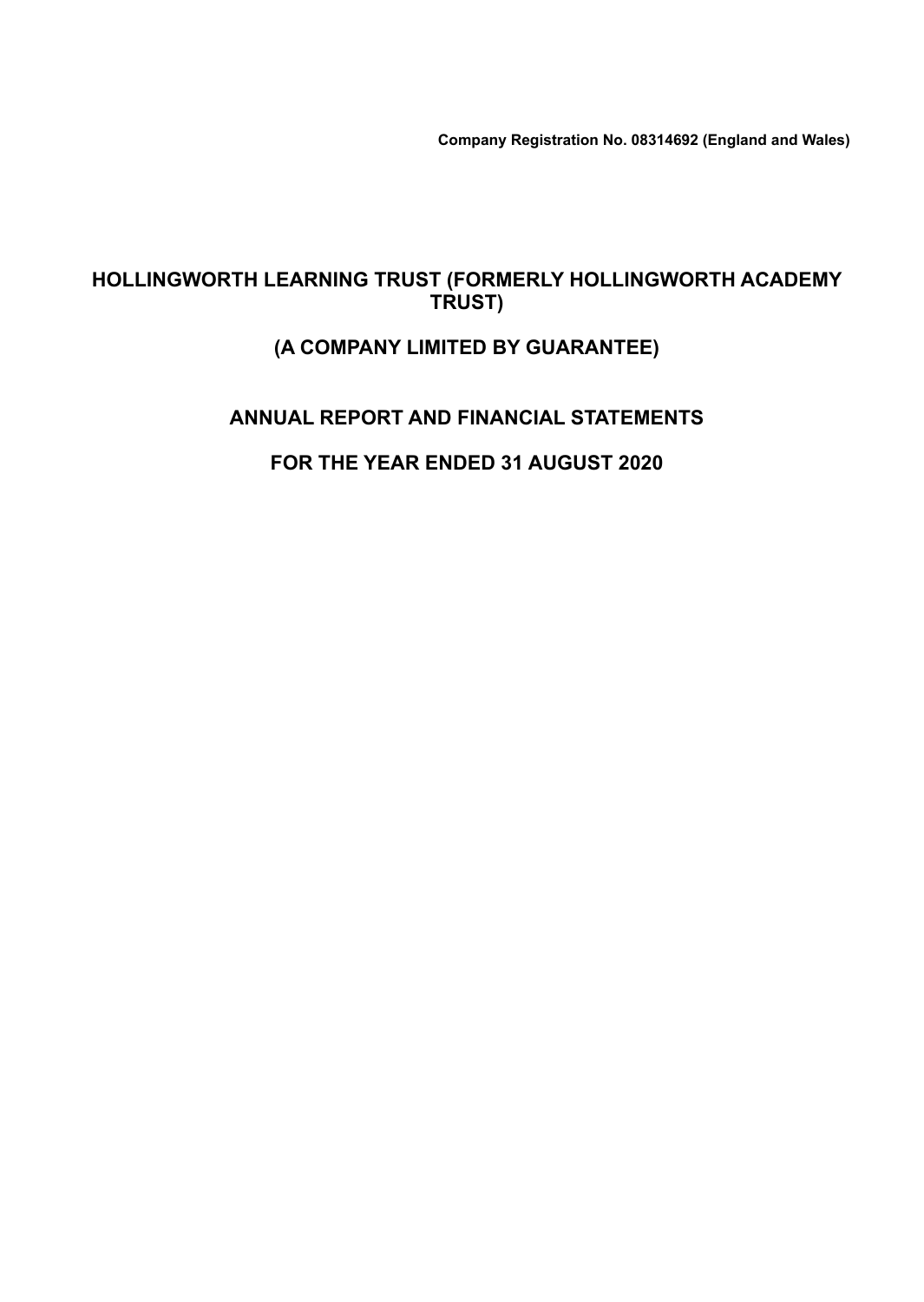### **REFERENCE AND ADMINISTRATIVE DETAILS**

| <b>Members</b>                     | J Packer                                |
|------------------------------------|-----------------------------------------|
|                                    | D Randle (Resigned 31 March 2020)       |
|                                    | A Moon                                  |
|                                    | M Cockcroft                             |
|                                    | T Nicholson (Appointed 1 April 2020)    |
|                                    | S Lowe (Appointed 1 April 2020)         |
|                                    | R Ronksley (Appointed 1 April 2020)     |
| Trustees                           | D Randle (Accounting Officer)           |
|                                    | S Lowe (Resigned 31 March 2020)         |
|                                    | J Mellor                                |
|                                    | N Brown (Resigned 18 November 2019)     |
|                                    | A Moon (Chair of Trustees)              |
|                                    | S Piprani (Resigned 31 March 2020)      |
|                                    | J Brown (Resigned 31 March 2020)        |
|                                    | M Cockcroft                             |
|                                    | J Frater (Resigned 31 March 2020)       |
|                                    | P McKeown (Resigned 31 March 2020)      |
|                                    | D Whelan (Resigned 31 March 2020)       |
|                                    | C Cobley (Resigned 31 March 2020)       |
|                                    | K Digiorgi (Resigned 31 March 2020)     |
|                                    | C Ogden (Resigned 31 March 2020)        |
|                                    | V Hutchins                              |
|                                    | J Michaels (Resigned 31 March 2020)     |
|                                    | L Sweeney (Resigned 31 March 2020)      |
|                                    | R Hunter (Resigned 31 March 2020)       |
|                                    | Mr P Rennie (Resigned 31 March 2020)    |
|                                    | Mrs K McCarthy (Appointed 1 April 2020) |
|                                    | Mr M Ogden (Appointed 1 April 2020)     |
|                                    | Sarah McDowell (Appointed 1 April 2020) |
|                                    | Andrea Fallon (Appointed 1 April 2020)  |
| Senior management team             |                                         |
| - Chief Executive Officer          | D Randle                                |
| - Chief Operating Officer          | J Hawkrigg                              |
| - Trust Finance Manager            | J Cragg                                 |
| - HR Manager                       | D Beaumont                              |
| - Compliance Manager               | S Collinge                              |
| - School Service Manaer            | D Cairns                                |
| - Newhouse Academy Headteacher     | A Burnham                               |
| - Hollingworth Academy Headteacher | D Randle                                |
| - Newhouse Deputy Headteacher      | M Aspden                                |
| - Newhouse Deputy Headteacher      | C Williamson                            |
|                                    |                                         |

- Hollingworth Deputy Headteacher M Morrell
- Hollingworth Deputy Headteacher C Robbins
- Hollingworth Deputy Headteacher A Smale<br>- Clerk to the Governors G Charle
	- G Charles (resigned 01/05/2020)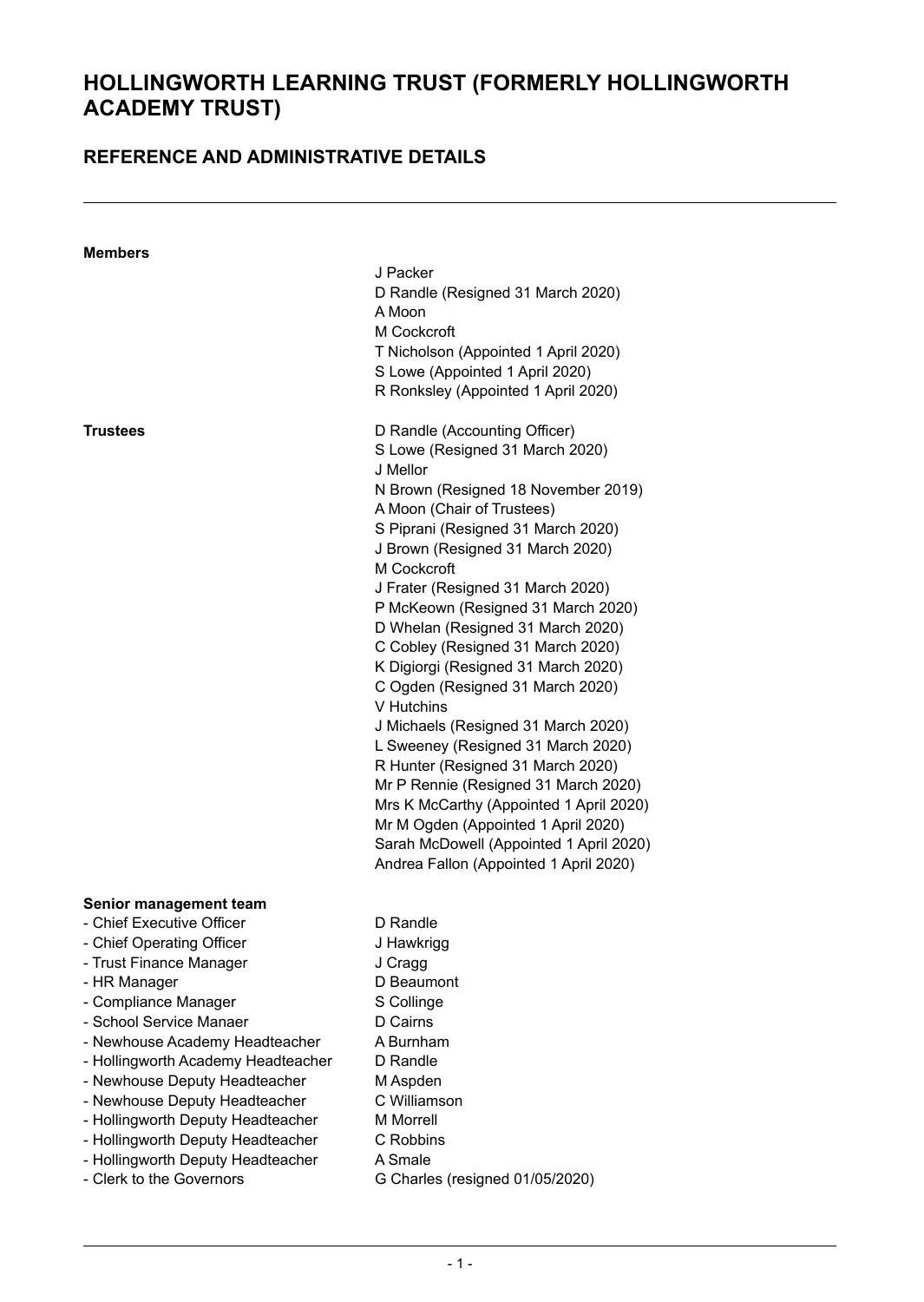### **REFERENCE AND ADMINISTRATIVE DETAILS**

| <b>Company registration number</b>                                                                                           | 08314692 (England and Wales)                                                                                          |                                                   |  |  |  |
|------------------------------------------------------------------------------------------------------------------------------|-----------------------------------------------------------------------------------------------------------------------|---------------------------------------------------|--|--|--|
| <b>Registered office</b>                                                                                                     | <b>Cornfield Street</b><br>Milnrow<br>Rochdale<br>OL16 3DR                                                            |                                                   |  |  |  |
| <b>Academies operated</b><br><b>Hollingworth Academy</b><br>Newhouse Academy (formerly Siddal MoorHeywood<br>Sports College) | Location<br>Rochdale                                                                                                  | <b>Headteacher</b><br>Mr D Randle<br>Mr A Burnham |  |  |  |
| Hollingworth Learning Trust                                                                                                  | Rochdale                                                                                                              | Mr D Randle                                       |  |  |  |
| Independent auditor                                                                                                          | <b>RSM UK Audit LLP</b><br><b>Bluebell House</b><br>Brian Johnson Way<br>Preston<br>Lancashire<br>PR <sub>2</sub> 5PE |                                                   |  |  |  |
| <b>Bankers</b>                                                                                                               | Barclays Bank Plc<br>1 Yorkshire Street<br>Rochdale<br>Lancashire<br><b>OL16 1BH</b>                                  |                                                   |  |  |  |
| <b>Solicitors</b>                                                                                                            | <b>Stoneking LLP</b><br>13 Queen Square<br><b>Bath</b><br>BA1 2HJ                                                     |                                                   |  |  |  |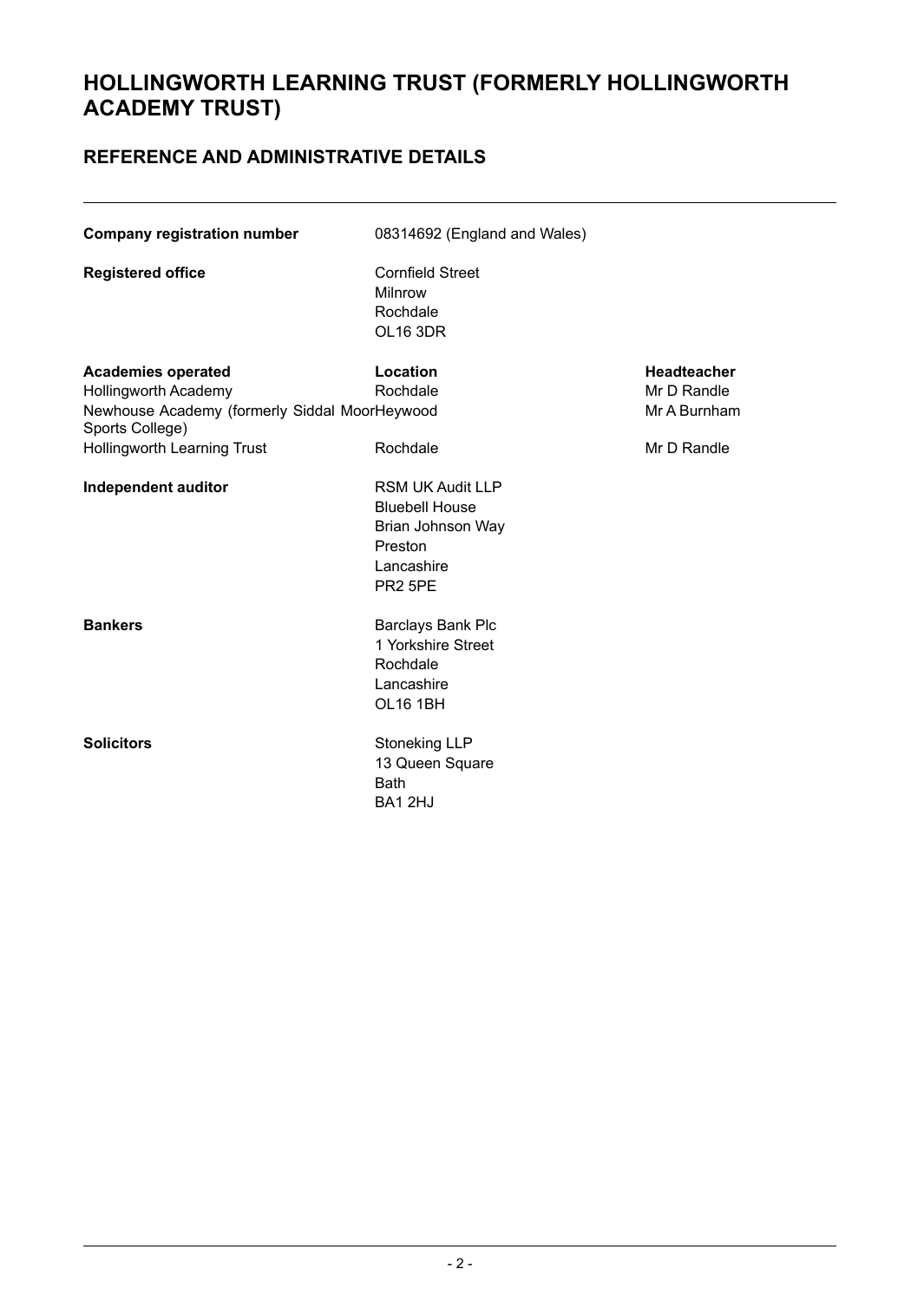### **TRUSTEES' REPORT**

The trustees present their annual report together with the financial statements and auditor's report of the charitable company for the year 1 September 2019 to 31 August 2020. The annual report serves the purposes of both a trustees' report, and a directors' report under company law.

On the 1st April 2020 Hollingworth Academy Trust changed its name to Hollingworth Learning Trust and became a Multi Academy Trust. On the same day Siddal Moor Sports College converted to an academy and changed its name to Newhouse Academy.

The Trust operates two academies for pupils aged 11 to 16 serving a catchment area in the Pennine and Heywood district of Rochdale. Hollingworth Academy has a pupil capacity of 1,340 and had a roll of 1,337 in the school census on 1st October 2020. Newhouse Academy has a pupil capacity of 1050 and had a roll of 911 in the school census on 1st October 2020.

#### **STRUCTURE, GOVERNANCE AND MANAGEMENT**

#### **Constitution**

The Trust is a company limited by guarantee and an exempt charity. The Charitable Company's memorandum and articles of association are the primary governing documents of the Trust. The trustees for charitable activities of Hollingworth Learning Trust and are also the directors of the Charitable Company for the purposes of company law. The Charitable Company is known as Hollingworth Learning Trust.

The Trust's three core layers of governance are Members, Trustees and Local Governing Bodies.

Details of the Trustees who served throughout the year except as noted are included in the Reference and Administrative Details on page 1.

#### **Members' liability**

Each member of the charitable company undertakes to contribute to the assets of the charitable company in the event of it being wound up while they are a member, or within one year after they cease to be a member, such amount as may be required, not exceeding £10, for the debts and liabilities contracted before they ceased to be a member.

#### **Trustees' indemnities**

In accordance with normal practice, the Trust has purchased insurance to protect Trustees, Governors and Officers from claims arising from negligent acts, errors or omissions whilst on Trust/Academy business. The insurance provides cover up to  $£10,000,000$  on any one loss and any one membership year.

#### **Method of recruitment and appointment or election of trustees**

- Up to eleven Trustees elected by the Members.
- The CEO
- Co-opted Governors elected by Trustees

#### **Policies and procedures adopted for the induction and training of trustees**

The induction and training of new governors will depend on their existing experience. They are asked to complete a Governors Skills Audit. The Chair meets with all new Governors and discusses the Academy objectives and activities. They have access to current policies, minutes and all relative paperwork and can request for past papers. We also buy back the Local Authority Governance service and all Governors are given training schedules for all relevant courses. All new Governors are given a tour of the Academy and a chance to meet staff and pupils.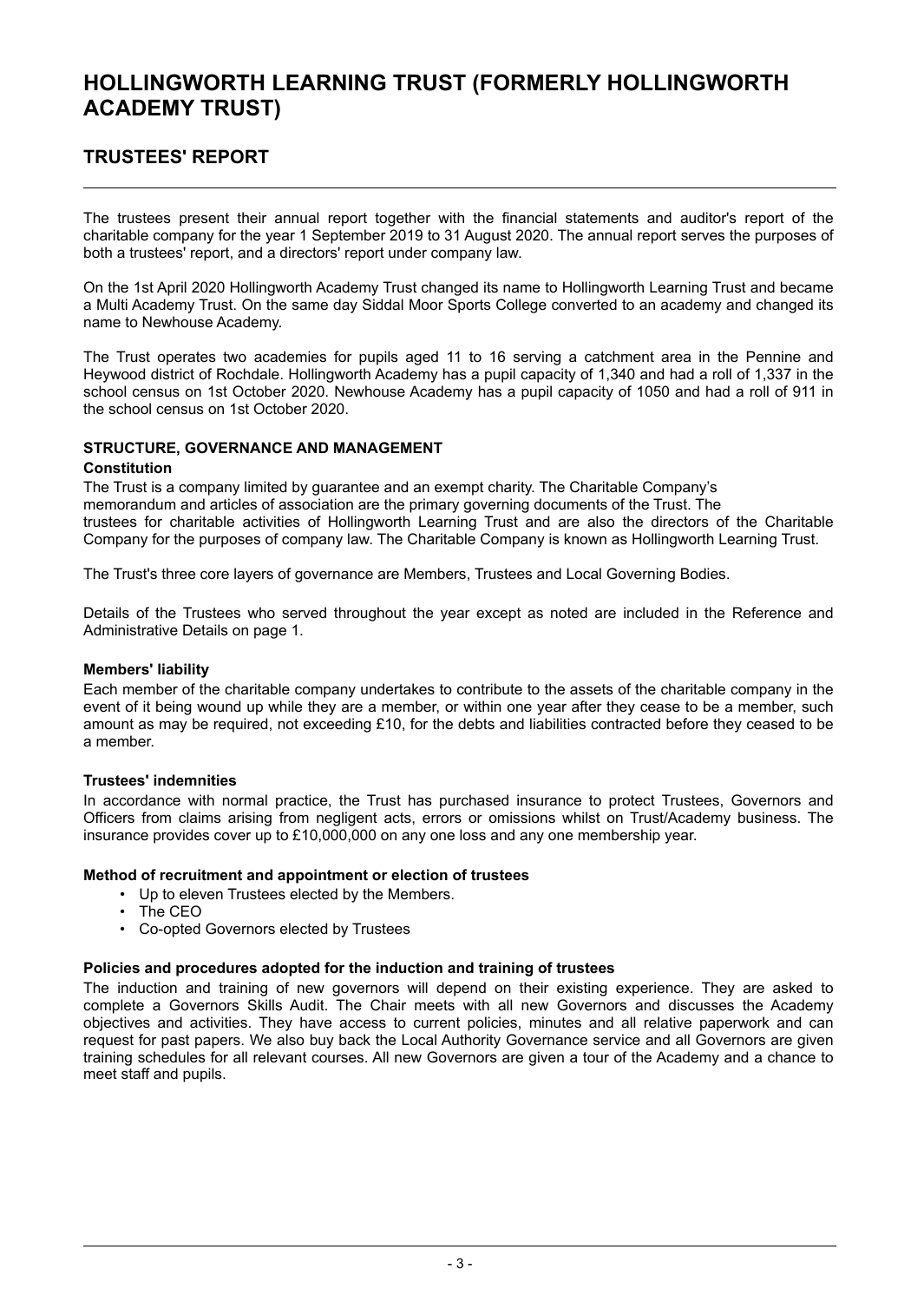### **TRUSTEES' REPORT (CONTINUED)**

#### **Organisational structure**





The Members have overall nominal responsibility for the Trust but they exercise their functions through the Trust Board. Each Member guarantees to contribute £10 if the Trust were to become insolvent and is wound up – that is the "guarantee" implied by the term "company limited by guarantee".

The main powers and duties of the Members in broad terms are:

- 1. To appoint and remove Trustees.
- 2. Through a collaborative process to monitor and evaluate the performance of the Trust Board.
- 3. To maintain the Membership and to appoint Members.
- 4. To approve any proposed changes to the Articles of Association.
- 5. To receive the annual accounts of the Trust.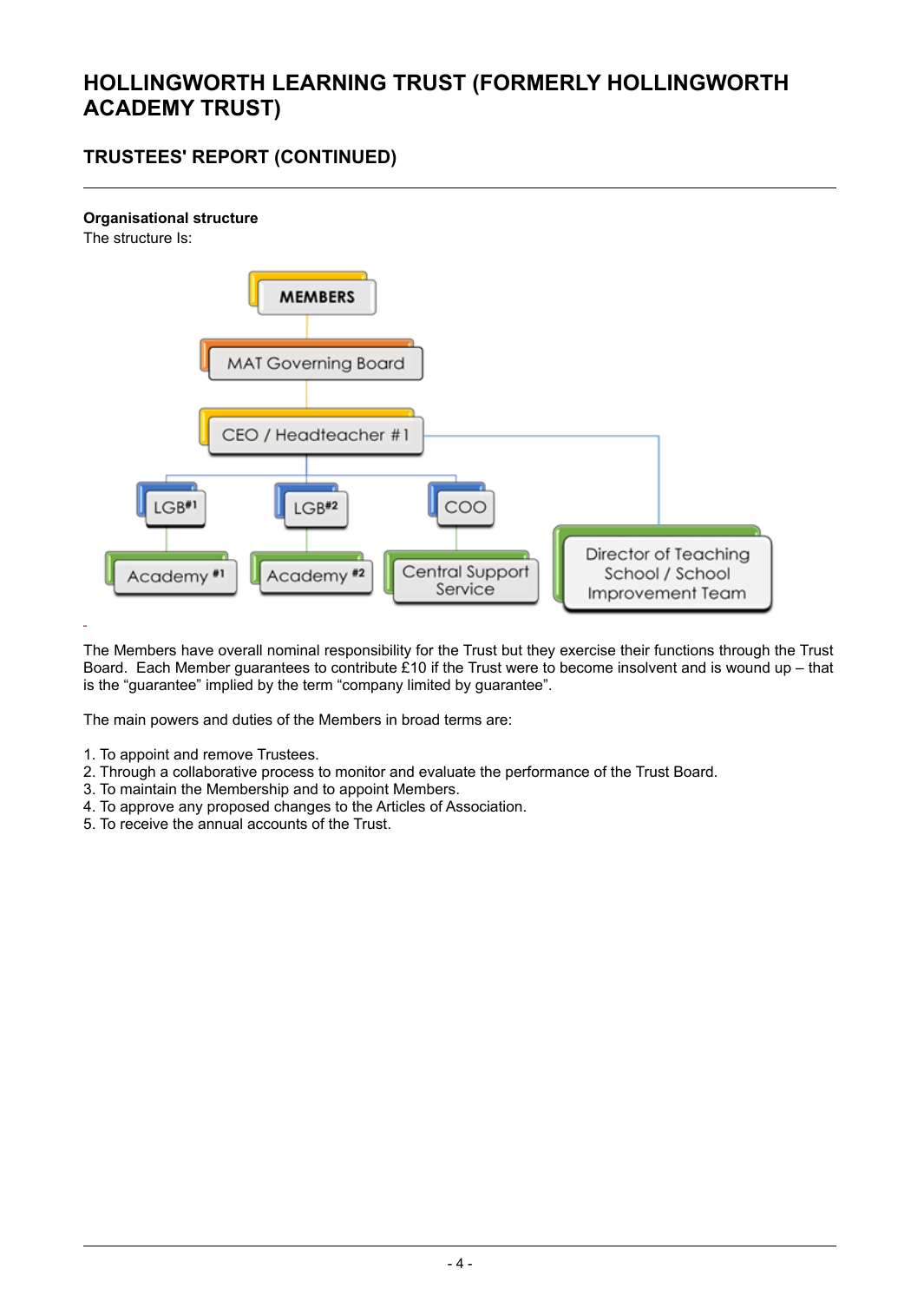### **TRUSTEES' REPORT (CONTINUED)**

The Trustees are the directors of the Trust and have a similar role to governors in a Local Authority-maintained school. As company directors their duties are to:-

- act within their powers;
- promote the success of the company;
- exercise independent judgment;
- exercise reasonable care, skill and diligence;
- avoid conflicts of interest;
- not to accept benefits from third parties; and
- declare any interest in proposed transactions or arrangements.

The Trust Board focuses on the three core functions of governance:

- 1. Ensuring clarity of vision, ethos and strategic direction.
- 2. Holding the CEO to account for the educational performance of the academies and their pupils, and the performance management of staff.
- 3. Overseeing the financial performance of the Trust and making sure its money is well spent.

While Trustees can serve as Members, best practice recognises that the Members are responsible for holding the Trustees to account. Therefore, there should be separation between the Members and Trustees.

The Trust Board is permitted to exercise all the powers of the Trust. The Trust Board will delegate to the CEO responsibility for the day-to-day operations of the Trust.

The Trustees (with the consent of the Members where changes to the Trust Board are at issue) have the right to review and adapt the Trust's governance structure at any time, which includes revoking delegation.

The Trust Board meets on a half termly (or more frequently if necessary) basis. The Trust Board also has the three core committees: School Improvement, Finance & Resources and Audit which meet on a termly (or more frequently if necessary) basis, to enable more scrutiny and healthy challenge. These committees are made up of Trustees with the relevant skills but, subject to the consent of the Trust Board, external advisors, LGB representatives, staff and parent representatives may also attend any committee meetings to make recommendations to the Trust Board. These additional attendees shall not have voting rights at committee meetings.

The Local Governing Bodies (LGBs) are Committees of the Trust Board and have delegated decision-making powers in accordance with this SoD and their Ofsted grading. The LGBs shall each hold at least three meetings in every school year.

There are eight elements to effective governance:

- 1. the right people around the table;
- 2. understanding the role and responsibilities;
- 3. good chairing;
- 4. professional clerking;
- 5. good relationships based on trust;
- 6. knowing the school its data, staff, parents, children and community;
- 7. commitment to asking challenging questions; and
- 8. confidence to have courageous conversations in the interests of the pupils.

#### **Arrangements for setting pay and remuneration of key management personnel**

The Academies have a Pay Policy in place which follows, as far as is practical, the Teachers Pay and Conditions Document for Teachers and NJC for support staff. This sets out the arrangements for setting pay and remuneration for all key management personnel. The pay and remuneration of the Headteacher is determined by the board of Governors following the guidelines set in the Pay Policy. This is independently reviewed.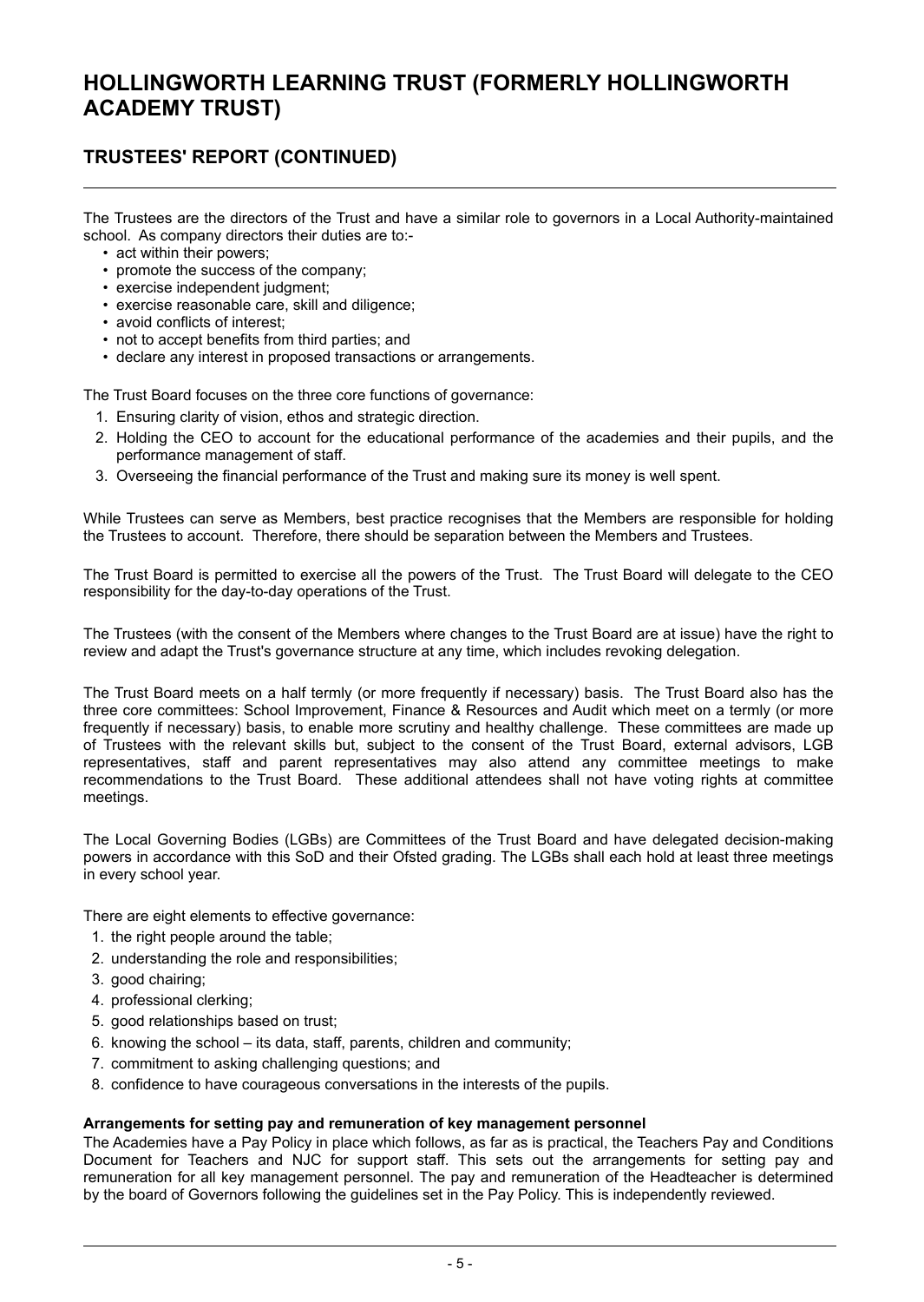### **TRUSTEES' REPORT (CONTINUED)**

#### **Trade union facility time**

| Relevant union officials<br>Number of employees who were relevant union officials<br>during the relevant period<br>Full-time equivalent employee number |                     |
|---------------------------------------------------------------------------------------------------------------------------------------------------------|---------------------|
| Percentage of time spent on facility time                                                                                                               |                     |
| Percentage of time                                                                                                                                      | Number of employees |
| 0%                                                                                                                                                      |                     |
| 1%-50%                                                                                                                                                  |                     |
| 51%-99%                                                                                                                                                 |                     |
| 100%                                                                                                                                                    |                     |
| Percentage of pay bill spent on facility time                                                                                                           |                     |
| Total cost of facility time                                                                                                                             | £0                  |
| Total pay bill                                                                                                                                          | £8,715,000          |
| Percentage of the total pay bill spent on facilty time                                                                                                  | 0%                  |

#### *Paid trade union activities*

Time spent on paid trade union activities as a percentage of total paid facility time hours

#### **Related parties and co-operation with other organisations**

There are no connected organisations, including related party relationships.

#### **Risk management**

The charity trustees have considered the major risks to which the charity is exposed and have reviewed those risks and established systems and procedures to manage those risks. These include:

- Capital Reserves balance
- The recruitment of high quality staff
- Admission of sufficient pupils
- Fraud
- Employment Law
- IT infrastructure
- National Formula Funding
- Safeguarding
- Operational Challenges when new Academies join the Trust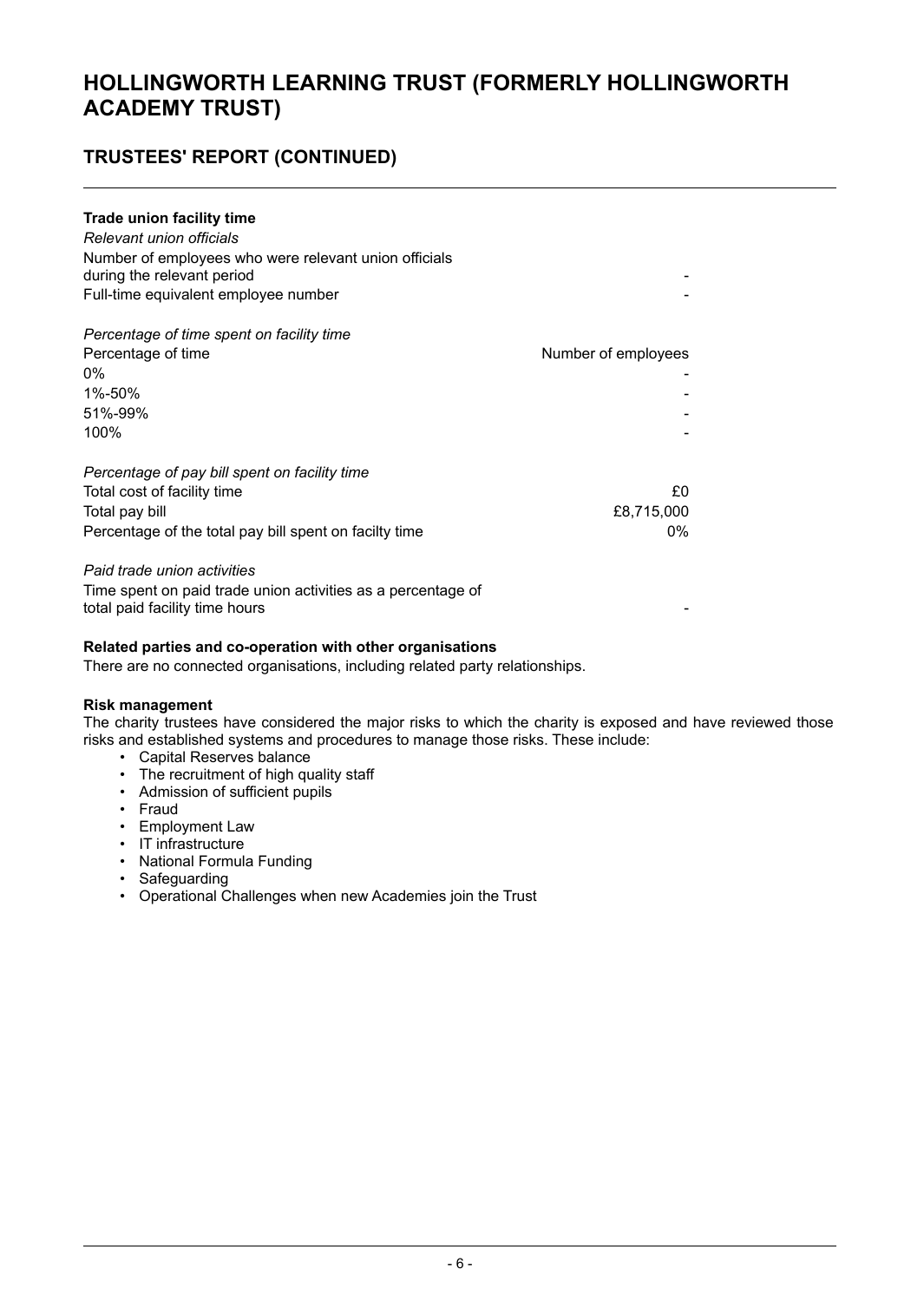### **TRUSTEES' REPORT (CONTINUED)**

#### **OBJECTIVES AND ACTIVITIES**

#### **Objects and aims**

**Ambitious -** We have high expectations for all of our children and staff. They deserve the best we can do. **Positive -** We will never fail to believe that people and schools can improve.

**Resilient -** We never 'give up'. We make long term commitments to pupils, families, communities and schools. **Reflective -** We constantly evaluate what we do and improve. We are never complacent.

**Principled -** We always promote equity, equality and challenge injustice. We always act in the 'best interests' of our pupils.

In order to achieve this, we will adopt the following aims and objectives:

- We will educate the child through a broad and balanced curriculum, with each child thriving and succeeding creatively, emotionally and academically.
- To promote, for the benefit of the inhabitants of Rochdale and the surrounding area, the provision of facilities for recreation or other leisure time occupation of individuals who have need of such facilities by reason of their youth, age, infirmity or disablement, financial hardship or social and economic circumstances; or for the public at large in the interest of social welfare and with the object of improving the condition of life of the said inhabitants.
- Education will be community based, inclusive and will respect and retain the ethos of each school. The Trust has a co-operative set of values and principles incorporating a strong ethos and upholding British Values.
- The Hollingworth Learning Trust will be underpinned by a top quality Teaching School (the Hollingworth Academy Teaching School); we intend to have strong capacity to develop all our staff. All schools in the Trust will be members of the Teaching School Alliance.
- The cross phase approach will maximise the opportunities for colleagues to work alongside colleagues from different phases to address the 'progress dip' that has potential to occur on all transitions.
- It will mirror existing staff terms and conditions and will recognise from the outset the importance of retaining and attracting staff of the highest calibre.
- We believe in the benefits to the community of local schools and would therefore always attempt to maintain schools subject to their viability.

#### **Public benefit**

In setting our objectives and planning our activities our Trustees have given careful consideration to the Charity Commission's general guidance on public benefit and in particular to its supplementary public benefit guidance on advancing education. Obviously as Academies are open to all this, guidance has been demonstrated to be followed.

#### **STRATEGIC REPORT**

#### **Achievements and performance**

The staff at both Academy's have worked tirelessly to support pupils during the Covid 19 pandemic. KS4 outcomes were determined by centre assessed grades which were robustly checked by senior leaders. Outcomes at Hollingworth were broadly in line with outcomes in 2017/18 and 2018/19 which were deemed to be outstanding. Outcomes at Newhouse Academy show an improvement on 2019. The Trust apppointed a new Headteacher following the retirement of Mr White in August 2019. Mr Burnham is building on the work of his predecessor and it is clear that the Academy continues to improve on an upward trend, for example, pupil attendance during the Autumn term is exceptionally positive.

Both Academies were able to open for Key workers during March – July and opened to Year 10 in June. Both Academies were able to utilise online learning and accessed the DFE scheme for laptops and dongles for disadvantaged pupils. They also took advantage of the Free School Meal voucher scheme to enable our disadvantaged pupils to access vouchers. Risk Assessments were shared across Academies and altered to fit both Academies approach to pupils returning in June and September, including key worker provision. This included shared practice of bubbles; reducing movement around the building; enhanced cleaning; enhanced hygiene; checking office/meeting room capacity; keeping pupils, staff and visitors safe; safe entry to the building; staggered finish times; pupil and staff well-being; recovery plan/curriculum.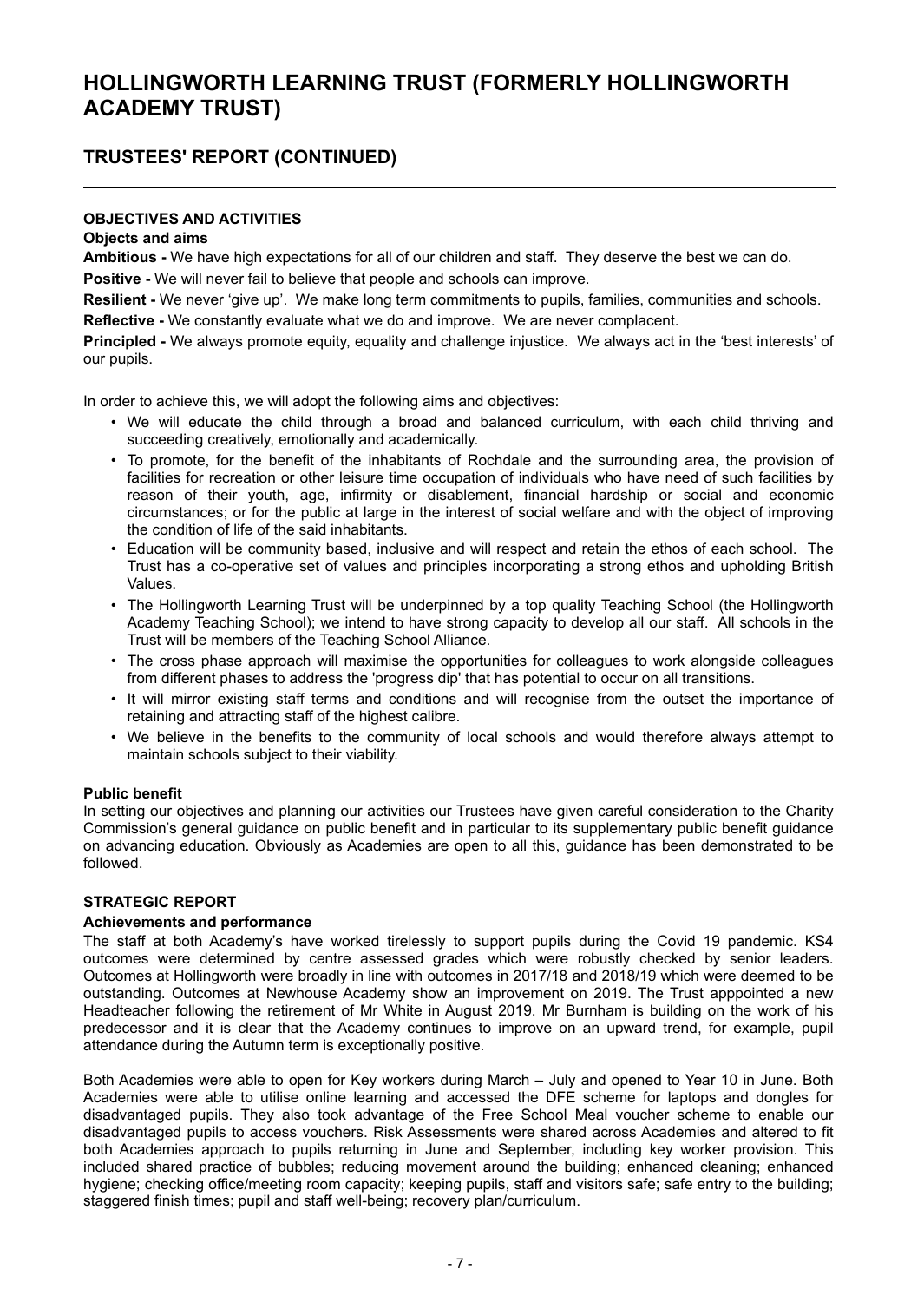### **TRUSTEES' REPORT (CONTINUED)**

#### **Financial review**

The Academies income is known at the beginning of the year. The main financial risk for the Academies this year was managing the changes related to Covid. The Academies made some savings on expenditure. However, additional expenditure for the September opening during Covid has been realised to make the building and practices save for all staff, pupils and third party visitors safe during the pandemic. Supply Teaching costs at Hollingworth have been high in the first term compared to previous years but Newhouse Academy is less, this is due to the amount of staff having a positive test or self-isolating due to track and trace. There is no evidence that shows any outbreaks have occurred within the Academies premises since March 2020, which demonstrates practices working well in combating the virus whilst keeping the schools open. These additional costs will depend on how long the pandemic continues. Funds at the year end are £28,204,000 (2019: £366,000) with a surplus of £27,838,000 being generated in the year. This includes a donation of £28,995,000 generated from the conversion of Newhouse Academy.

#### Reserves policy

The governors review the reserve levels of the Academies constantly. This review encompasses the nature of income and expenditure streams, the need to match income with commitments and the nature of the reserve.

The Trust is working towards a reserve policy that will allow changing needs to be addressed and opportunities to be grasped. The Academy's current level of net current assets is £883,000 (2019: £310,000). The Academy has produced forecasts which suggest that the funds surplus may reduce slightly over the next few years and has already increased class sizes in some subjects to reduce staff costs required over the next 2 years.

#### Investment policy

The current policy is to only invest in funds that are risk free and immediately accessible deposit accounts.

#### Going concern

After making appropriate enquiries, the Board of trustees has a reasonable expectation that the Academy Trust has adequate resources to continue in operational existence for the foreseeable future. For this reason, it continues to adopt the going concern basis in preparing the financial statements.

Further details regarding the adoption of the going concern basis can be found in the Statement of Accounting Policies .

#### **Plans for future periods**

Hollingworth Learning Trust is committed to its challenging strategic goal of becoming a 'World Class' school. Plans for future periods will focus on ensuring that pupils:

Make outstanding progress, in their learning, regardless of ability, gender, social background or ethnic origin.

Are engaged in a curriculum suffused with memorable experiences and rich opportunities for learning.

Learn, with teachers, in an environment which is mutually respectful and promotes a shared enjoyment of learning.

Develop social attitudes and behaviours founded upon the principles of respect, responsibility and care.

Develop the transferable skills and attitudes necessary to thrive in the global economy of the 21st Century.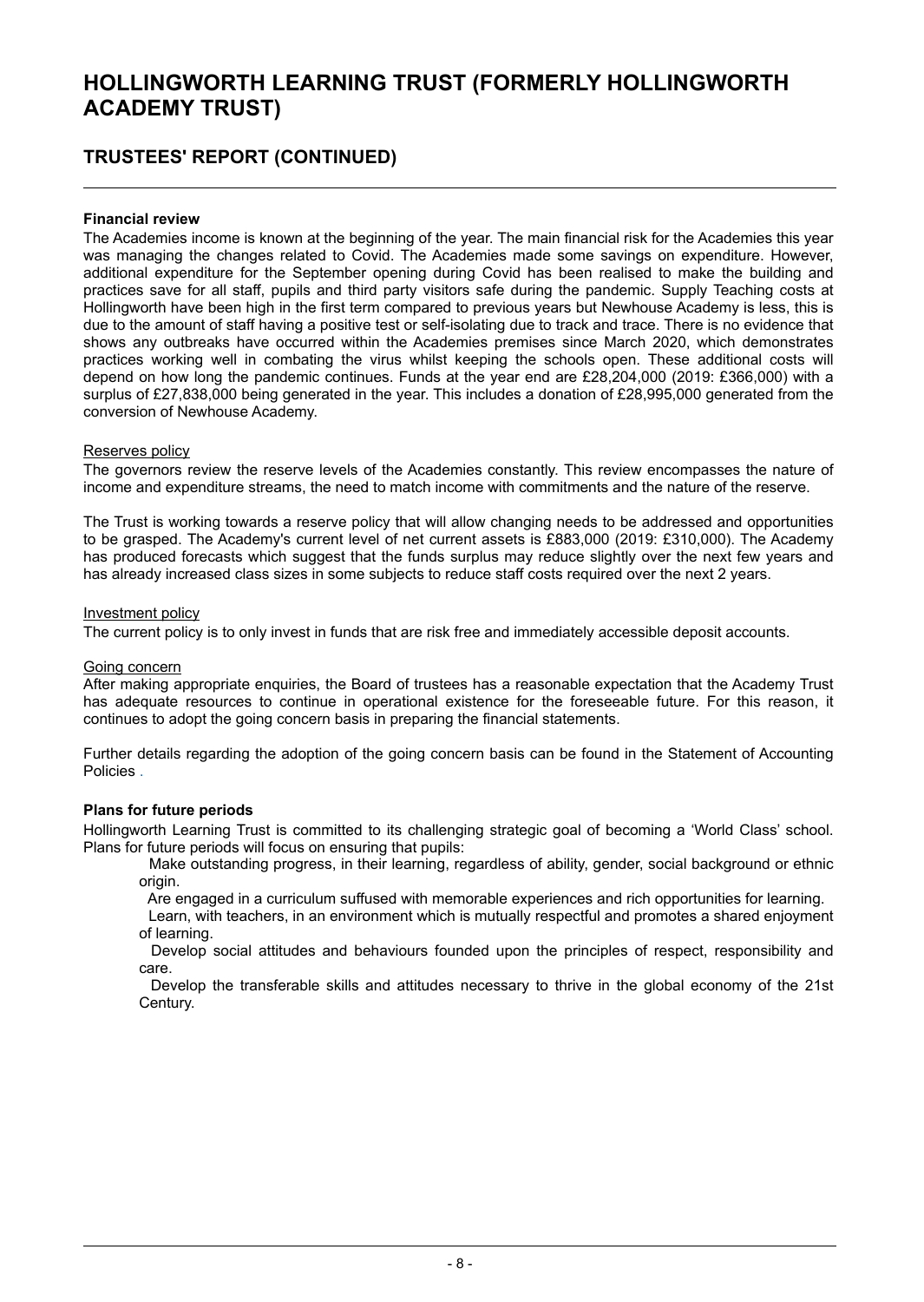### **TRUSTEES' REPORT (CONTINUED)**

#### **Principal risks and uncertainties**

This will link to the risk management process that the Trust has in place. The Academy's principal risk is the full admission of pupil places. This enables us to receive funding streams matching our current operational costs.

Hollingworth Academy continues to be consistently significantly over subscribed as you can see from the Year 7 intake figures below for 2019 and 2020. These figures demonstrate the popularity of the Academy, which is mainly due to the consistently high academic performance of our pupils and our reputation for excellent standards of behaviour and school uniform. We have an ambitious "World Class" strategy to further improve all aspects of provision and practice.

One of the principal challenges facing Newhouse Academy is securing a consistent strong uptake of pupils in Year 7. The Academy has the legacy of a pan of 270 which was predicated on additional building works which are now not in place. The Trust is working with the office of the RSC, the LA and the DFE to agree a realistic PAN for the school. Newhouse Academy also faces pressure by the opening of a new free school in the locality. The Academy is on a strong trajectory of improvement and is working strenuously to promote the successes and achievements of pupils and the Academy. Investment has been deployed to ensure that these are well publicised to the local community.

|                 | Sept 2019 (PAN 270)       |                 | Sept 2020 (PAN 270)       |                 |
|-----------------|---------------------------|-----------------|---------------------------|-----------------|
| <b>Criteria</b> | <b>Applications (789)</b> | <b>Admitted</b> | <b>Applications (941)</b> | <b>Admitted</b> |
| <b>LAC</b>      |                           |                 |                           | 9               |
| <b>EHCP</b>     |                           | 10              |                           | 16              |
| Medical         |                           |                 |                           |                 |
| Siblings        |                           | 87              |                           | 91              |
| Staff           |                           | 6               |                           | 5               |
| Other           |                           | 164             |                           | 148             |

#### **Hollingworth Academy**

#### **Newhouse Academy**

|                 | Sept 2019 (PAN 270) |          | Sept 2020 (PAN 270) |          |  |
|-----------------|---------------------|----------|---------------------|----------|--|
| <b>Criteria</b> | Applications (235)  | Admitted | Applications (297)  | Admitted |  |
| <b>LAC</b>      |                     |          |                     |          |  |
| <b>EHCP</b>     |                     | 4        |                     | າ        |  |
| <b>Medical</b>  |                     | 8        |                     | 12       |  |
| Siblings        |                     | 42       |                     | 29       |  |
| <b>Staff</b>    |                     |          |                     |          |  |
| <b>Other</b>    |                     | 211      |                     | 225      |  |

#### **Fundraising**

The academy trust does not use any external fundraisers. All fundraising undertaken during the year was monitored by the Trustees.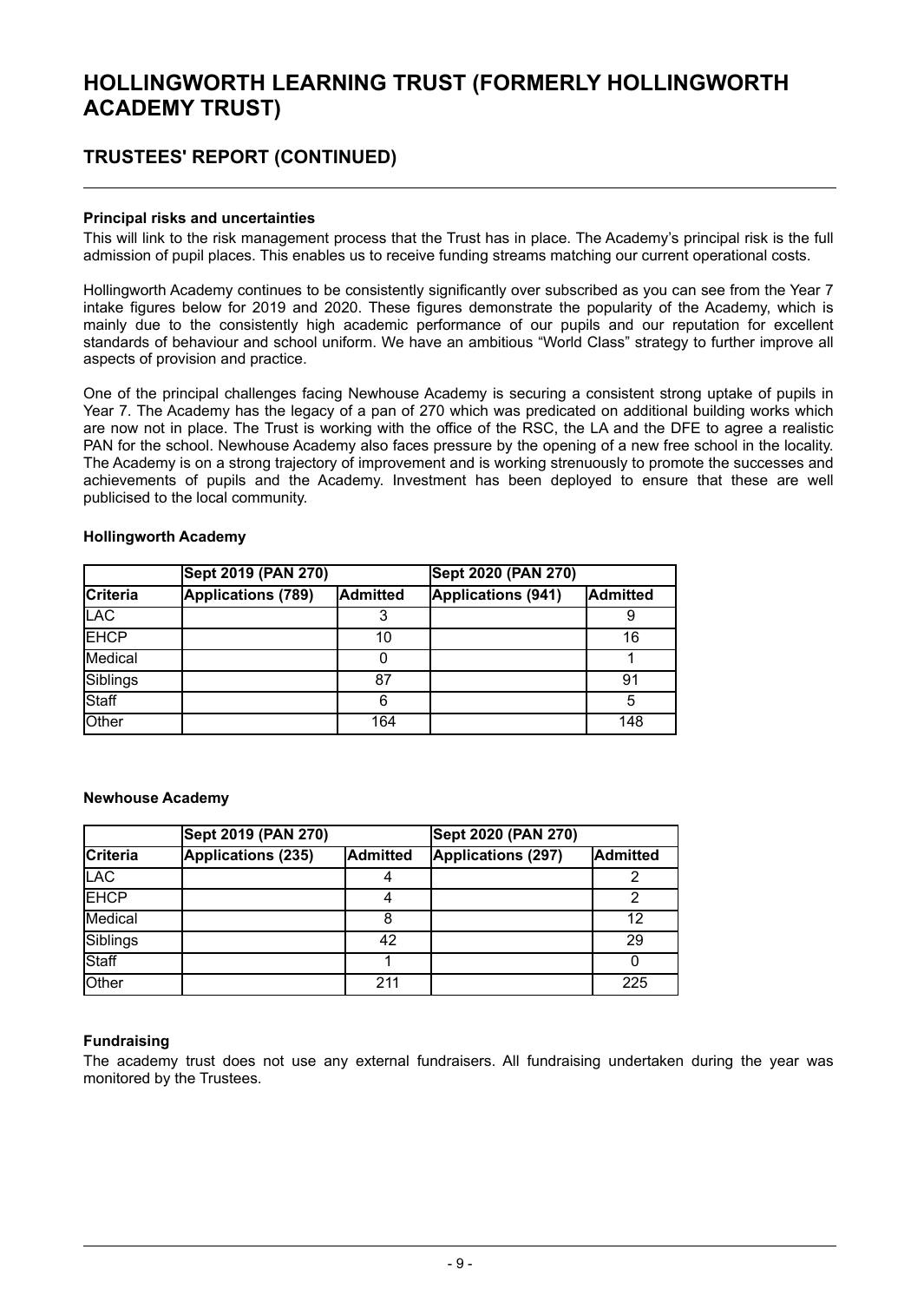### **TRUSTEES' REPORT (CONTINUED)**

#### **AUDITOR**

RSM UK Audit LLP has indicated its willingness to continue in office.

#### **Statement as to disclosure of information to auditor**

The trustees have confirmed that, as far as they are aware, there is no relevant audit information of which the auditor is unaware. Each of the trustees have confirmed that they have taken all the steps that they ought to have taken as trustees in order to make themselves aware of any relevant audit information and to establish that it has been communicated to the auditor.

The trustees' report is approved by order of the board of trustees and the strategic report (included therein) is approved by the board of trustees in their capacity as the directors at a meeting on 15 December 2020 and signed on its behalf by:

A Moon **Chair of Trustees**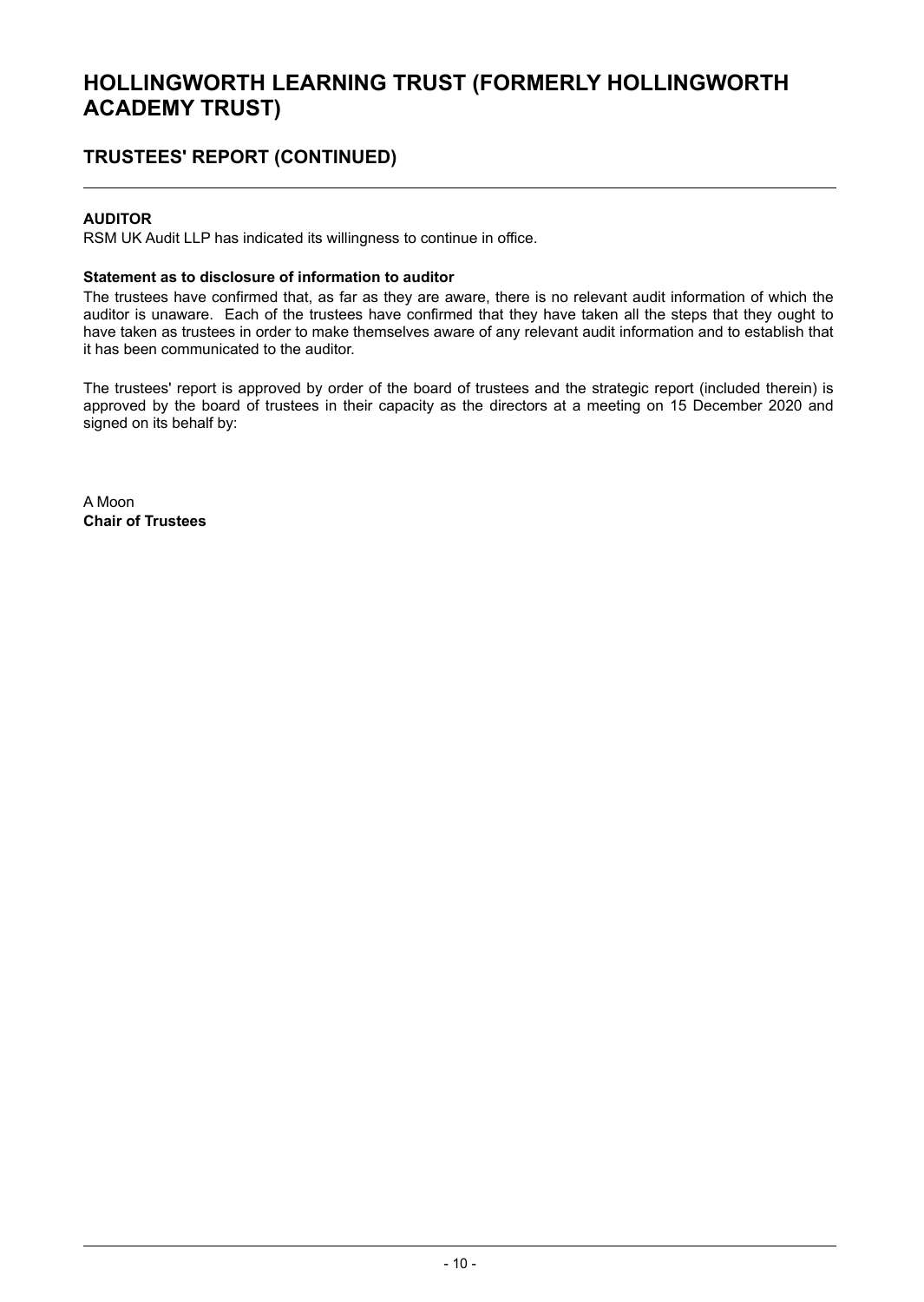### **GOVERNANCE STATEMENT**

#### **Scope of responsibility**

As trustees we acknowledge we have overall responsibility for ensuring that Hollingworth Learning Trust (Formerly Hollingworth Academy Trust) has an effective and appropriate system of control, financial and otherwise. However, such a system is designed to manage rather than eliminate the risk of failure to achieve business objectives, and can provide only reasonable and not absolute assurance against material misstatement or loss.

As trustees, we have reviewed and taken account of the guidance in DfE's Governance Handbook and competency framework for governance.

The Board of Trustees has delegated the day-to-day responsibility to the Headteacher, as accounting officer, for ensuring financial controls conform with the requirements of both propriety and good financial management and in accordance with the requirements and responsibilities assigned to it in the Funding Agreement between Hollingworth Academy Trust and the Secretary of State for Education. They are also responsible for reporting to the Board of Trustees any material weaknesses or breakdowns in internal control.

#### **Governance**

The information on governance included here supplements that described in the trustees' report and in the statement of trustees' responsibilities. The board of trustees has formally met 4 times during the year, pre-April a number of Sub-Committees met in addition to the full trustee meetings. Post MAT conversion Trustees have agreed to meet every other month and every month financial data is shared with all Trustees electronically, ensuring effective oversight of funds. Attendance during the year at meetings of the board of trustees was as follows:

| <b>Trustees</b>                         | <b>Meetings attended</b> | Out of possible |
|-----------------------------------------|--------------------------|-----------------|
| D Randle (Accounting Officer)           | 3                        |                 |
| S Lowe (Resigned 31 March 2020)         |                          | 2               |
| J Mellor                                |                          |                 |
| N Brown (Resigned 18 November 2019)     |                          |                 |
| A Moon (Chair of Trustees)              |                          |                 |
| S Piprani (Resigned 31 March 2020)      |                          | 2               |
| J Brown (Resigned 31 March 2020)        |                          | 2               |
| M Cockcroft                             |                          | 4               |
| J Frater (Resigned 31 March 2020)       |                          | 2               |
| P McKeown (Resigned 31 March 2020)      |                          | 2               |
| D Whelan (Resigned 31 March 2020)       | 2                        | 2               |
| C Cobley (Resigned 31 March 2020)       |                          | 2               |
| K Digiorgi (Resigned 31 March 2020)     |                          | 2               |
| C Ogden (Resigned 31 March 2020)        |                          | 2               |
| V Hutchins                              |                          |                 |
| J Michaels (Resigned 31 March 2020)     |                          | 2               |
| L Sweeney (Resigned 31 March 2020)      |                          | 2               |
| R Hunter (Resigned 31 March 2020)       |                          | 2               |
| Mr P Rennie (Resigned 31 March 2020)    |                          | 2               |
| Mrs K McCarthy (Appointed 1 April 2020) |                          | 2               |
| Mr M Ogden (Appointed 1 April 2020)     |                          | $\overline{2}$  |
| Sarah McDowell (Appointed 1 April 2020) |                          | 2               |
| Andrea Fallon (Appointed 1 April 2020)  |                          | 2               |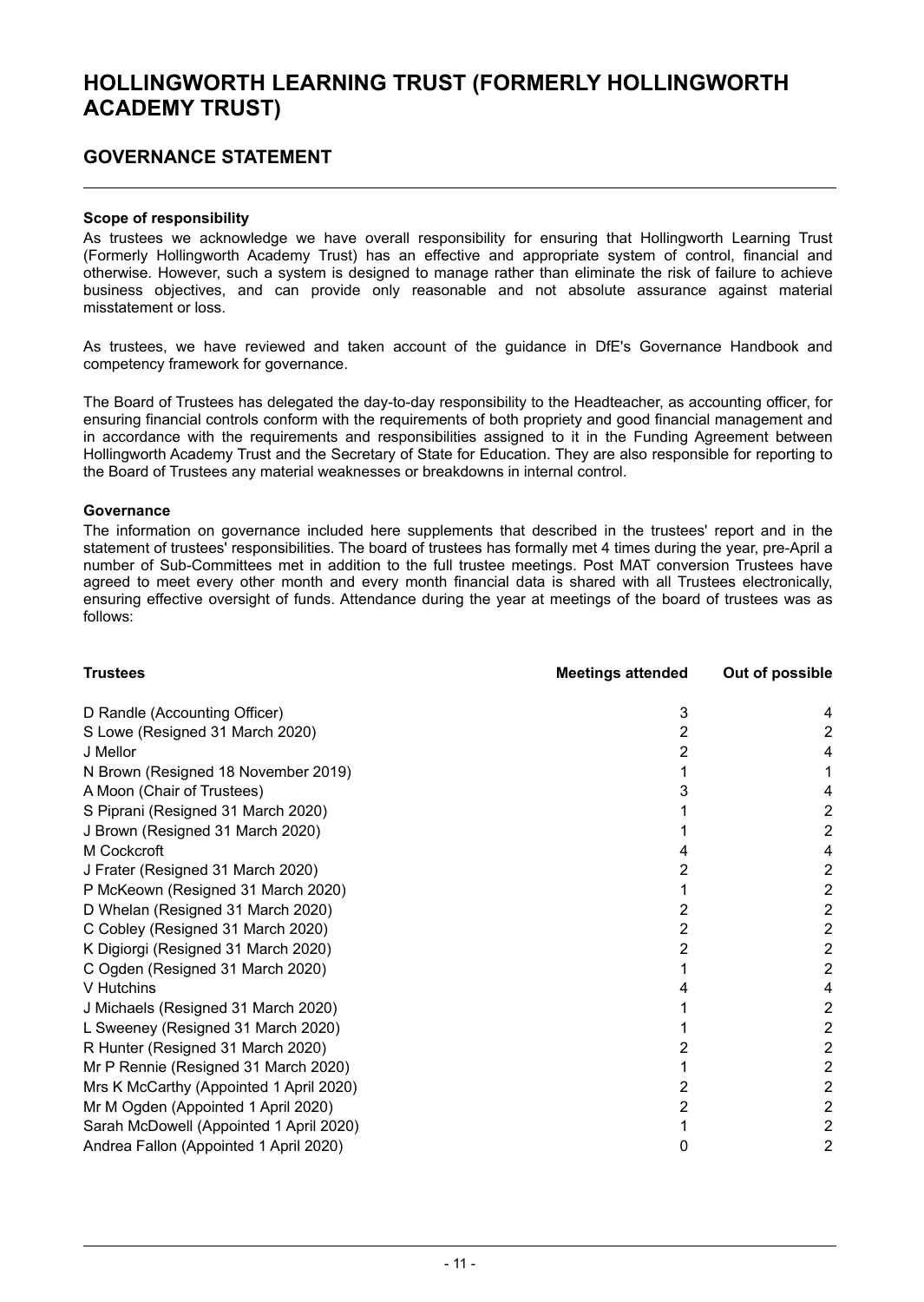### **GOVERNANCE STATEMENT (CONTINUED)**

The audit/finance and resources committee is a sub-committee of the main board of trustees. Its purpose is to:

- review and monitor the annual budget
- benchmark spending
- ensure best value
- monitor budget over 3+ years
- review/approve staffing changes

Attendance at meetings in the year was as follows:

| <b>Trustees</b>                     | <b>Meetings attended</b> | Out of possible |  |
|-------------------------------------|--------------------------|-----------------|--|
| D Randle (Accounting Officer)       |                          |                 |  |
| S Lowe (Resigned 31 March 2020)     |                          |                 |  |
| N Brown (Resigned 18 November 2019) |                          | 0               |  |
| A Moon (Chair of Trustees)          |                          |                 |  |
| M Cockcroft                         |                          |                 |  |
| C Cobley (Resigned 31 March 2020)   |                          |                 |  |
| C Ogden (Resigned 31 March 2020)    |                          | 1               |  |
| V Hutchins                          |                          |                 |  |
| J Michaels (Resigned 31 March 2020) |                          |                 |  |

The finance committee has now merged with the personnel committee to become Finance & Resources committee.

The audit committee is a function of the Finance Committee and all business is carried out during these meetings. Its purpose is to:

- appoint a Responsible Officer (RO)
- report on findings of RO
- review year end accounts

#### **Review of value for money**

As accounting officer the Headteacher has responsibility for ensuring that the academy trust delivers good value in the use of public resources. The Headteacher understands that value for money refers to the educational and wider societal outcomes achieved in return for the taxpayer resources received. The Headteacher considers how the trust's use of its resources has provided good value for money during each academic year, and reports to the board of trustees where value for money can be improved, including the use of benchmarking data where available. The Headteacher for the academy trust has delivered improved value for money during the year by:

• We carried out a Network review, which focussed around infrastructure, devices, WAN provision and accessibility. Throughout the last 36 months we have been moving our major systems across to new sustainable systems and plan to continue on this course throughout the next year. These new systems will build a central resource which will be accessible at anytime, anywhere and on any device for all stakeholders. This will create savings on efficiencies, less add-ons required, IT infrastructure and the cost of devices required to access all systems for all stakeholders (giving more cost effective solutions for Home to School connection and increased engagement to learning). This year we have moved staff over to Office 365, which will reduce costs going forward due to us not having the requirement to buy in an additional email system and Onedrive system. We also plan to use other features in Office 365 to amalgamate other school systems to the one platform to increase staff efficiencies and communication.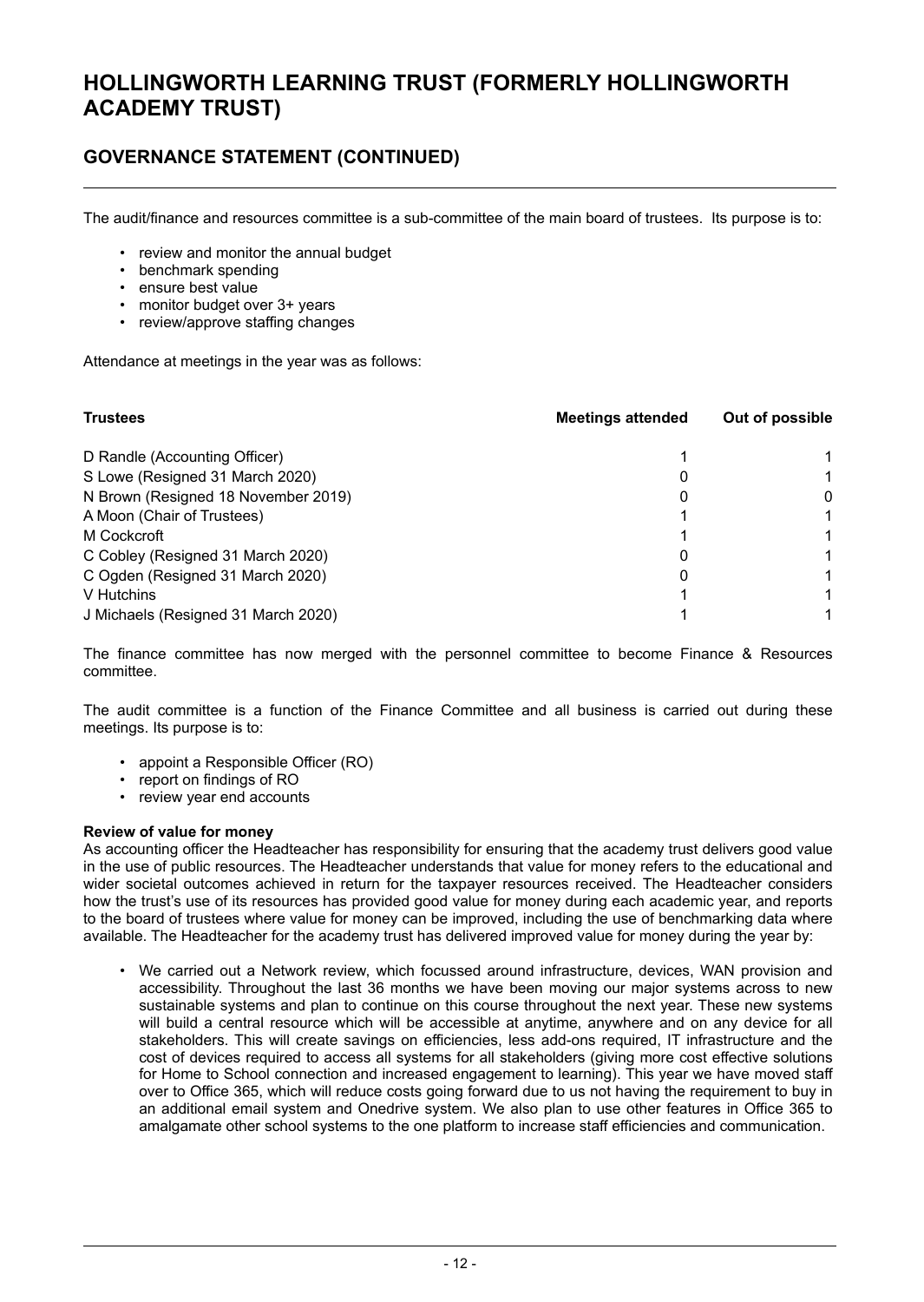### **GOVERNANCE STATEMENT (CONTINUED)**

- The Academy implemented a new print logging solution which has decreased the overall printing which has meant a saving to the Academy as well as a more green solution. We are also using the VLE for setting homework and providing pupils with information, this has meant that the students have not received a planner this year. We are continuing to look at more areas that we can reduce the printing across the Academy throughout the following years.
- The Academy reviewed all its memberships and subscriptions and cancelled some with least impact on teaching and learning of pupils.

Use of refurbished PC's has allowed the school to get high spec PC's for the classroom for a fraction of the cost. We are planning on exploring refurbished equipment for replacement servers, this will reduce the overall refresh cost and allow the school network to have high end equipment.

#### **The purpose of the system of internal control**

The system of internal control is designed to manage risk to a reasonable level rather than to eliminate all risk of failure to achieve policies, aims and objectives. It can therefore only provide reasonable and not absolute assurance of effectiveness. The system of internal control is based on an on-going process designed to identify and prioritise the risks to the achievement of Academy Trust policies, aims and objectives, to evaluate the likelihood of those risks being realised and the impact should they be realised, and to manage them efficiently, effectively and economically. The system of internal control has been in place in Hollingworth Learning Trust (Formerly Hollingworth Academy Trust) for the period 1 September 2019 to 31 August 2020 and up to the date of approval of the annual report and financial statements.

#### **Capacity to handle risk**

The Board of Trustees has reviewed the key risks to which the Academy Trust is exposed together with the operating, financial and compliance controls that have been implemented to mitigate those risks. The Board of Trustees is of the view that there is a formal on-going process for identifying, evaluating and managing the Academy Trust's significant risks that has been in place for the year ending 31 August 2019 and up to the date of approval of the annual report and financial statements. This process is regularly reviewed by the Board of Trustees.

#### **The risk and control framework**

The Academy Trust's system of internal financial control is based on a framework of regular management information and administrative procedures including the segregation of duties and a system of delegation and accountability. In particular, it includes:

- comprehensive budgeting and monitoring systems with an annual budget and periodic financial reports which are reviewed and agreed by the board of trustees;
- regular reviews by the Finance and Resources Committee of reports which indicate financial performance against the forecasts and of major purchase plans, capital works and expenditure programmes;
- setting targets to measure financial and other performance;
- clearly defined purchasing (asset purchase or capital investment) guidelines;
- delegation of authority and segregation of duties;
- identification and management of risks.

The Board of Trustees has considered the need for a specific internal audit function and has decided:

Not to appoint an internal auditor. In previous financial years, the trustees have appointed RSM, the external auditor, to perform additional checks and carry out the responsible officer (RO) role. RSM have not carried out this role in the current financial year, however the trustees are in the process of appointing an external independent reviewer.

The RO's role includes giving advice on financial matters and performing a range of checks on the academy trust's financial systems. On an annual basis, the RO reports to the audit committee/finance committee on the operation of the systems of control and on the discharge of the board of trustees' financial responsibilities.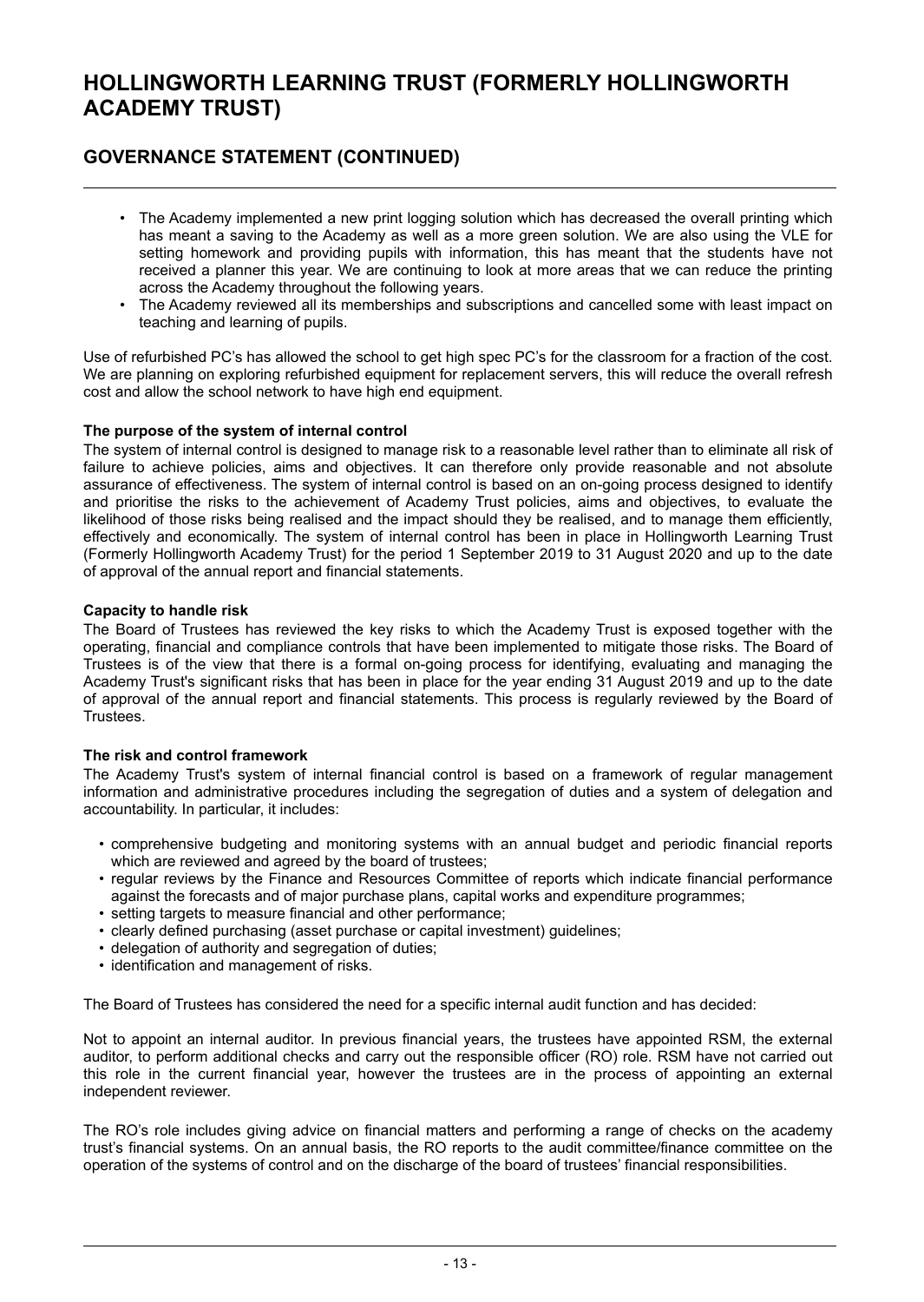### **GOVERNANCE STATEMENT (CONTINUED)**

#### **Review of effectiveness**

As accounting officer the Headteacher has responsibility for reviewing the effectiveness of the system of internal control. During the year in question the review has been informed by:

- the work of the responsible officer;
- the work of the external auditor;
- the financial management and governance self-assessment process;
- the work of the executive managers within the Academy Trust who have responsibility for the development and maintenance of the internal control framework.

The accounting officer has been advised of the implications of the result of their review of the system of internal control by the Finance and Resources Committee/Audit Committee and a plan to address weaknesses and ensure continuous improvement of the system is in place.

Approved by order of the board of trustees on 15 December 2020 and signed on its behalf by:

D Randle **A Moon Accounting Officer Chair of Trustees**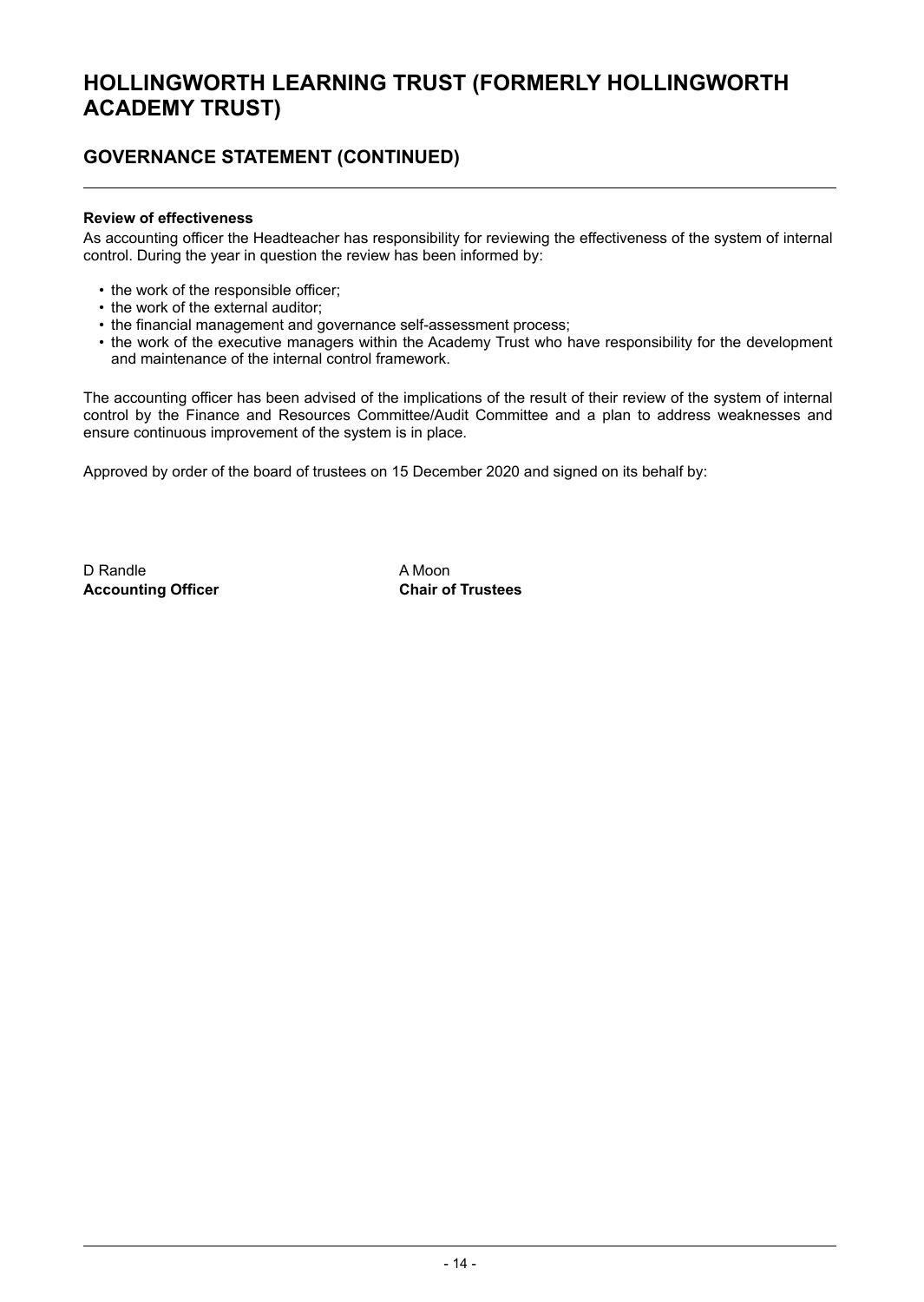### **STATEMENT OF REGULARITY, PROPRIETY AND COMPLIANCE**

As accounting officer of Hollingworth Learning Trust (formerly Hollingworth Academy Trust), I have considered my responsibility to notify the Academy Trust board of trustees and the Education and Skills Funding Agency (ESFA) of material irregularity, impropriety and non-compliance with terms and conditions of all funding received by the academy trust, under the funding agreement in place between the Academy Trust and the Secretary of State for Education. As part of my consideration I have had due regard to the requirements of the Academies Financial Handbook 2019.

I confirm that I and the Academy Trust's board of trustees are able to identify any material irregular or improper use of funds by the Academy Trust, or material non-compliance with the terms and conditions of funding under the Academy Trust's funding agreement and the Academies Financial Handbook 2019.

I confirm that no instances of material irregularity, impropriety or funding non-compliance have been discovered to date. If any instances are identified after the date of this statement, these will be notified to the board of trustees and ESFA.

D Randle **Accounting Officer**

15 December 2020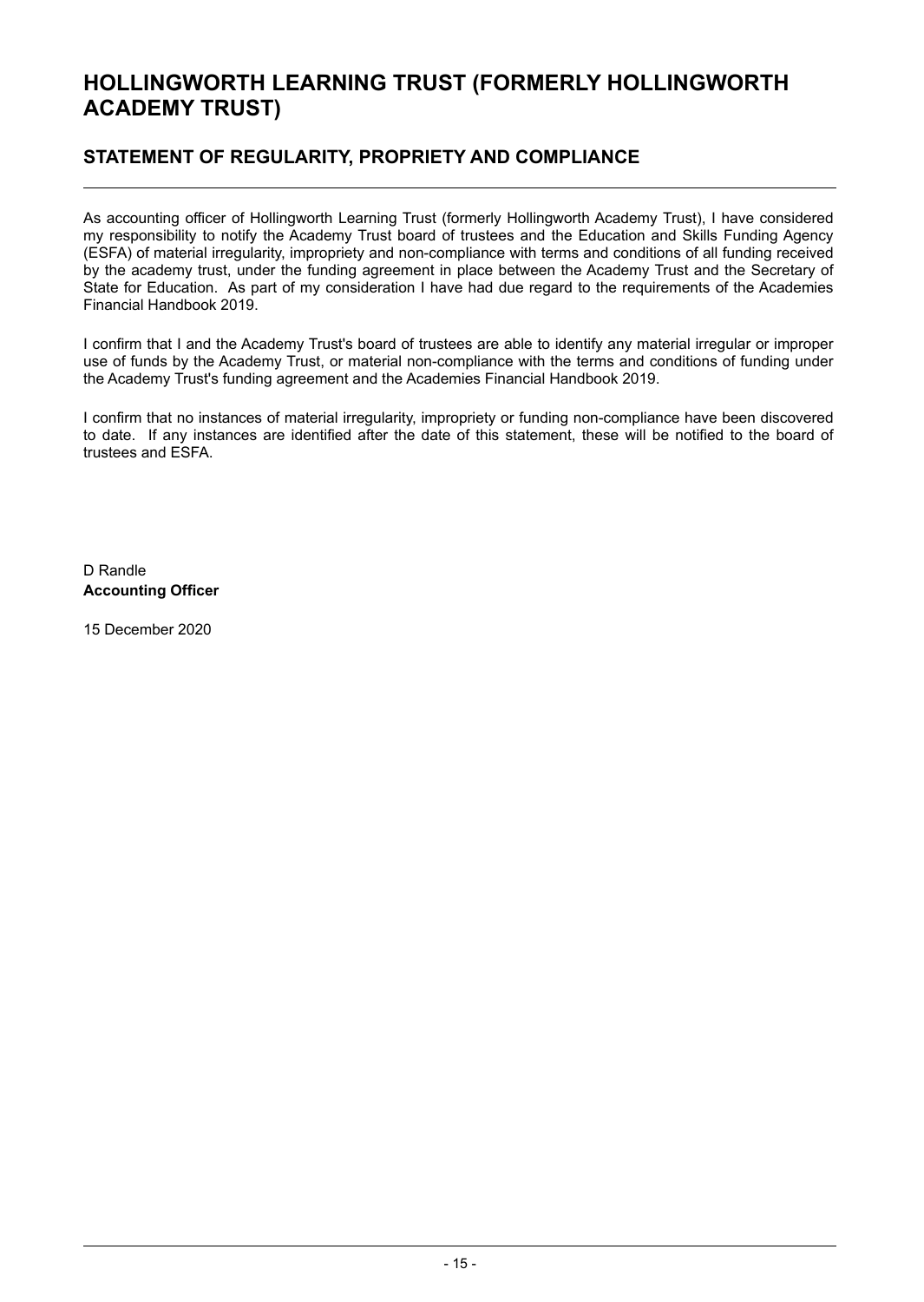### **STATEMENT OF TRUSTEES' RESPONSIBILITIES**

The trustees (who are also the directors of Hollingworth Learning Trust (formerly Hollingworth Academy Trust) for the purposes of company law) are responsible for preparing the trustees' report (including the strategic report) and the financial statements in accordance with the Academies Accounts Direction published by the Education and Skills Funding Agency, United Kingdom Accounting Standards (United Kingdom Generally Accepted Accounting Practice) and applicable law and regulations.

Company law requires the trustees to prepare financial statements for each financial year. Under company law, the trustees must not approve the financial statements unless they are satisfied that they give a true and fair view of the state of affairs of the charitable company and of its incoming resources and application of resources, including its income and expenditure, for that period.

In preparing these financial statements, the trustees are required to:

- select suitable accounting policies and then apply them consistently;
- observe the methods and principles in the Charities SORP 2019 and the Academies Accounts Direction 2019 to 2020;
- make judgements and accounting estimates that are reasonable and prudent;
- state whether applicable UK Accounting Standards have been followed, subject to any material departures disclosed and explained in the financial statements; and
- prepare the financial statements on the going concern basis unless it is inappropriate to presume that the charitable company will continue in business.

The trustees are responsible for keeping adequate accounting records that are sufficient to show and explain the charitable company's transactions and disclose with reasonable accuracy at any time the financial position of the charitable company and enable them to ensure that the financial statements comply with the Companies Act 2006. They are also responsible for safeguarding the assets of the charitable company and hence for taking reasonable steps for the prevention and detection of fraud and other irregularities.

The trustees are responsible for ensuring that in its conduct and operation the charitable company applies financial and other controls, which conform with the requirements both of propriety and of good financial management. They are also responsible for ensuring that grants received from ESFA/DfE have been applied for the purposes intended.

The trustees are responsible for the maintenance and integrity of the corporate and financial information included on the charitable company's website. Legislation in the United Kingdom governing the preparation and dissemination of financial statements may differ from legislation in other jurisdictions.

Approved by order of the members of the board of trustees on 15 December 2020 and signed on its behalf by:

A Moon **Chair of Trustees**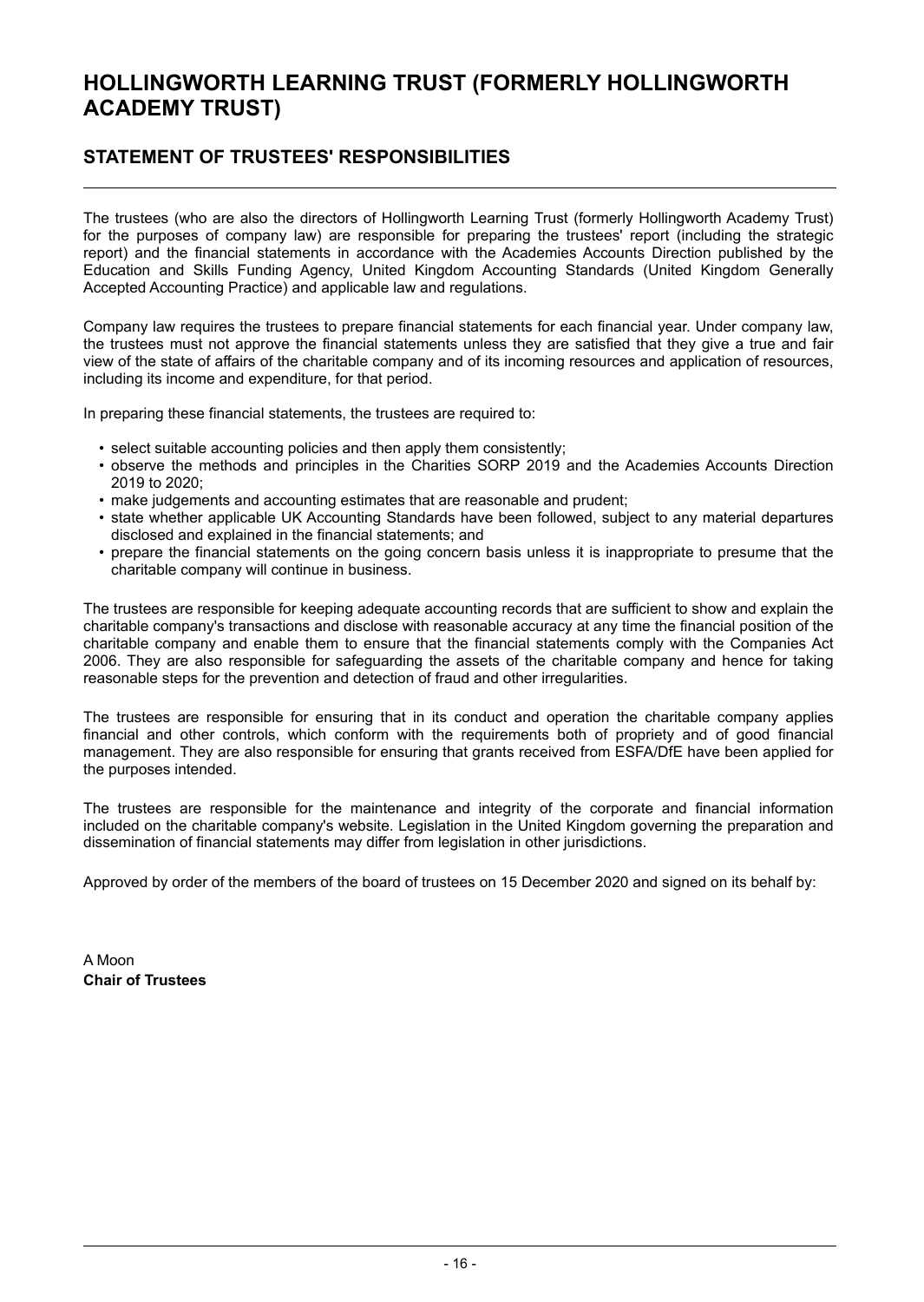### **INDEPENDENT AUDITOR'S REPORT TO THE MEMBERS OF HOLLINGWORTH LEARNING TRUST (FORMERLY HOLLINGWORTH ACADEMY TRUST)**

#### **Opinion**

We have audited the financial statements of Hollingworth Learning Trust (formerly Hollingworth Academy Trust) (the "charitable company") for the year ended 31 August 2020 which comprise the Statement of Financial Activities, the Balance Sheet, the Statement of Cash Flows and the notes to the financial statements, including a summary of significant accounting policies. The financial reporting framework that has been applied in their preparation is applicable law, United Kingdom Accounting Standards, including FRS 102 "The Financial Reporting Standard applicable in the UK and Republic of Ireland" (United Kingdom Generally Accepted Accounting Practice), and the Academies: Accounts Direction 2019 to 2020 issued by the Education and Skills Funding Agency.

In our opinion the financial statements:

- give a true and fair view of the state of the charitable company's affairs as at 31 August 2020 and of its incoming resources and application of resources, including its income and expenditure, for the year then ended;
- have been properly prepared in accordance with United Kingdom Generally Accepted Accounting Practice;
- have been prepared in accordance with the requirements of the Companies Act 2006; and
- have been prepared in accordance with the Academies Accounts Direction 2019 to 2020 issued by the Education and Skills Funding Agency.

#### **Basis for opinion**

We conducted our audit in accordance with International Standards on Auditing (UK) (ISAs (UK)) and applicable law. Our responsibilities under those standards are further described in the Auditor's responsibilities for the audit of the financial statements section of our report. We are independent of the charitable company in accordance with the ethical requirements that are relevant to our audit of the financial statements in the UK, including the FRC's Ethical Standard and we have fulfilled our other ethical responsibilities in accordance with these requirements. We believe that the audit evidence we have obtained is sufficient and appropriate to provide a basis for our opinion.

#### **Conclusions relating to going concern**

We have nothing to report in respect of the following matters in relation to which the ISAs (UK) require us to report to you where:

- the trustees' use of the going concern basis of accounting in the preparation of the financial statements is not appropriate; or
- the trustees have not disclosed in the financial statements any identified material uncertainties that may cast significant doubt about the charitable company's ability to continue to adopt the going concern basis of accounting for a period of at least twelve months from the date when the financial statements are authorised for issue.

#### **Other information**

The trustees are responsible for the other information. The other information comprises the information included in the annual report other than the financial statements and our auditor's report thereon. Our opinion on the financial statements does not cover the other information and, except to the extent otherwise explicitly stated in our report, we do not express any form of assurance conclusion thereon.

In connection with our audit of the financial statements, our responsibility is to read the other information and, in doing so, consider whether the other information is materially inconsistent with the financial statements or our knowledge obtained in the audit or otherwise appears to be materially misstated. If we identify such material inconsistencies or apparent material misstatements, we are required to determine whether there is a material misstatement in the financial statements or a material misstatement of the other information. If, based on the work we have performed, we conclude that there is a material misstatement of this other information, we are required to report that fact.

We have nothing to report in this regard.

#### **Opinions on other matters prescribed by the Companies Act 2006**

In our opinion, based on the work undertaken in the course of the audit:

- the information given in the Trustees' Report and the incorporated Strategic Report prepared for the purposes of company law, for the financial year for which the financial statements are prepared is consistent with the financial statements; and
- the Trustees' Report and the incorporated Strategic Report have been prepared in accordance with applicable legal requirements.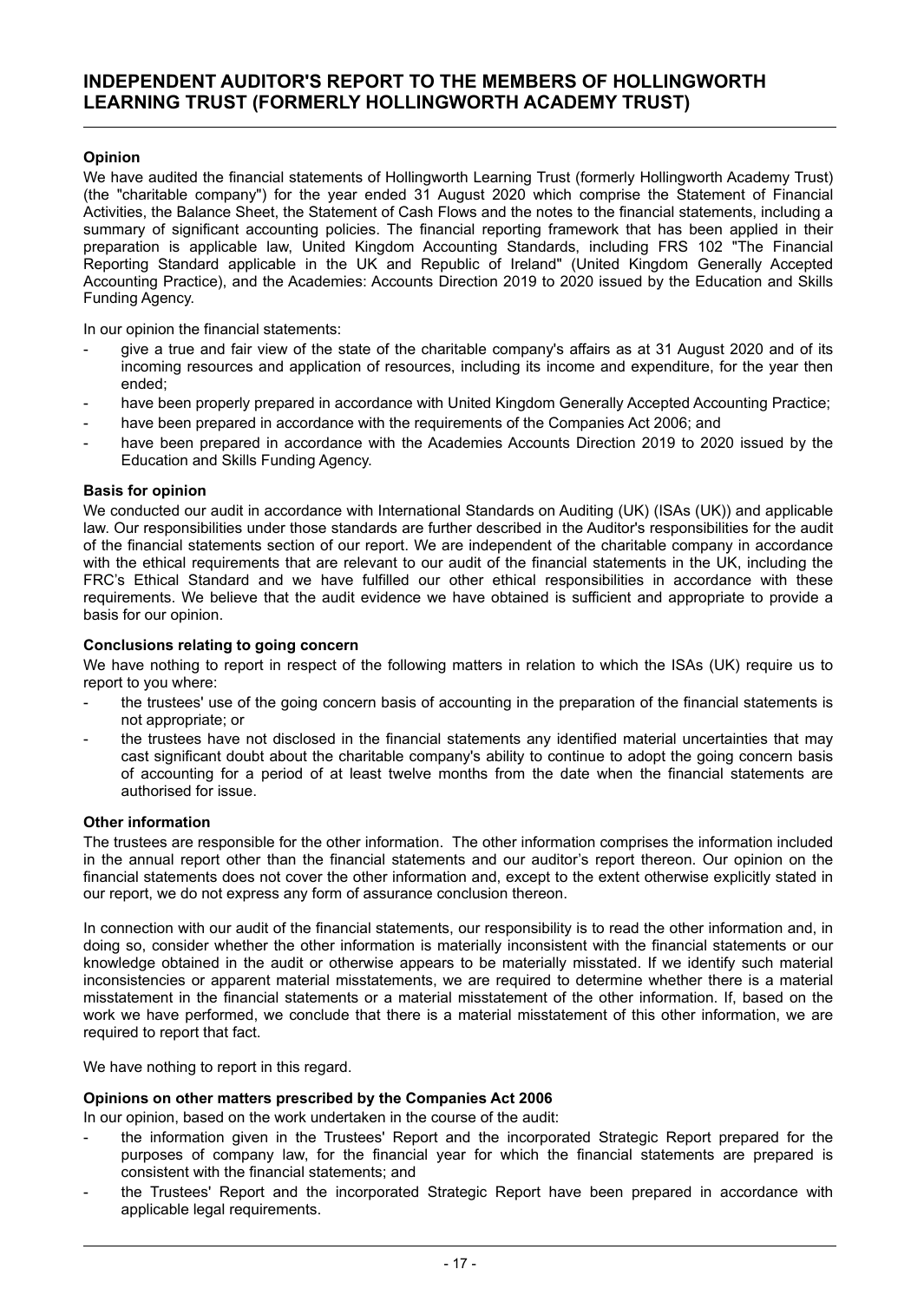#### **INDEPENDENT AUDITOR'S REPORT TO THE MEMBERS OF HOLLINGWORTH LEARNING TRUST (FORMERLY HOLLINGWORTH ACADEMY TRUST) (CONTINUED)**

#### **Matters on which we are required to report by exception**

In the light of the knowledge and understanding of the charitable company and its environment obtained in the course of the audit, we have not identified material misstatements in the Trustees' Report and the incorporated Strategic Report.

We have nothing to report in respect of the following matters in relation to which the Companies Act 2006 requires us to report to you if, in our opinion:

- adequate accounting records have not been kept, or returns adequate for our audit have not been received from branches not visited by us; or
- the financial statements are not in agreement with the accounting records and returns; or
- certain disclosures of trustees' remuneration specified by law are not made; or
- we have not received all the information and explanations we require for our audit.

#### **Responsibilities of trustees**

As explained more fully in the Statement of Trustees' Responsibilities set out on page 16, the trustees (who act as trustees for the charitable activities of the charitable company are also the directors of the charitable company for the purposes of company law) are responsible for the preparation of the financial statements and for being satisfied that they give a true and fair view, and for such internal control as the trustees determine is necessary to enable the preparation of financial statements that are free from material misstatement, whether due to fraud or error.

In preparing the financial statements, the trustees are responsible for assessing the charitable company's ability to continue as a going concern, disclosing, as applicable, matters related to going concern and using the going concern basis of accounting unless the trustees either intend to liquidate the charitable company or to cease operations, or have no realistic alternative but to do so.

#### **Auditor's responsibilities for the audit of the financial statements**

Our objectives are to obtain reasonable assurance about whether the financial statements as a whole are free from material misstatement, whether due to fraud or error, and to issue an auditor's report that includes our opinion. Reasonable assurance is a high level of assurance, but is not a guarantee that an audit conducted in accordance with ISAs (UK) will always detect a material misstatement when it exists. Misstatements can arise from fraud or error and are considered material if, individually or in the aggregate, they could reasonably be expected to influence the economic decisions of users taken on the basis of these financial statements.

A further description of our responsibilities for the audit of the financial statements is located on the Financial Reporting Council's website at: http://www.frc.org.uk/auditorsresponsibilities. This description forms part of our auditor's report.

#### **Use of our report**

This report is made solely to the charitable company's members, as a body, in accordance with Chapter 3 of Part 16 of the Companies Act 2006. Our audit work has been undertaken so that we might state to the charitable company's members those matters we are required to state to them in an auditor's report and for no other purpose. To the fullest extent permitted by law, we do not accept or assume responsibility to anyone other than the charitable company and the charitable company's members as a body, for our audit work, for this report, or for the opinions we have formed.

Karen Musgrave (Senior Statutory Auditor) For and on behalf of RSM UK Audit LLP, Statutory Auditor Chartered Accountants Bluebell House Brian Johnson Way Preston Lancashire, PR2 5PE 18 December 2020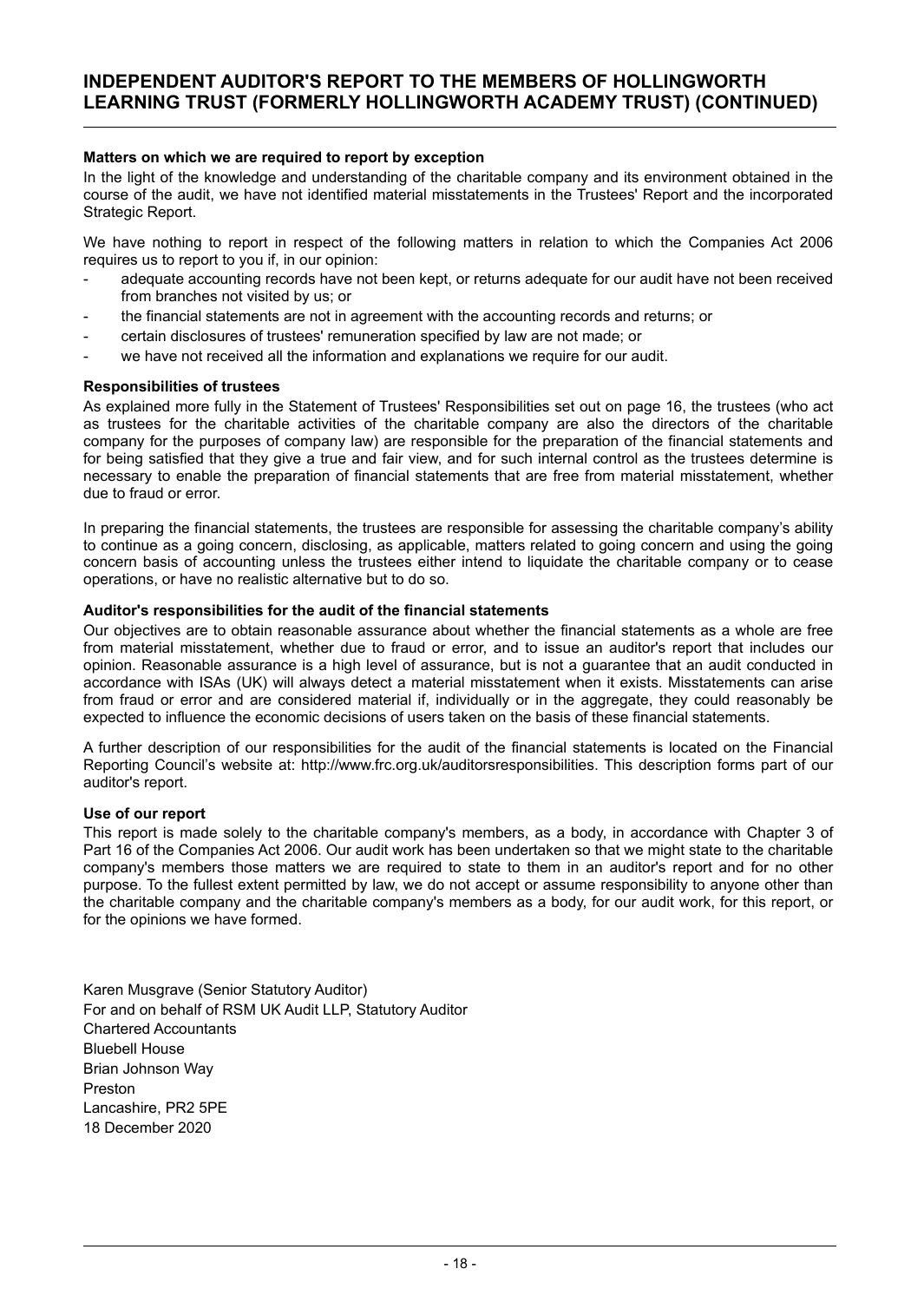### **STATEMENT OF FINANCIAL ACTIVITIES INCLUDING INCOME AND EXPENDITURE ACCOUNT**

### **FOR THE YEAR ENDED 31 AUGUST 2020**

|                                                                                                |                | <b>Unrestricted</b><br><b>Funds</b> | <b>Restricted</b><br><b>Funds</b> | <b>Restricted</b><br><b>General Fixed Asset</b><br><b>Funds</b> | <b>Total</b><br>2020 | <b>Total</b><br>2019 |
|------------------------------------------------------------------------------------------------|----------------|-------------------------------------|-----------------------------------|-----------------------------------------------------------------|----------------------|----------------------|
|                                                                                                | <b>Notes</b>   | £'000                               | £'000                             | £'000                                                           | £'000                | £'000                |
| Income and endowments from:<br>Donations and capital grants<br>Donations - transfer from local | 3              |                                     |                                   | 126                                                             | 126                  | 88                   |
| authority on conversion<br>Charitable activities:                                              | 25             | 267                                 | (1,297)                           | 30,025                                                          | 28,995               |                      |
| - Funding for educational operations                                                           | 4              | $\overline{\phantom{a}}$            | 11,176                            |                                                                 | 11,176               | 8,203                |
| Other trading activities                                                                       | 5              | 307                                 |                                   |                                                                 | 307                  | 472                  |
| <b>Total</b>                                                                                   |                | 574                                 | 9,879                             | 30,151                                                          | 40,604               | 8,763                |
| <b>Expenditure on:</b><br>Charitable activities:                                               |                |                                     |                                   |                                                                 |                      |                      |
| - Educational operations                                                                       | $\overline{7}$ | 397                                 | 11,259                            | 409                                                             | 12,065               | 8,905                |
| <b>Total</b>                                                                                   | 6              | 397                                 | 11,259                            | 409                                                             | 12,065               | 8,905                |
| Net income/(expenditure)                                                                       |                | 177                                 | (1,380)                           | 29,742                                                          | 28,539               | (142)                |
| Other recognised gains/(losses)<br>Actuarial losses on defined benefit<br>pension schemes      | 23             |                                     | (701)                             |                                                                 | (701)                | (1, 238)             |
|                                                                                                |                |                                     |                                   |                                                                 |                      |                      |
| Net movement in funds                                                                          |                | 177                                 | (2,081)                           | 29,742                                                          | 27,838               | (1,380)              |
| <b>Reconciliation of funds</b><br>Total funds brought forward                                  |                | 125                                 | (3,046)                           | 3,287                                                           | 366                  | 1,746                |
| Total funds carried forward                                                                    |                | 302                                 | (5, 127)                          | 33,029                                                          | 28,204               | 366                  |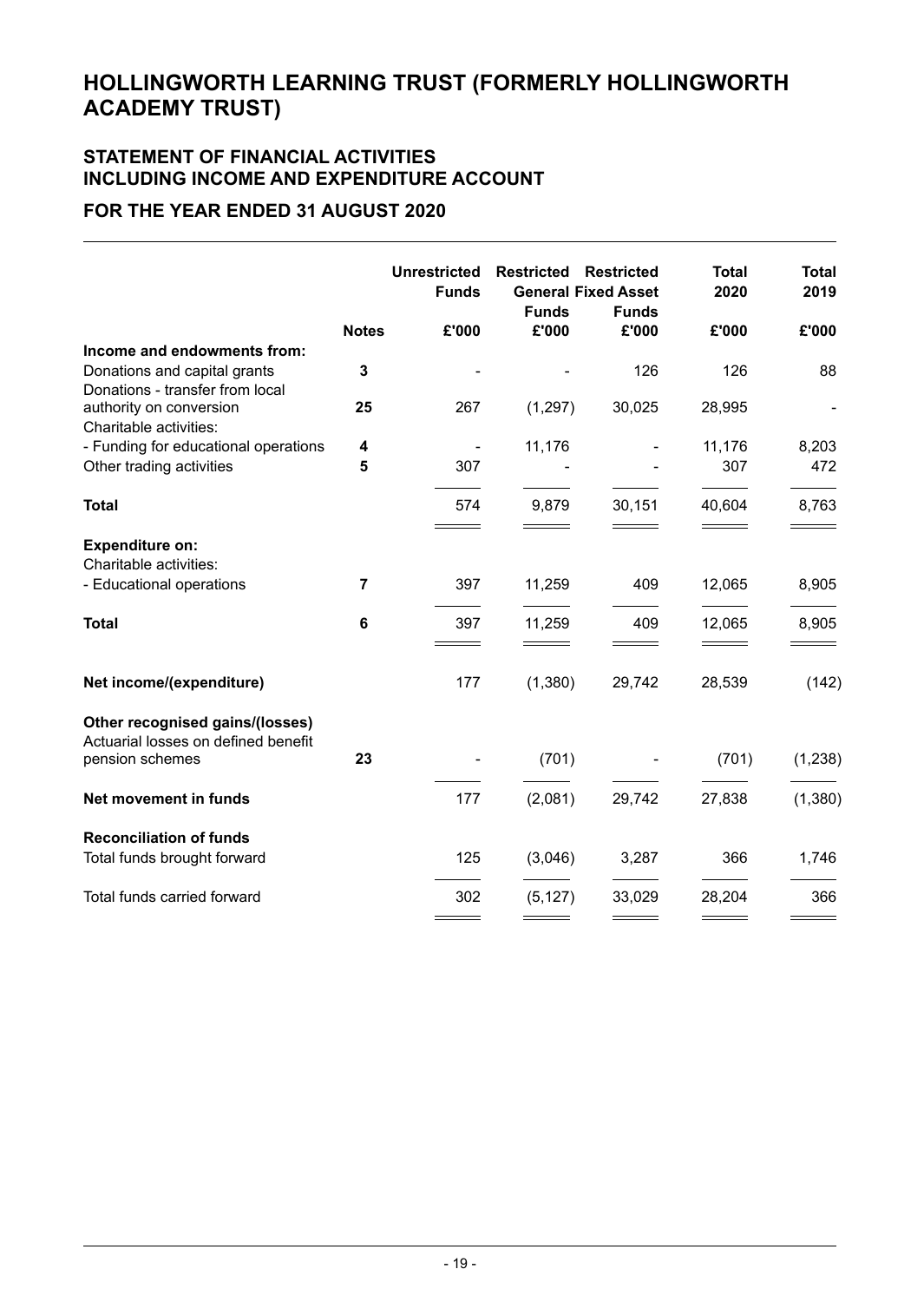### **Company Number 08314692 HOLLINGWORTH LEARNING TRUST (FORMERLY HOLLINGWORTH ACADEMY TRUST)**

### **BALANCE SHEET**

### **AS AT 31 AUGUST 2020**

|                                                               |              | 2020  |         | 2019  |          |
|---------------------------------------------------------------|--------------|-------|---------|-------|----------|
|                                                               | <b>Notes</b> | £'000 | £'000   | £'000 | £'000    |
| <b>Fixed assets</b>                                           |              |       |         |       |          |
| Tangible assets                                               | 12           |       | 33,029  |       | 3,287    |
| <b>Current assets</b>                                         |              |       |         |       |          |
| <b>Stocks</b>                                                 | 13           | 1     |         | 10    |          |
| <b>Debtors</b>                                                | 14           | 473   |         | 703   |          |
| Cash at bank and in hand                                      |              | 1,330 |         | 216   |          |
|                                                               |              | 1,804 |         | 929   |          |
| <b>Current liabilities</b>                                    |              |       |         |       |          |
| Creditors: amounts falling due within one<br>year             | 15           | (921) |         | (619) |          |
| <b>Net current assets</b>                                     |              |       | 883     |       | 310      |
| Net assets excluding pension liability                        |              |       | 33,912  |       | 3,597    |
| Defined benefit pension scheme liability                      | 23           |       | (5,708) |       | (3, 231) |
| <b>Total net assets</b>                                       |              |       | 28,204  |       | 366      |
|                                                               |              |       |         |       |          |
| <b>Funds of the Academy Trust:</b><br><b>Restricted funds</b> | 17           |       |         |       |          |
| - Restricted fixed asset funds                                |              |       | 33,029  |       | 3,287    |
| - Restricted income funds                                     |              |       | 581     |       | 185      |
| - Pension reserve                                             |              |       | (5,708) |       | (3,231)  |
|                                                               |              |       |         |       |          |
| <b>Total restricted funds</b>                                 |              |       | 27,902  |       | 241      |
| <b>Unrestricted income funds</b>                              | 17           |       | 302     |       | 125      |
| <b>Total funds</b>                                            |              |       | 28,204  |       | 366      |
|                                                               |              |       |         |       |          |

The financial statements set out on pages 19 to 43 were approved by the board of trustees and authorised for issue on 15 December 2020 and are signed on its behalf by:

A Moon **Chair of Trustees**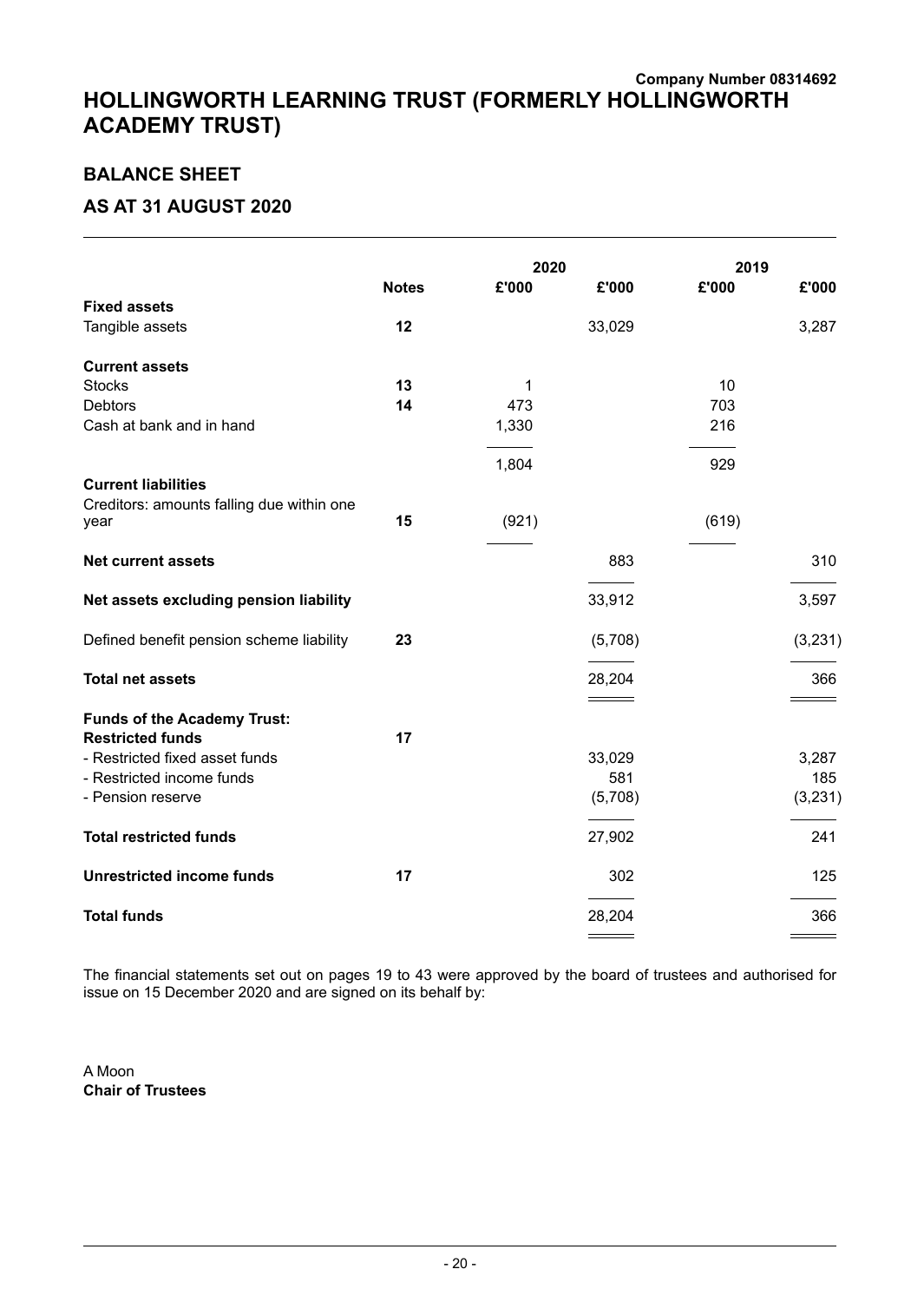## **STATEMENT OF CASH FLOWS**

### **FOR THE YEAR ENDED 31 AUGUST 2020**

|                                                                                  | 2020         |       |       | 2019  |       |
|----------------------------------------------------------------------------------|--------------|-------|-------|-------|-------|
|                                                                                  | <b>Notes</b> | £'000 | £'000 | £'000 | £'000 |
| Cash flows from operating activities<br>Net cash provided by/(used in) operating |              |       |       |       |       |
| activities                                                                       | 20           |       | 726   |       | (103) |
| Cash funds transferred on conversion                                             |              |       | 267   |       |       |
|                                                                                  |              |       | 993   |       | (103) |
| Cash flows from investing activities                                             |              |       |       |       |       |
| Capital grants from DfE Group                                                    |              | 126   |       | 88    |       |
| Purchase of tangible fixed assets                                                |              | (5)   |       | (24)  |       |
| Net cash provided by investing activities                                        |              |       | 121   |       | 64    |
| Net increase/(decrease) in cash and cash                                         |              |       |       |       |       |
| equivalents in the reporting period                                              |              |       | 1,114 |       | (39)  |
| Cash and cash equivalents at beginning of the year                               |              |       | 216   |       | 255   |
| Cash and cash equivalents at end of the year                                     |              |       | 1,330 |       | 216   |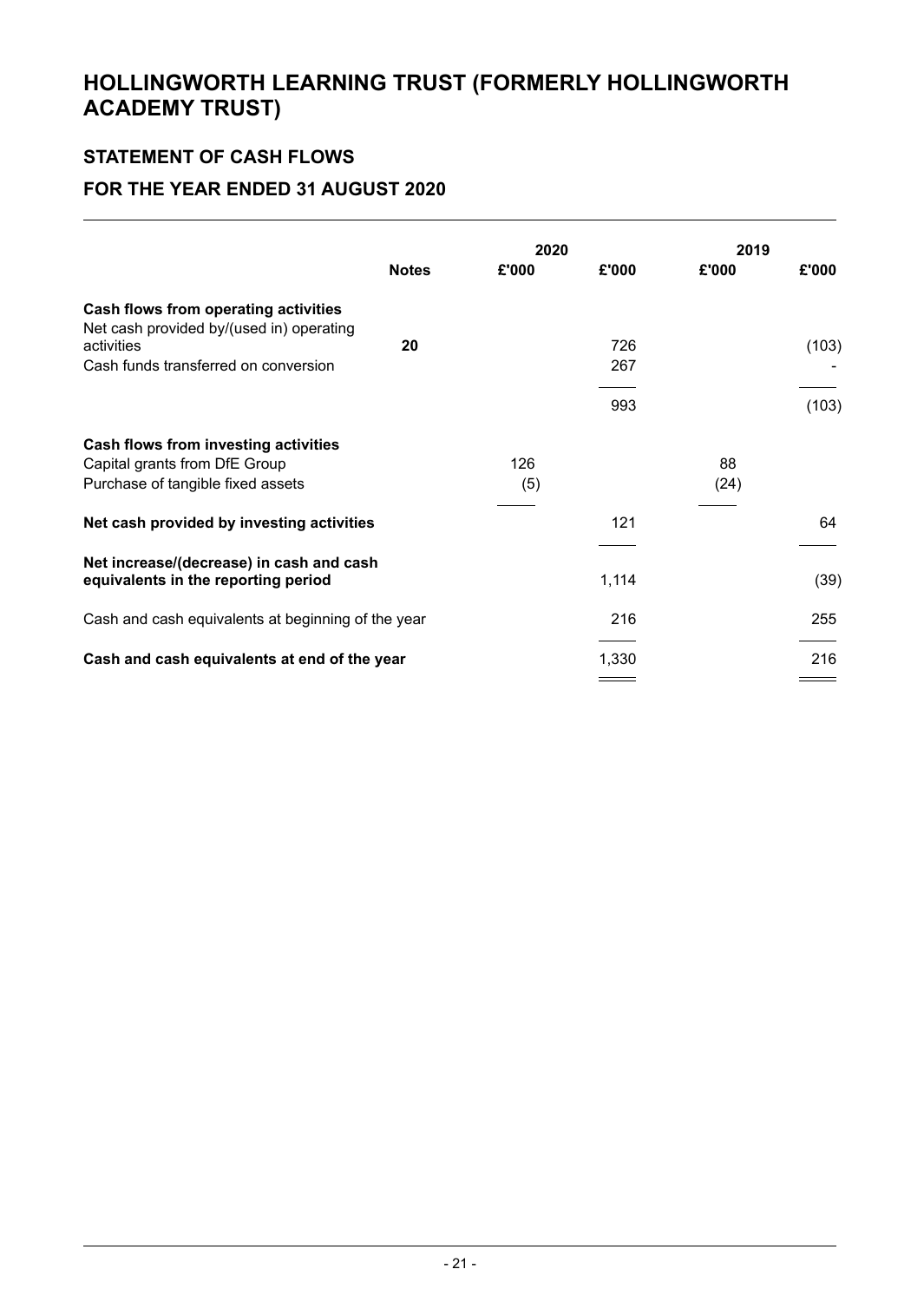# **NOTES TO THE FINANCIAL STATEMENTS FOR THE YEAR ENDED 31 AUGUST 2020**

#### **1 Accounting policies**

#### **General information**

Hollingworth Learning Trust (formerly Hollingworth Academy Trust) is a charitable company. The address of its principal place of business is given on page 2 and the nature of its operations are set out in the trustees' report.

A summary of the principal accounting policies adopted (which have been applied consistently, except where noted), judgements and key sources of estimation uncertainty, is set out below.

#### **Basis of preparation**

The financial statements of the Academy Trust have been prepared under the historical cost convention in accordance with the Financial Reporting Standard Applicable in the UK and Republic of Ireland (FRS 102), the Accounting and Reporting by Charities: Statement of Recommended Practice applicable to charities preparing their financial statements in accordance with the Financial Reporting Standard applicable in the UK and Republic of Ireland (FRS 102) (Charities SORP (FRS 102)), the Academies Accounts Direction 2019 to 2020 issued by ESFA, the Charities Act 2011 and the Companies Act 2006. The Academy Trust is a public benefit entity under FRS 102 and has therefore applied the relevant public benefit requirements of FRS 102.

The financial statements are presented in sterling which is also the functional currency of the Academy Trust.

Monetary amounts in these financial statements are rounded to the nearest whole £1,000, except where otherwise indicated.

#### **Going concern**

The trustees assess whether the use of going concern is appropriate, i.e. whether there are any material uncertainties related to events or conditions that may cast significant doubt on the ability of the charitable company to continue as a going concern. The trustees make this assessment in respect of a period of at least one year from the date of authorisation for issue of the financial statements and have concluded that the Academy Trust has adequate resources to continue in operational existence for the foreseeable future and there are no material uncertainties about the Academy Trust's ability to continue as a going concern. Thus they continue to adopt the going concern basis of accounting in preparing the financial statements. To ensure that Hollingworth Learning Trust is a going concern five year budget projections to the end of the 2023/24 financial year and monthly finance reports are reviewed regularly. The school has considerable reserves and cash position to ensure the continuation of the trust in the short term. Going forward the school is projecting increased pupil numbers year on year, this increase in pupil numbers increases funding from the ESFA and reduces the chances of an in year deficit position.

#### **Conversion to an academy trust**

The conversion from a state maintained school to an academy trust involved the transfer of identifiable assets and liabilities and the operation of the school for £nil consideration. The substance of the transfer is that of a gift and it has been accounted for on that basis as set out below.

The assets and liabilities transferred on conversion from Newhouse Academy (Formerly Siddal Moor Sports College) to the academy trust have been valued at their fair value. The fair value has been derived based on that of equivalent items. The amounts have been recognised under the appropriate balance sheet categories, with a corresponding amount recognised in (for net gain) Donations – transfer from local authority on conversion in the Statement of Financial Activities and analysed under unrestricted funds, restricted general funds and restricted fixed asset funds. Further details of the transaction are set out in note 25.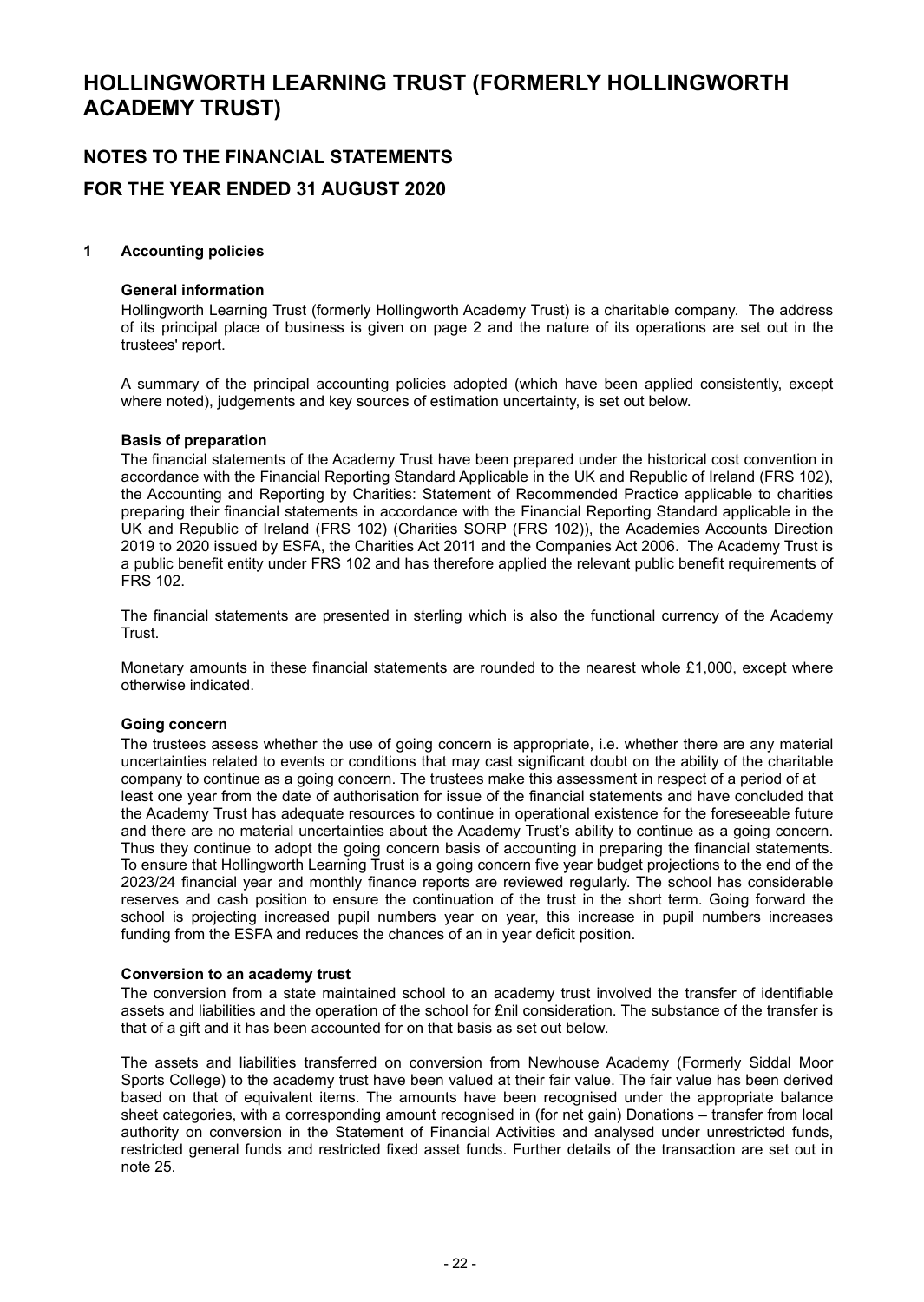# **NOTES TO THE FINANCIAL STATEMENTS (CONTINUED) FOR THE YEAR ENDED 31 AUGUST 2020**

#### **1 Accounting policies (Continued)**

#### **Income**

All incoming resources are recognised when the Academy Trust has entitlement to the funds, the receipt is probable and the amount can be measured reliably.

#### **Grants**

Grants are included in the statement of financial activities on a receivable basis. The balance of income received for specific purposes but not expended during the period is shown in the relevant funds on the balance sheet. Where income is received in advance of meeting any performance-related conditions there is not unconditional entitlement to the income and its recognition is deferred and included in creditors as deferred income until the performance-related conditions are met. Where entitlement occurs before income is received, the income is accrued.

General Annual Grant is recognised in full in the statement of financial activities in the period for which it is receivable, and any abatement in respect of the period is deducted from income and recognised as a liability.

Capital grants are recognised in full when there is an unconditional entitlement to the grant. Unspent amounts of capital grants are reflected in the balance sheet in the restricted fixed asset fund. Capital grants are recognised when there is entitlement and are not deferred over the life of the asset on which they are expended.

#### Donations

Donations are recognised on a receivable basis (where there are no performance-related conditions) where the receipt is probable and the amount can be reliably measured.

#### Other income

Other income, including the hire of facilities, is recognised at fair value of the consideration received or receivable in the period it is receivable and to the extent the Academy Trust has provided the goods or services.

#### Donated goods, facilities and services

Goods donated for resale are included at fair value, being the expected proceeds from sale less the expected costs of sale. If it is practical to assess the fair value at receipt, it is recognised in stock and 'Income from other trading activities'. Upon sale, the value of the stock is charged against 'Income from other trading activities' and the proceeds are recognised as 'Income from other trading activities'. Where it is impractical to fair value the items due to the volume of low value items they are not recognised in the financial statements until they are sold. This income is recognised within 'Income from other trading activities'.

#### **Expenditure**

Expenditure is recognised once there is a legal or constructive obligation to transfer economic benefit to a third party, it is probable that a transfer of economic benefits will be required in settlement, and the amount of the obligation can be measured reliably.

Expenditure is classified by activity. The costs of each activity are made up of the total of direct costs and shared costs, including support costs involved in undertaking each activity. Direct costs attributable to a single activity are allocated directly to that activity. Shared costs which contribute to more than one activity and support costs which are not attributable to a single activity are apportioned between those activities on a basis consistent with the use of resources. Central staff costs are allocated on the basis of time spent, and depreciation charges are allocated on the portion of the asset's use.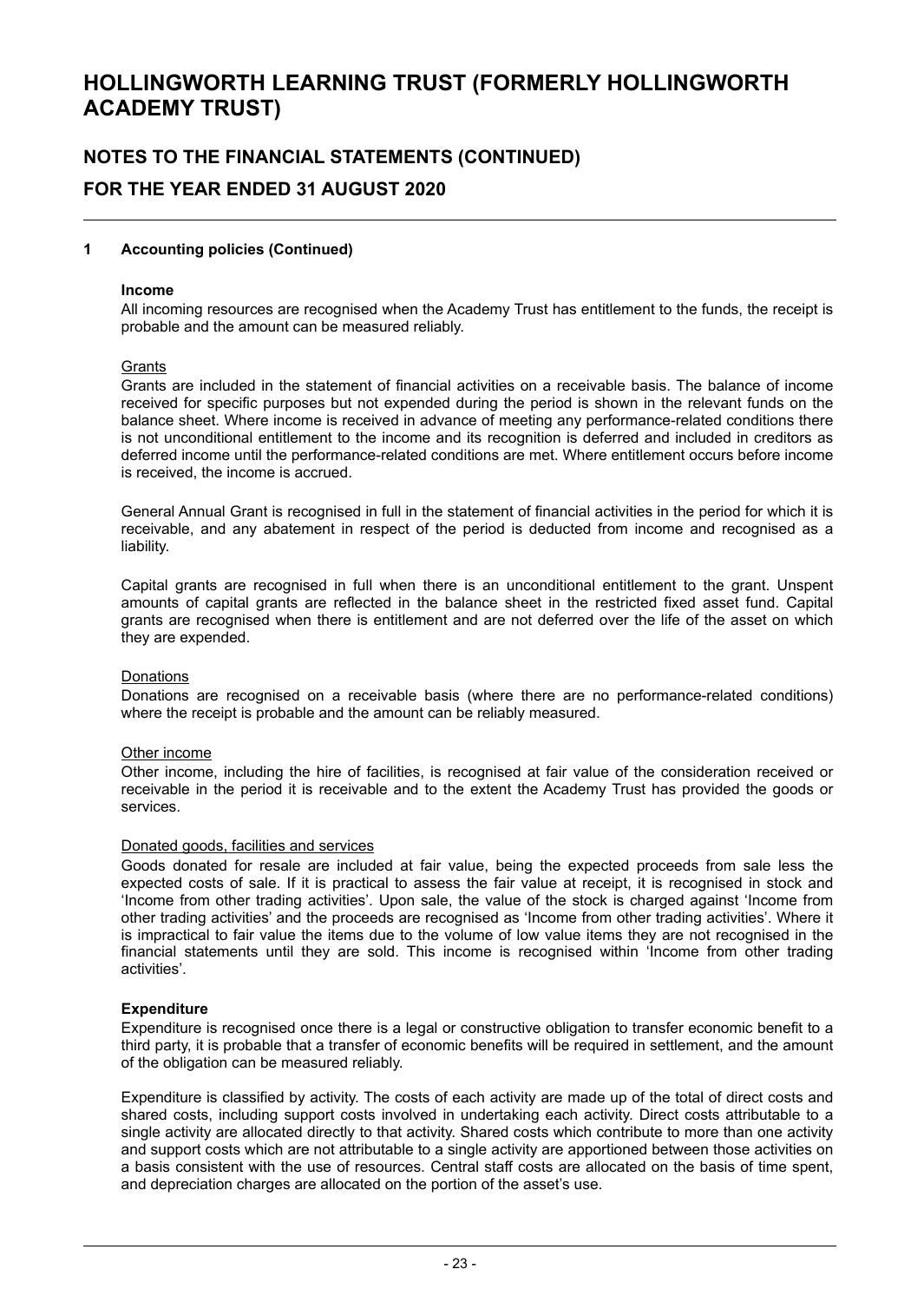# **NOTES TO THE FINANCIAL STATEMENTS (CONTINUED) FOR THE YEAR ENDED 31 AUGUST 2020**

#### **1 Accounting policies (Continued)**

All resources expended are inclusive of irrecoverable VAT.

#### Expenditure on raising funds

This includes all expenditure incurred by the Academy Trust to raise funds for its charitable purposes and includes costs of all fundraising activities events and non-charitable trading.

#### Charitable activities

These are costs incurred on the Academy Trust's educational operations to further its charitable aims for the benefit of the beneficiaries, including support costs and costs relating to the governance of the Academy Trust apportioned to charitable activities.

#### **Tangible fixed assets and depreciation**

Assets costing £2,000 or more are capitalised as tangible fixed assets and are carried at cost, net of depreciation and any provision for impairment.

Where tangible fixed assets have been acquired with the aid of specific grants, either from the government or from the private sector, they are included in the balance sheet at cost and depreciated over their expected useful economic life. Where there are specific conditions attached to the funding that require the continued use of the asset, the related grants are credited to a restricted fixed asset fund in the statement of financial activities and carried forward in the balance sheet. Depreciation on the relevant assets is charged directly to the restricted fixed asset fund in the statement of financial activities. Where tangible fixed assets have been acquired with unrestricted funds, depreciation on such assets is charged to the unrestricted fund.

Depreciation is provided on all tangible fixed assets other than freehold land, so as to write off the cost of assets less their residual values over their useful lives on the following bases:

| <b>Buildings</b>                 | 2% straight line  |
|----------------------------------|-------------------|
| Land                             | Not depreciated   |
| Computer equipment               | 20% straight line |
| Fixtures, fittings and equipment | 20% straight line |
|                                  |                   |

A review for impairment of a fixed asset is carried out if events or changes in circumstances indicate that the carrying value of any fixed asset may not be recoverable. Shortfalls between the carrying value of fixed assets and their recoverable amounts are recognised as impairments. Impairment losses are recognised in the statement of financial activities.

#### **Liabilities**

Liabilities are recognised when there is an obligation at the balance sheet date as a result of a past event, it is probable that a transfer of economic benefit will be required in settlement, and the amount of the settlement can be estimated reliably. Liabilities are recognised at the amount that the Academy Trust anticipates it will pay to settle the debt or the amount it has received as advanced payments for the goods of services it must provide.

#### **Leased assets**

Rentals under operating leases are charged on a straight line basis over the lease term.

#### **Stock**

Unsold uniforms and catering stocks are valued at the lower of cost and estimated selling price less costs to complete and sell.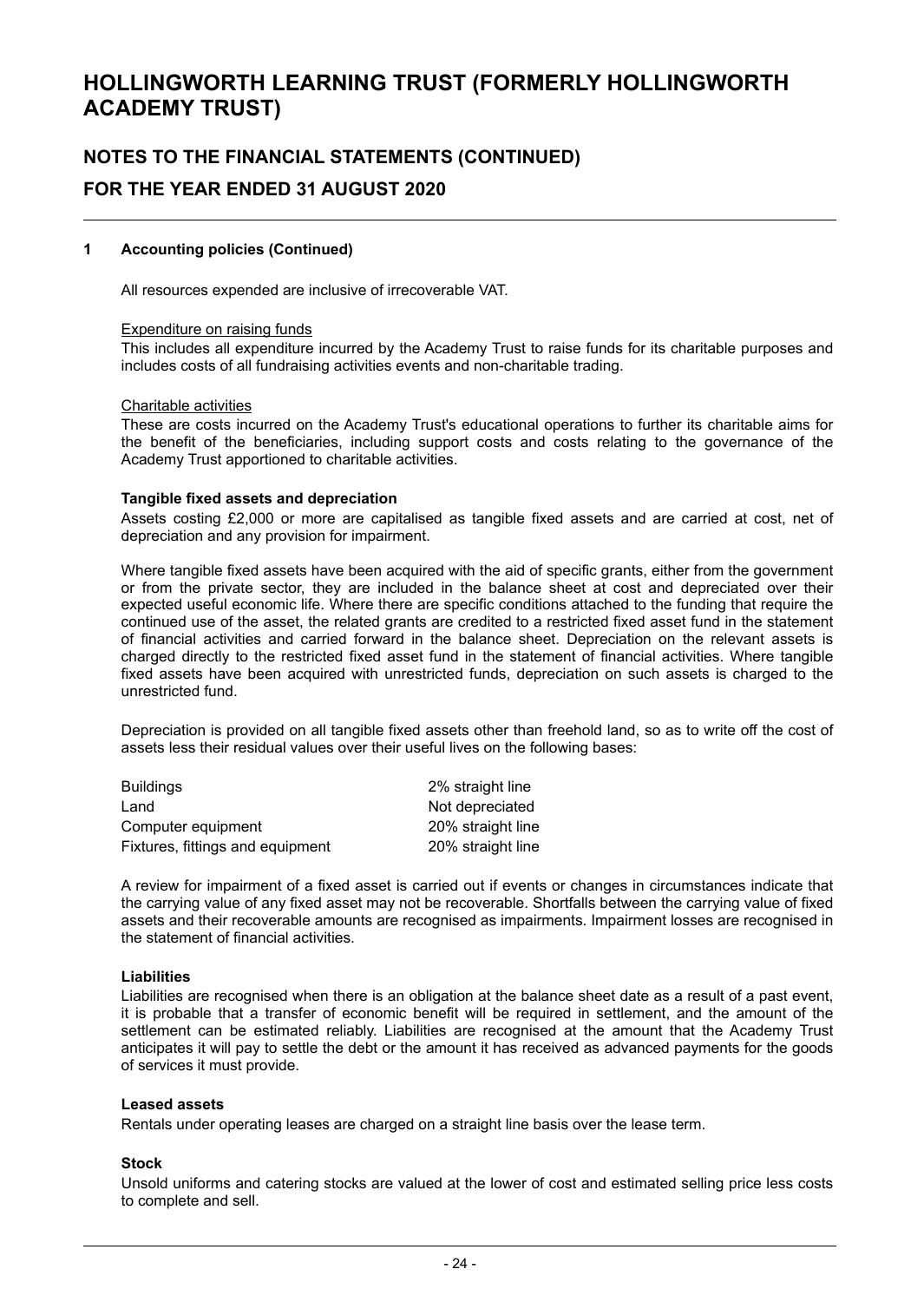# **NOTES TO THE FINANCIAL STATEMENTS (CONTINUED) FOR THE YEAR ENDED 31 AUGUST 2020**

#### **1 Accounting policies (Continued)**

#### **Financial instruments**

The Academy Trust has chosen to adopt Sections 11 of FRS 102 in full in respect of financial instruments.

#### Financial assets and liabilities

Financial assets and financial liabilities are recognised when the Academy Trust becomes a party to the contractual provisions of the instrument.

Financial liabilities are classified according to the substance of the financial instrument's contractual obligations, rather than the financial instrument's legal form.

All financial assets and liabilities are initially measured at transaction price (including transaction costs), unless the arrangement constitutes a financing transaction. A financial asset of financial liability that is payable or receivable in one year is measured at the undiscounted amount expected to be received or paid net of impairment, unless it is a financing transaction.

#### Derecognition of financial assets and liabilities

A financial asset is derecognised only when the contractual rights to cash flow expire or are settled, or substantially all the risks and the rewards of ownership are transferred to another party, or if some significant risks and rewards of ownership are retained but control of the asset has transferred to another party that is able to sell the asset in its entirety to an unrelated third party. A financial liability (or part thereof) is derecognised when the obligation specified in the contract is discharged, cancelled or expires.

#### **Taxation**

The Academy Trust is considered to pass the tests set out in Paragraph 1 Schedule 6 of the Finance Act 2010 and therefore it meets the definition of a charitable company for UK corporation tax purposes. Accordingly, the Academy Trust is potentially exempt from taxation in respect of income or capital gains received within categories covered by chapter 3 part 11 of the Corporation Tax Act 2010 or Section 256 of the Taxation of Chargeable Gains Act 1992, to the extent that such income or gains are applied exclusively to charitable purposes.

#### **Pensions benefits**

Retirement benefits to employees of the Academy Trust are provided by the Teachers' Pension Scheme ('TPS') and the Local Government Pension Scheme ('LGPS'), which are multi-employer defined benefit schemes.

The TPS is an unfunded scheme and contributions are calculated so as to spread the cost of pensions over employees' working lives with the Academy Trust in such a way that the pension cost is a substantially level percentage of current and future pensionable payroll. The contributions are determined by the Government Actuary on the basis of quadrennial valuations using a projected unit method. The TPS is an unfunded multi-employer scheme with no underlying assets to assign between employers. Consequently there is insufficient information to use defined benefit accounting, it is therefore treated as a defined contribution scheme for accounting purposes and the contributions recognised in the period to which they relate. Differences between contributions payable in the year and contributions actually paid are shown as either accruals or prepayments.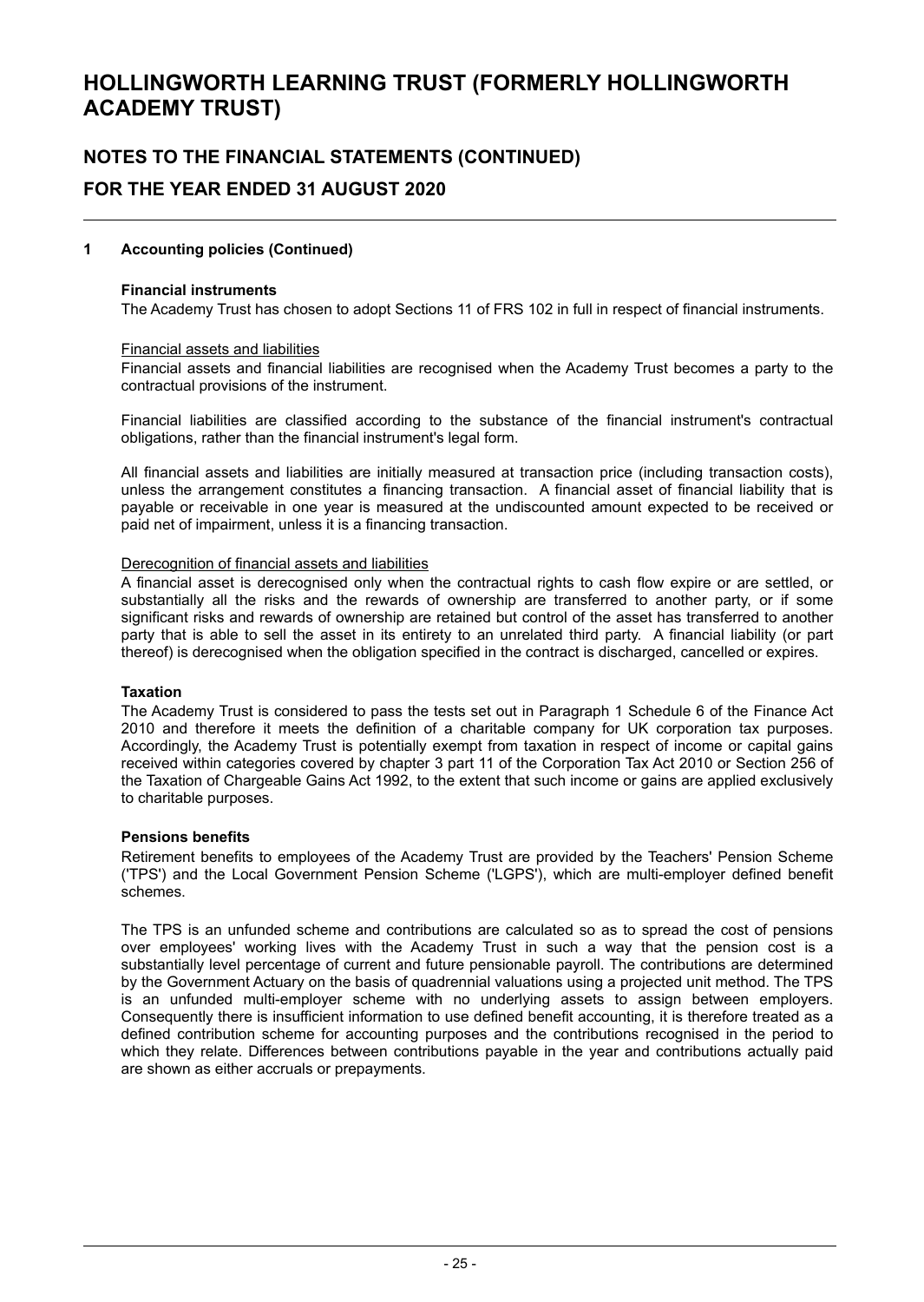# **NOTES TO THE FINANCIAL STATEMENTS (CONTINUED) FOR THE YEAR ENDED 31 AUGUST 2020**

#### **1 Accounting policies (Continued)**

The LGPS is a funded multi-employer scheme and the assets are held separately. Pension scheme assets are measured at fair value and liabilities are measured on an actuarial basis using the projected unit credit method and discounted at a rate equivalent to the current rate of return on a high quality corporate bond of equivalent term and currency to the liabilities. The actuarial valuations are obtained at least triennially and are updated at each reporting date. The amounts charged to net income are the current service costs and the costs of scheme introductions, benefit changes, settlements and curtailments. They are included as part of staff costs as incurred. Net interest on the net defined benefit liability/asset is also recognised in the statement of financial activities and comprises the interest cost on the defined benefit obligation and interest income on the scheme assets, calculated by multiplying the fair value of the scheme assets at the beginning of the period by the rate used to discount the benefit obligations. The difference between the interest income on the scheme assets and the actual return on the scheme assets is recognised as other comprehensive income. Actuarial gains and losses are recognised immediately as other comprehensive income.

#### **Fund accounting**

Unrestricted income funds represent those resources which may be used towards meeting any of the charitable objects of the Academy Trust at the discretion of the trustees.

Restricted fixed asset funds are resources which are to be applied to specific capital purposes imposed by funders where the asset acquired or created is held for a specific purpose.

Restricted general funds comprise all other restricted funds received with restrictions imposed by the funder/donor and include grants from the Education and Skills Funding Agency/Department for Education.

#### **2 Critical accounting estimates and areas of judgement**

Accounting estimates and judgements are continually evaluated and are based on historical experience and other factors, including expectations of future events that are believed to be reasonable under the circumstances.

#### Critical accounting estimates and assumptions

The Academy Trust makes estimates and assumptions concerning the future. The resulting accounting estimates and assumptions will, by definition, seldom equal the related actual results. The estimates and assumptions that have a significant risk of causing a material adjustment to the carrying amounts of assets and liabilities within the next financial year are discussed below.

The present value of the Local Government Pension Scheme defined benefit liability depends on a number of factors that are determined on an actuarial basis using a variety of assumptions. The assumptions used in determining the net cost or income for pensions include the discount rate. Any changes in these assumptions, which are disclosed in note 23, will impact the carrying amount of the pension liability. Furthermore a roll forward approach which projects results from the latest full actuarial valuation performed at 31 March 2019 has been used by the actuary in valuing the pensions liability at 31 August 2020. Any differences between the figures derived from the roll forward approach and a full actuarial valuation would impact on the carrying amount of the pension liability.

#### Critical areas of judgement

The trustees do not consider there to be any areas of judgement that are critical to the academy trust's financial statements.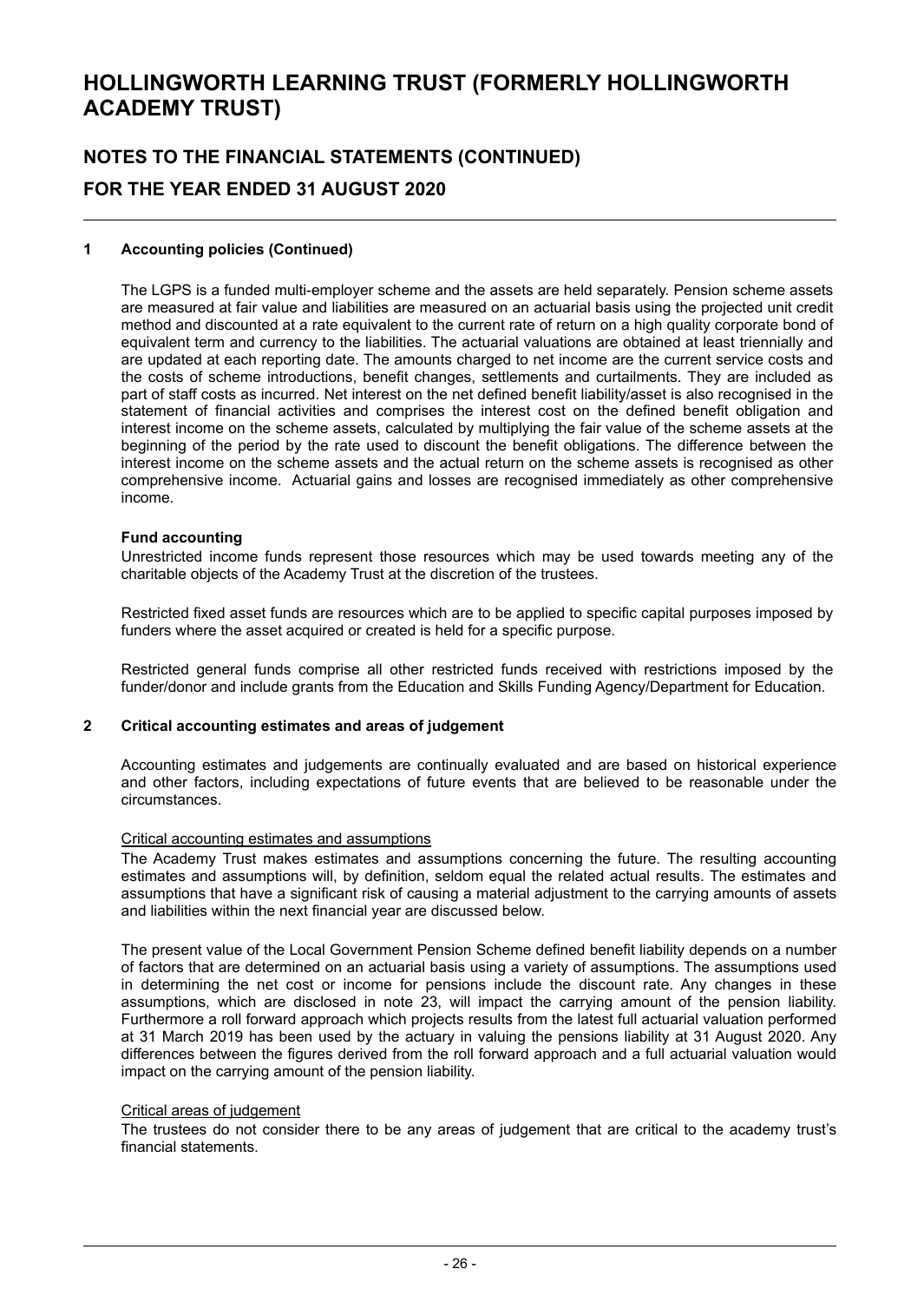# **NOTES TO THE FINANCIAL STATEMENTS (CONTINUED) FOR THE YEAR ENDED 31 AUGUST 2020**

#### **3 Donations and capital grants**

|                | <b>Unrestricted</b> | <b>Restricted</b> | <b>Total</b> | <b>Total</b> |
|----------------|---------------------|-------------------|--------------|--------------|
|                | funds               | funds             | 2020         | 2019         |
|                | £'000               | £'000             | £'000        | £'000        |
| Capital grants | ٠                   | 126               | 126          | 88           |

The income from donations and capital grants was £126,000 (2019: £88,000) of which £126,000 was restricted fixed assets (2019: £88,000).

#### **4 Funding for the Academy Trust's educational operations**

|                            | <b>Unrestricted</b><br>funds<br>£'000 | <b>Restricted</b><br>funds<br>£'000 | <b>Total</b><br>2020<br>£'000 | <b>Total</b><br>2019<br>£'000 |
|----------------------------|---------------------------------------|-------------------------------------|-------------------------------|-------------------------------|
| DfE / ESFA grants          |                                       |                                     |                               |                               |
| General annual grant (GAG) |                                       | 10,268                              | 10,268                        | 7,297                         |
| Other DfE group grants     |                                       | 548                                 | 548                           | 626                           |
|                            |                                       |                                     |                               |                               |
|                            |                                       | 10,816                              | 10,816                        | 7,923                         |
|                            |                                       |                                     |                               |                               |
| Other government grants    |                                       |                                     |                               |                               |
| Local authority grants     |                                       | 314                                 | 314                           | 245                           |
|                            |                                       |                                     |                               |                               |
| Other incoming resources   |                                       | 46                                  | 46                            | 35                            |
|                            |                                       |                                     |                               |                               |
|                            |                                       | 11,176                              | 11,176                        | 8,203                         |
|                            |                                       |                                     |                               |                               |

The income from funding for educational operations was £11,176,000 (2019: £8,203,000) of which £11,176,000 was restricted (2019: £8,203,000).

#### **5 Other trading activities**

|                    | <b>Unrestricted</b><br>funds<br>£'000 | <b>Restricted</b><br>funds<br>£'000 | <b>Total</b><br>2020<br>£'000 | <b>Total</b><br>2019<br>£'000 |
|--------------------|---------------------------------------|-------------------------------------|-------------------------------|-------------------------------|
| Hire of facilities | 16                                    | $\overline{\phantom{0}}$            | 16                            | 24                            |
| Catering income    | 264                                   | ۰                                   | 264                           | 361                           |
| Other income       | 27                                    | $\overline{\phantom{0}}$            | 27                            | 87                            |
|                    | 307                                   | ۰                                   | 307                           | 472                           |

The income from other trading activities was £307,000 (2019: £472,000) of which £307,000 was unrestricted (2019: £472,000).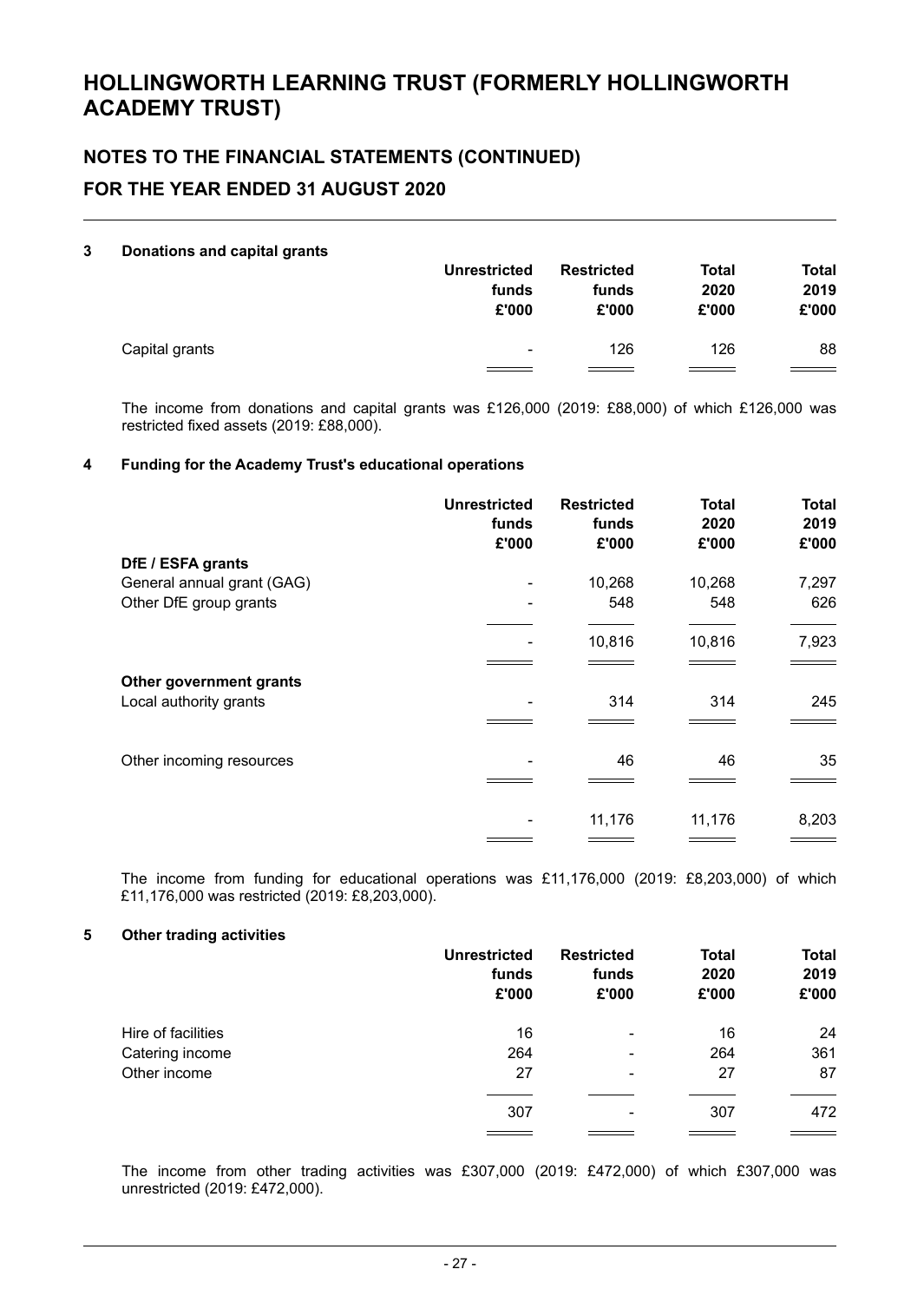# **NOTES TO THE FINANCIAL STATEMENTS (CONTINUED) FOR THE YEAR ENDED 31 AUGUST 2020**

#### **6 Expenditure**

|                                                                                                                        |                    | <b>Non Pay Expenditure</b> |              | <b>Total</b>  | Total         |
|------------------------------------------------------------------------------------------------------------------------|--------------------|----------------------------|--------------|---------------|---------------|
|                                                                                                                        | <b>Staff costs</b> | <b>Premises</b>            | <b>Other</b> | 2020          | 2019          |
|                                                                                                                        | £'000              | £'000                      | £'000        | £'000         | £'000         |
| Academy's educational operations                                                                                       |                    |                            |              |               |               |
| - Direct costs                                                                                                         | 6,443              |                            | 752          | 7,195         | 5,590         |
| - Allocated support costs                                                                                              | 2,199              | 1,839                      | 832          | 4,870         | 3,315         |
| Total support costs                                                                                                    | 8,642              | 1,839                      | 1,584        | 12,065        | 8,905         |
| Net income/(expenditure) for the year includes:                                                                        |                    |                            |              | 2020<br>£'000 | 2019<br>£'000 |
| Operating lease rentals                                                                                                |                    |                            |              | 1,233         | 888           |
| Depreciation of tangible fixed assets                                                                                  |                    |                            |              | 288           | 84            |
| Net interest on defined benefit pension liability                                                                      |                    |                            |              | 73            | 50            |
| Fees payable to RSM UK Audit LLP and its associates in respect of both<br>audit and non-audit services are as follows: |                    |                            |              |               |               |
| - Audit                                                                                                                |                    |                            |              | 15            | 10            |
| - Other services                                                                                                       |                    |                            |              | 3             | 3             |
|                                                                                                                        |                    |                            |              |               |               |

#### **7 Charitable activities**

|                               | <b>Unrestricted</b><br>funds<br>£'000 | <b>Restricted</b><br>funds<br>£'000 | <b>Total</b><br>2020<br>£'000 | <b>Total</b><br>2019<br>£'000 |
|-------------------------------|---------------------------------------|-------------------------------------|-------------------------------|-------------------------------|
| <b>Direct costs</b>           |                                       |                                     |                               |                               |
| <b>Educational operations</b> | $\overline{\phantom{a}}$              | 7.195                               | 7,195                         | 5,590                         |
| <b>Support costs</b>          |                                       |                                     |                               |                               |
| <b>Educational operations</b> | 397                                   | 4.473                               | 4,870                         | 3,315                         |
|                               | 397                                   | 11,668                              | 12,065                        | 8,905                         |

The expenditure on charitable activities was £12,065,000 (2019: £8,905,000) of which £397,000 was unrestricted (2019: £431,000), £11,259,000 was restricted (2019: £8,390,000) and £409,000 was restricted fixed assets (2019: £84,000).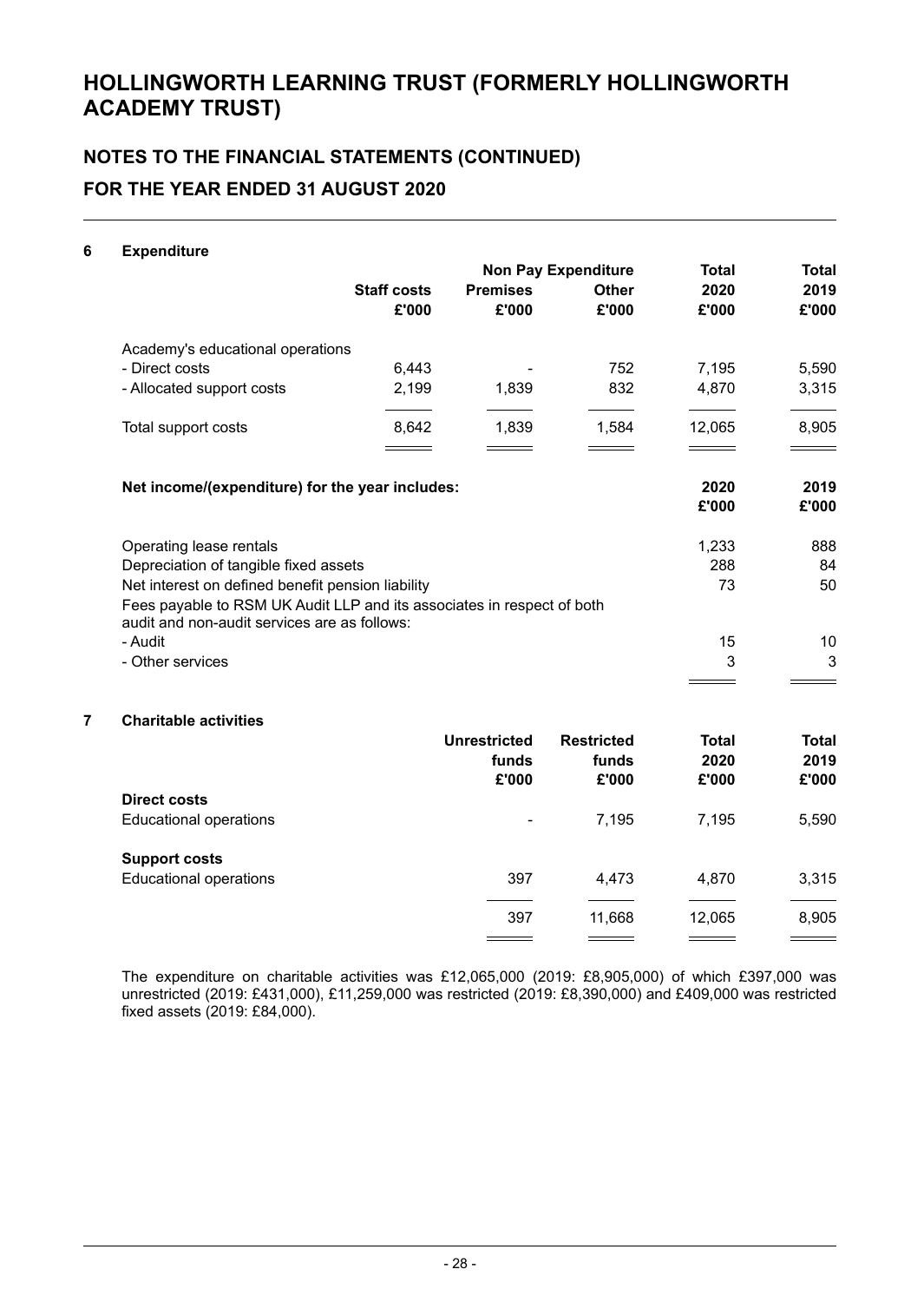# **NOTES TO THE FINANCIAL STATEMENTS (CONTINUED) FOR THE YEAR ENDED 31 AUGUST 2020**

#### **7 Charitable activities (Continued)**

|                           | 2020  | 2019  |
|---------------------------|-------|-------|
|                           | £'000 | £'000 |
| Analysis of support costs |       |       |
| Support staff costs       | 2,242 | 1,417 |
| Depreciation              | 288   | 84    |
| Technology costs          | 404   | 319   |
| Premises costs            | 1,551 | 1,142 |
| Legal costs               | 64    | 59    |
| Other support costs       | 704   | 597   |
| Governance costs          | 21    | 16    |
|                           |       |       |
|                           | 5,274 | 3,634 |

#### **8 Staff**

#### **Staff costs**

Staff costs during the year were:

|                                         | 2020<br>£'000 | 2019<br>£'000 |
|-----------------------------------------|---------------|---------------|
| Wages and salaries                      | 6,197         | 4,738         |
| Social security costs                   | 600           | 465           |
| Pension costs                           | 1,747         | 990           |
| Staff costs - employees                 | 8,544         | 6,193         |
| Agency staff costs                      | 98            | 103           |
|                                         | 8,642         | 6,296         |
| Staff development and other staff costs | 73            | 74            |
|                                         |               |               |
| Total staff expenditure                 | 8,715         | 6,370         |
|                                         |               |               |

#### **Staff numbers**

The average number of persons employed by the Academy Trust during the year was as follows:

|                            | 2020          | 2019          |  |
|----------------------------|---------------|---------------|--|
|                            | <b>Number</b> | <b>Number</b> |  |
| Teachers                   | 142           | 72            |  |
| Administration and support | 93            | 85            |  |
| Management                 | 10            | 13            |  |
|                            | 245           | 170           |  |
|                            |               |               |  |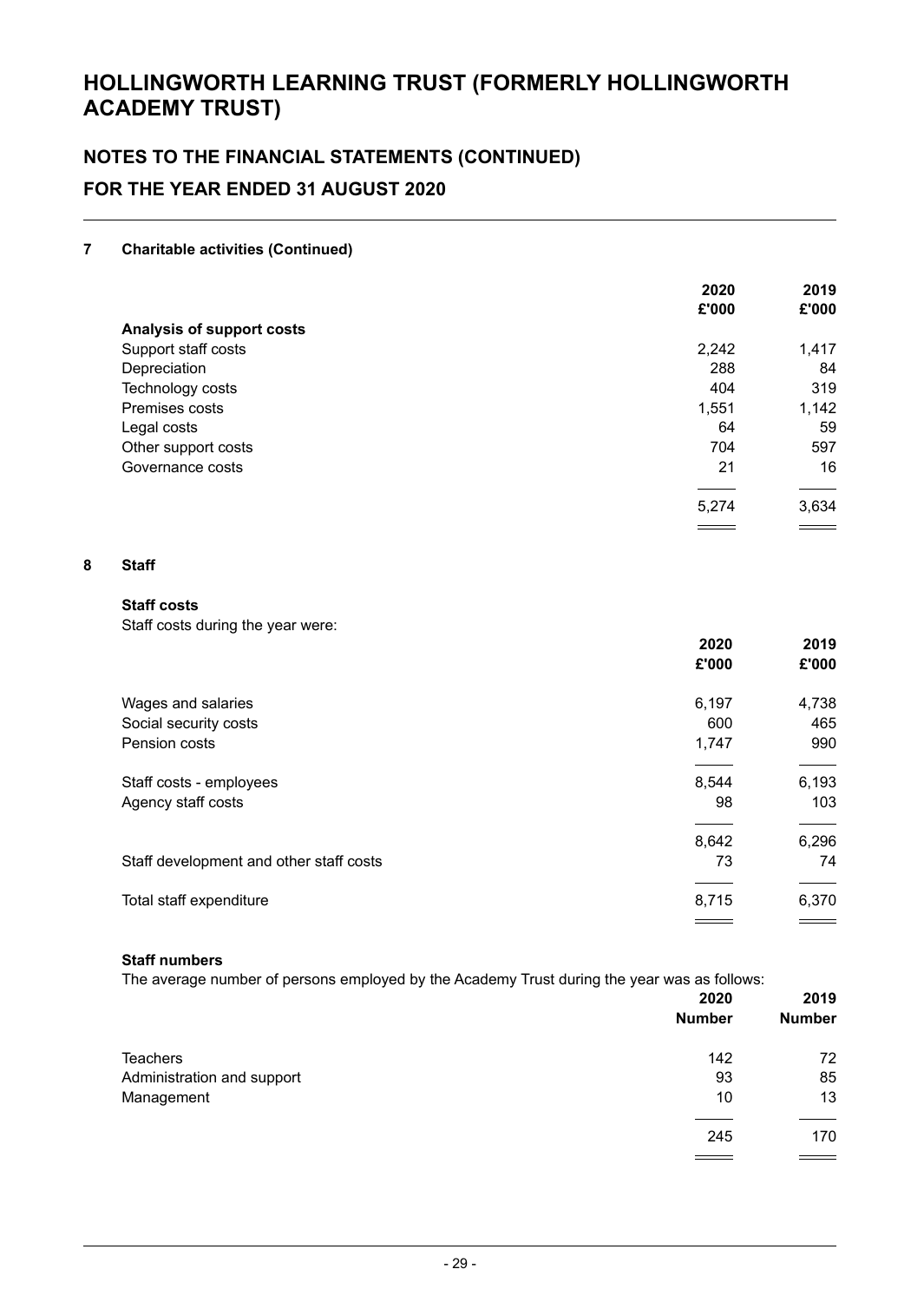# **NOTES TO THE FINANCIAL STATEMENTS (CONTINUED) FOR THE YEAR ENDED 31 AUGUST 2020**

#### **8 Staff (Continued)**

#### **Higher paid staff**

The number of employees whose employee benefits (excluding employer pension costs) exceeded £60,000 was:

|                     | 2020          | 2019<br><b>Number</b> |
|---------------------|---------------|-----------------------|
|                     | <b>Number</b> |                       |
| £60,001 - £70,000   | 2             | 3                     |
| £70,001 - £80,000   |               | 2                     |
| £80,001 - £90,000   | 1             | 1                     |
| £110,001 - £120,000 |               | 1                     |
|                     |               |                       |

#### **Key management personnel**

The key management personnel of the Academy Trust comprise the trustees and the senior management team as listed on page 1. The total amount of employee benefits (including employer pension contributions and national insurance contributions) received by key management personnel for their services to the Academy Trust was £1,459,618 (2019: £1,214,076).

#### **9 Central services**

The Academy Trust has provided the following central services to its academies during the year:

- human resources:
- financial services;
- legal services;
- educational support services

The Academy Trust charges for these services on the following basis:

• flat percentage of income (5% of the General Annual Grant (GAG)). This has been apportioned with reference to the conversion date where applicable.

| The amounts charged during the year were as follows:   | 2020<br>£'000 | 2019<br>£'000 |
|--------------------------------------------------------|---------------|---------------|
| Hollingworth Academy                                   | 156           |               |
| Newhouse Academy (formerly Siddal Moor Sports College) | 47            |               |
| <b>Hollingworth Learning Trust</b>                     |               |               |
|                                                        | 203           |               |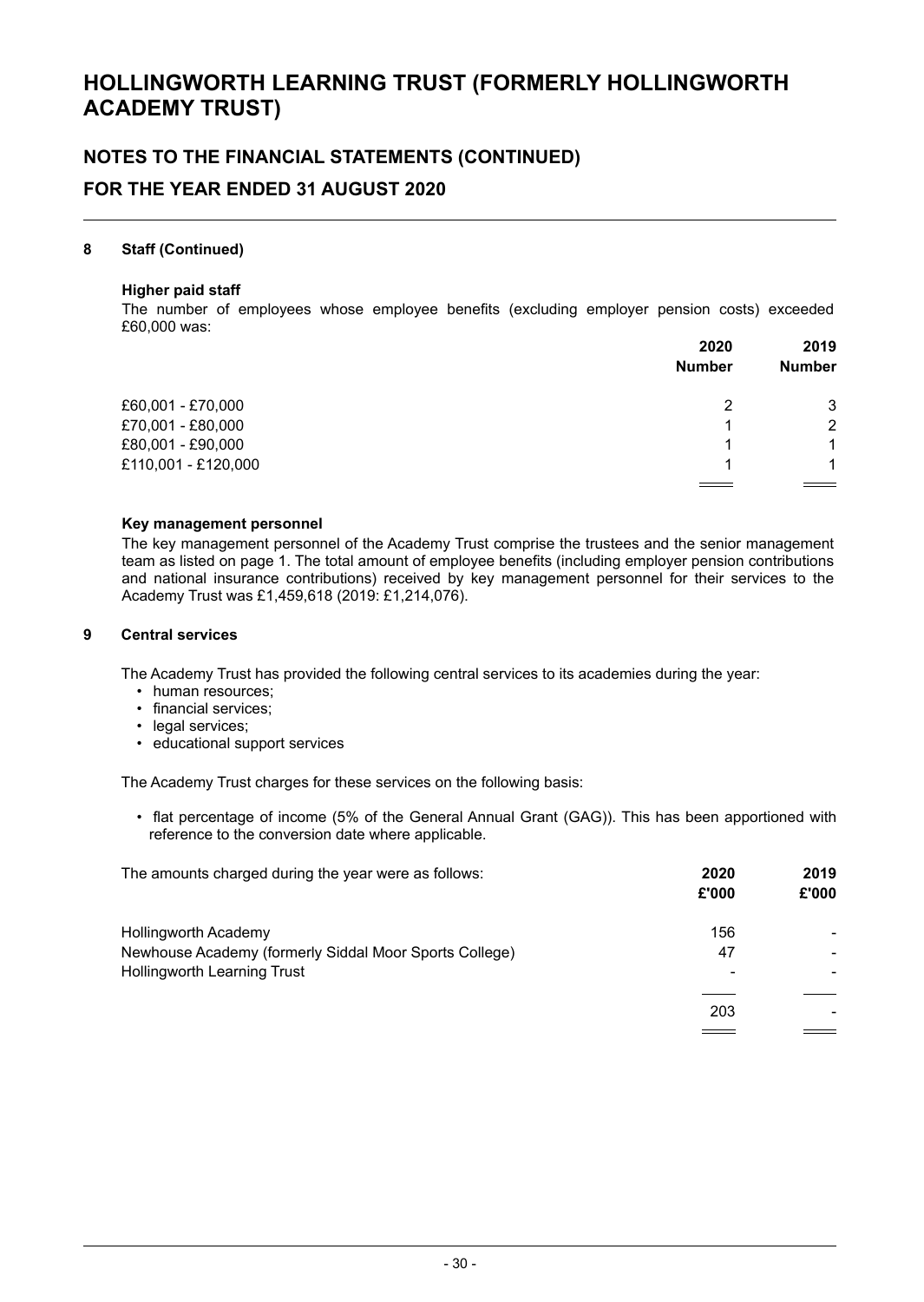# **NOTES TO THE FINANCIAL STATEMENTS (CONTINUED) FOR THE YEAR ENDED 31 AUGUST 2020**

#### **10 Trustees' remuneration and expenses**

One or more of the trustees has been paid remuneration or has received other benefits from an employment with the Academy Trust. The Headteacher and other staff trustees only receive remuneration in respect of services they provide undertaking the roles of Headteacher and staff members under their contracts of employment, and not in respect of their services as trustees.

The value of trustees' remuneration and other benefits was as follows:

|                                  | 2020                | 2019                |
|----------------------------------|---------------------|---------------------|
|                                  |                     |                     |
| D<br>Randle                      |                     |                     |
| Remuneration                     | £116,535            | £111,042            |
| Employer's pension contributions | £27,595             | £18,294             |
|                                  |                     |                     |
| U Brown                          |                     |                     |
| Remuneration                     | $£35,000 - £40,000$ | $£35,000 - £40,000$ |
| Employer's pension contributions | £5,000 - £10,000    | £5,000 - £10,000    |
|                                  |                     |                     |
| <b>C</b> Cobley                  |                     |                     |
| Remuneration                     | $£35,000 - £40,000$ | $£35,000 - £40,000$ |
| Employer's pension contributions | £5,000 - £10,000    | £5,000 - £10,000    |
|                                  |                     |                     |
| D Whelan                         |                     |                     |
| Remuneration                     | £40,000 - £45,000   | £40,000 - £45,000   |
| Employer's pension contributions | £5,000 - £10,000    | £5,000 - £10,000    |

During the year expense payments totalling £Nil (2019: £600) were made to one trustee in respect of travel and subsistence.

#### **11 Trustees and officers' insurance**

In accordance with normal commercial practice, the Academy Trust has purchased insurance to protect trustees and officers from claims arising from negligent acts, errors or omissions occurring whilst on Academy Trust business. The insurance provides cover up to £2,000,000 on any one claim and the cost for the year ended 31 August 2020 is not separately identifiable, but is included within the total insurance cost.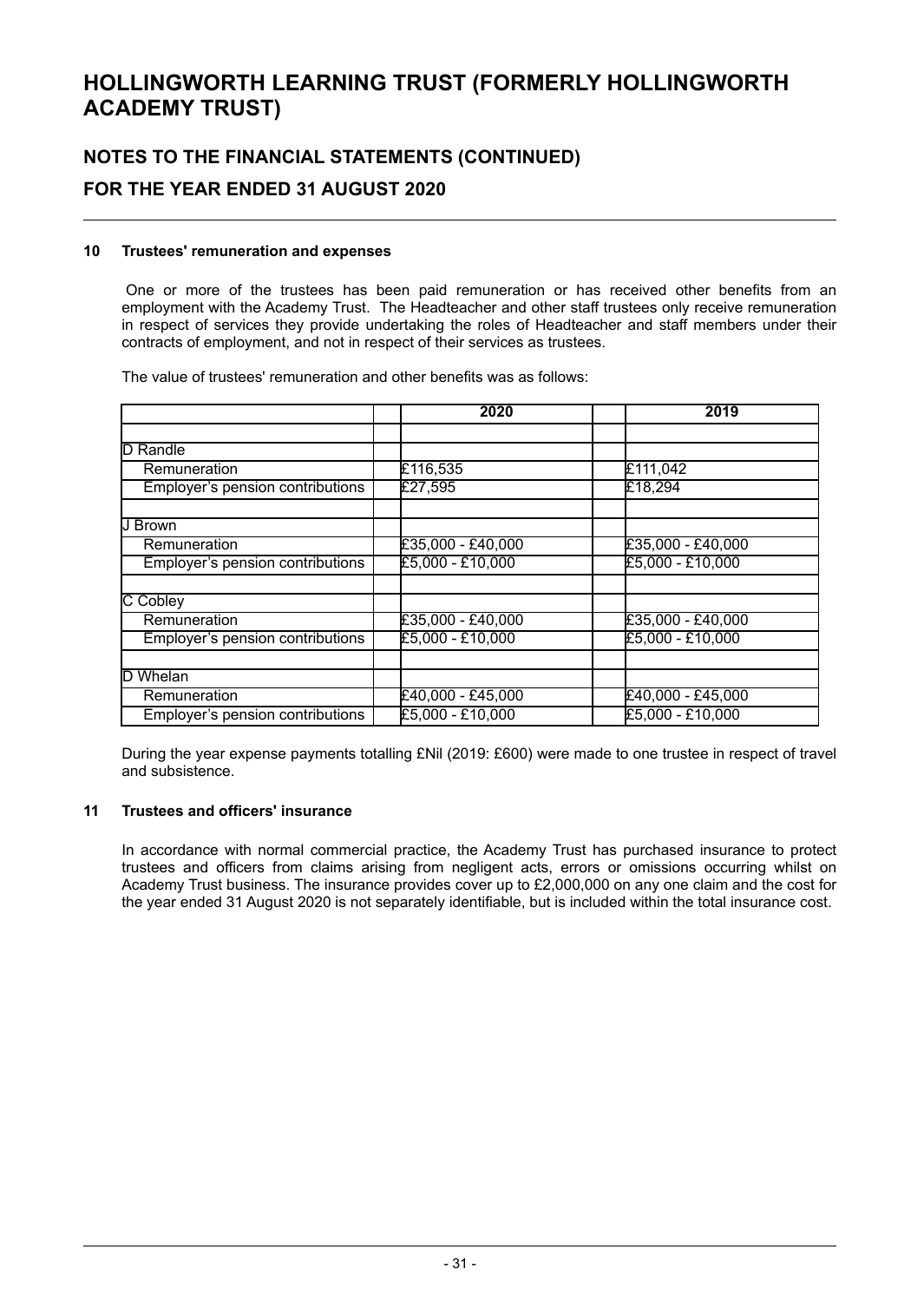# **NOTES TO THE FINANCIAL STATEMENTS (CONTINUED) FOR THE YEAR ENDED 31 AUGUST 2020**

#### **12 Tangible fixed assets**

**13 Stocks**

**14 Debtors**

|                                | <b>Land and</b><br>buildings | Computer | Fixtures,<br>equipment fittings and<br>equipment | <b>Total</b>  |
|--------------------------------|------------------------------|----------|--------------------------------------------------|---------------|
|                                | £'000                        | £'000    | £'000                                            | £'000         |
| Cost                           |                              |          |                                                  |               |
| At 1 September 2019            | 3,439                        | 562      | 15                                               | 4,016         |
| Transfer on conversion         | 30,025                       |          | ÷,                                               | 30,025        |
| Additions                      |                              | 5        | ä,                                               | 5             |
| At 31 August 2020              | 33,464                       | 567      | 15                                               | 34,046        |
| <b>Depreciation</b>            |                              |          |                                                  |               |
| At 1 September 2019            | 184                          | 542      | 3                                                | 729           |
| Charge for the year            | 277                          | 6        | 5                                                | 288           |
| At 31 August 2020              | 461                          | 548      | 8                                                | 1,017         |
| Net book value                 |                              |          |                                                  |               |
| At 31 August 2020              | 33,003                       | 19       | $\overline{7}$                                   | 33,029        |
| At 31 August 2019              | 3,255                        | 20       | 12                                               | 3,287         |
|                                |                              |          |                                                  |               |
| <b>Stocks</b>                  |                              |          |                                                  |               |
|                                |                              |          | 2020<br>£'000                                    | 2019<br>£'000 |
| <b>Stock</b>                   |                              |          | 1                                                | 10            |
| <b>Debtors</b>                 |                              |          |                                                  |               |
|                                |                              |          | 2020<br>£'000                                    | 2019<br>£'000 |
|                                |                              |          |                                                  |               |
| Trade debtors                  |                              |          | 10                                               | 31            |
| VAT recoverable                |                              |          | 38                                               | 127           |
| Other debtors                  |                              |          | 227                                              | 336           |
| Prepayments and accrued income |                              |          | 198                                              | 209           |

473 703

 $\equiv$ 

 $\equiv$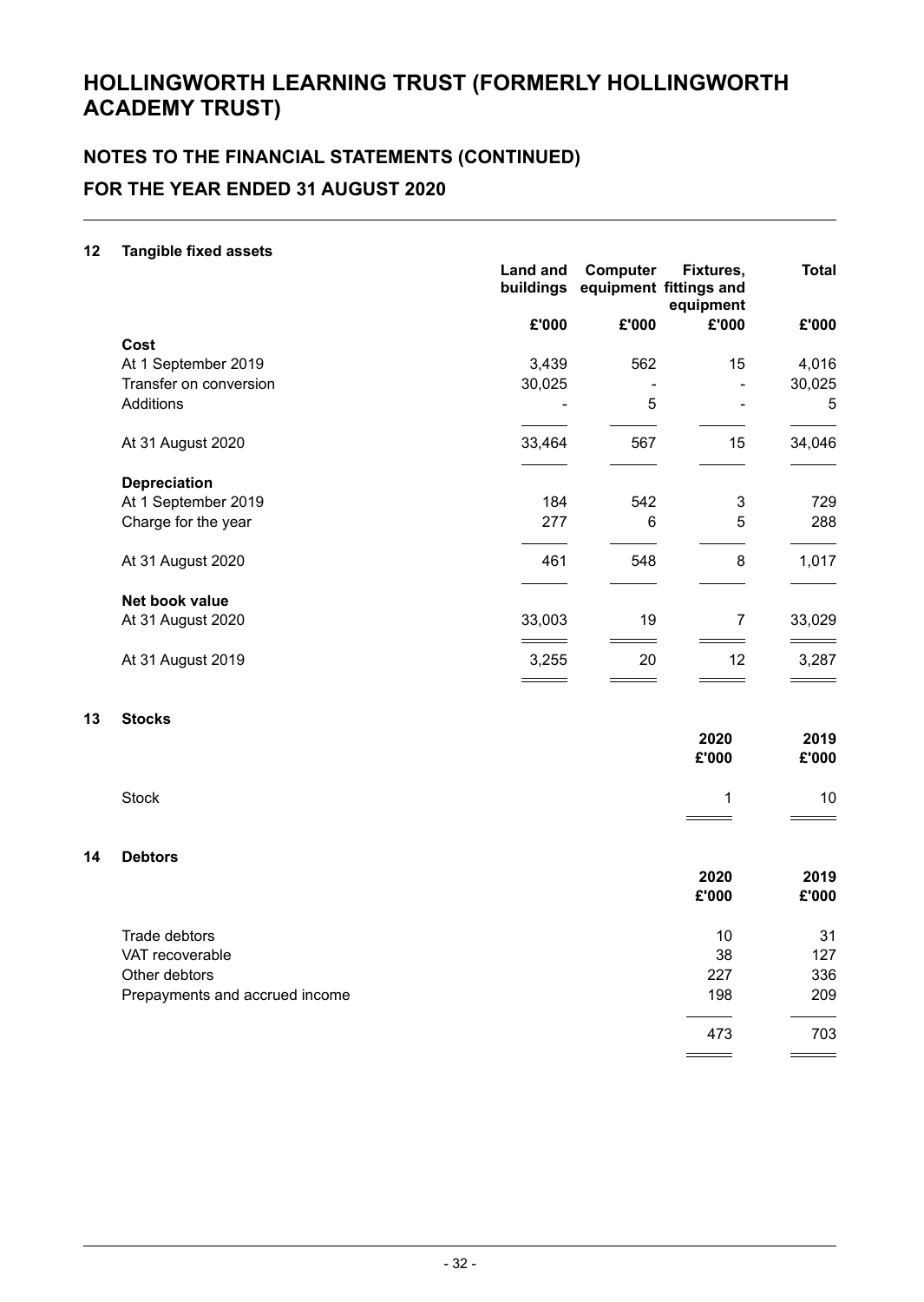# **NOTES TO THE FINANCIAL STATEMENTS (CONTINUED) FOR THE YEAR ENDED 31 AUGUST 2020**

#### **15 Creditors: amounts falling due within one year**

|    |                                            | 2020<br>£'000 | 2019<br>£'000 |
|----|--------------------------------------------|---------------|---------------|
|    | Trade creditors                            | 301           | 300           |
|    | Other taxation and social security         | 201           | 124           |
|    | Other creditors                            | 207           | 99            |
|    | Accruals and deferred income (see note 16) | 212           | 96            |
|    |                                            | 921           | 619           |
|    |                                            |               |               |
| 16 | <b>Deferred income</b>                     |               |               |
|    |                                            | 2020          | 2019          |
|    |                                            | £'000         | £'000         |
|    | Deferred income is included within:        |               |               |
|    | Creditors due within one year              | 102           | 78            |
|    |                                            |               |               |
|    | Deferred income at 1 September 2019        | 78            | 76            |
|    | Released from previous years               | (78)          | (76)          |
|    | Resources deferred in the year             | 102           | 78            |
|    | Deferred income at 31 August 2020          | 102           | 78            |
|    |                                            |               |               |

At the balance sheet date, the academy trust was holding funds received in advance for rates relief and school trips.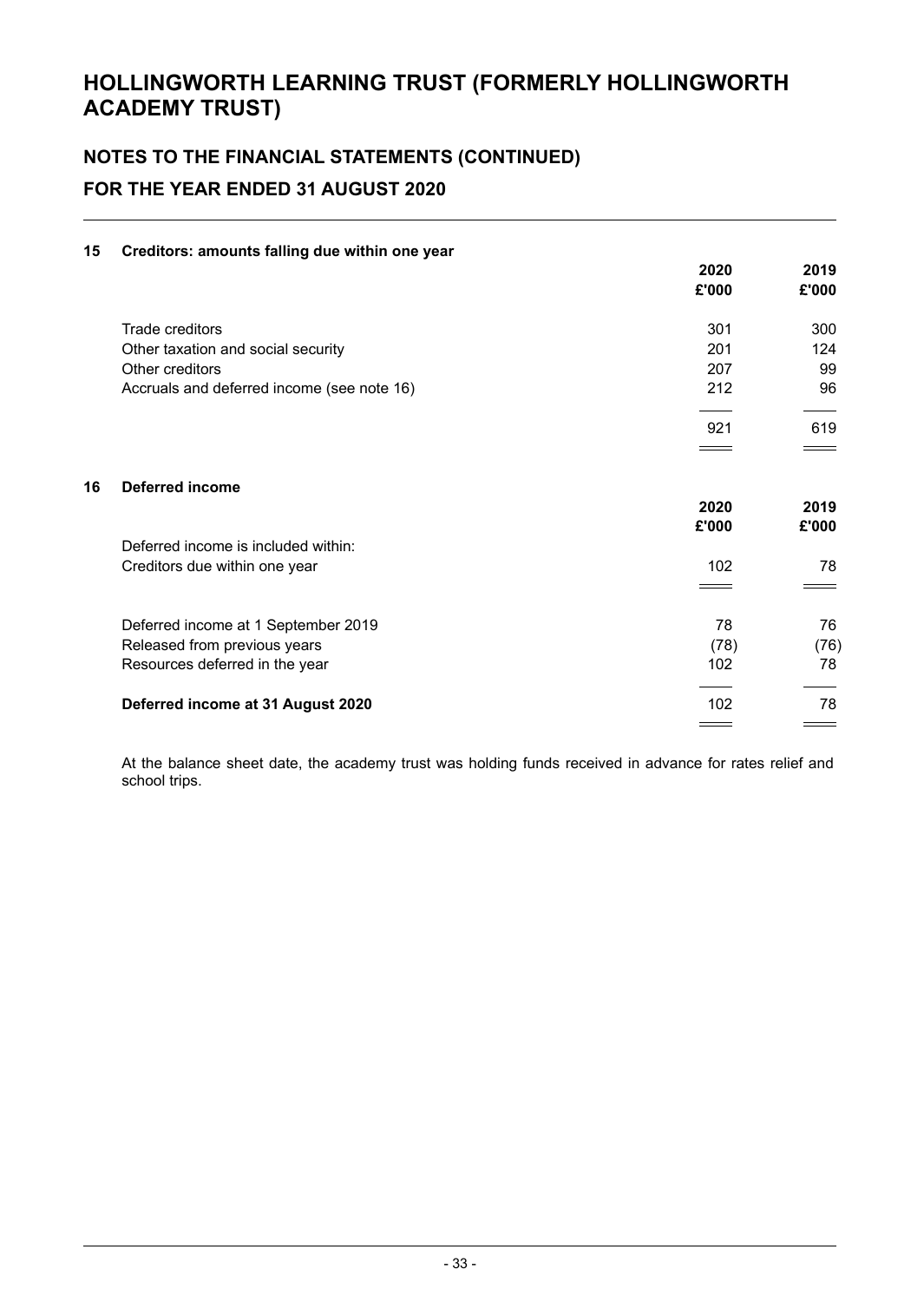# **NOTES TO THE FINANCIAL STATEMENTS (CONTINUED) FOR THE YEAR ENDED 31 AUGUST 2020**

| 17 | <b>Funds</b>                        |                                  |                        |                             |                      |                                |
|----|-------------------------------------|----------------------------------|------------------------|-----------------------------|----------------------|--------------------------------|
|    |                                     | <b>Balance at</b><br>1 September |                        |                             | Gains,<br>losses and | <b>Balance at</b><br>31 August |
|    |                                     | 2019<br>£'000                    | <b>Income</b><br>£'000 | <b>Expenditure</b><br>£'000 | transfers<br>£'000   | 2020<br>£'000                  |
|    | <b>Restricted general funds</b>     |                                  |                        |                             |                      |                                |
|    | General Annual Grant (GAG)          | 185                              | 10,268                 | (9,872)                     |                      | 581                            |
|    | Other DfE / ESFA grants             |                                  | 548                    | (548)                       |                      |                                |
|    | Other government grants             |                                  | 314                    | (314)                       |                      |                                |
|    | Other restricted funds              |                                  | 46                     | (46)                        |                      |                                |
|    | Pension reserve                     | (3, 231)                         | (1, 297)               | (479)                       | (701)                | (5,708)                        |
|    |                                     | (3,046)                          | 9,879                  | (11, 259)                   | (701)                | (5, 127)                       |
|    | <b>Restricted fixed asset funds</b> |                                  |                        |                             |                      |                                |
|    | Inherited on conversion             |                                  | 30,025                 | (208)                       |                      | 29,817                         |
|    | DfE group capital grants            | 887                              | 126                    | (143)                       |                      | 870                            |
|    | Capital expenditure from GAG        | 2,140                            |                        | (52)                        |                      | 2,088                          |
|    | Other capital grants                | 8                                |                        |                             |                      | 8                              |
|    | Amounts transferred from local      |                                  |                        |                             |                      |                                |
|    | authority on conversion             | 252                              |                        | (6)                         |                      | 246                            |
|    |                                     | 3,287                            | 30,151                 | (409)                       |                      | 33,029                         |
|    |                                     |                                  |                        |                             |                      |                                |
|    | <b>Total restricted funds</b>       | 241                              | 40,030                 | (11,668)                    | (701)                | 27,902                         |
|    | <b>Unrestricted funds</b>           |                                  |                        |                             |                      |                                |
|    | General funds                       | 125                              | 574                    | (397)                       |                      | 302                            |
|    |                                     |                                  |                        |                             |                      |                                |
|    | <b>Total funds</b>                  | 366                              | 40,604                 | (12,065)                    | (701)                | 28,204                         |
|    |                                     |                                  |                        |                             |                      |                                |

The specific purposes for which the funds are to be applied are as follows:

#### *Restricted general fund*

This fund represents grants received for the Academy's operational activities and development.

#### *Fixed assets fund*

These grants relate to funding from the DfE, ESFA and private sponsors to carry out works of a coital nature as part of the school improvement plan.

#### *Other restricted funds*

These funds relate to monies received from the local government, private sector and private sponsors to carry out works of a capital or revenue nature.

#### *Unrestricted funds*

This fund primarily relates to income from lettings and catering.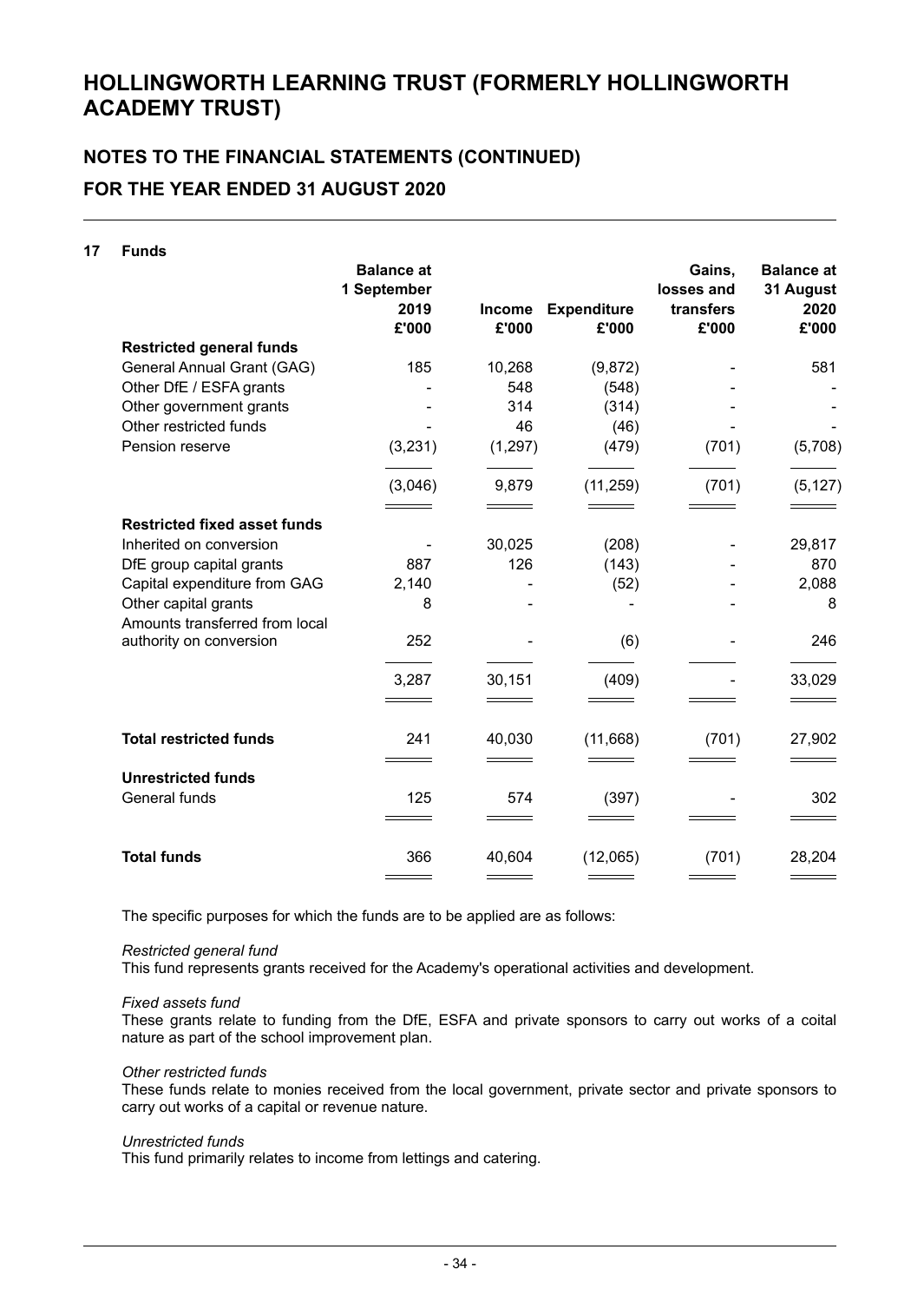# **NOTES TO THE FINANCIAL STATEMENTS (CONTINUED) FOR THE YEAR ENDED 31 AUGUST 2020**

#### **17 Funds (Continued)**

**Funds prior year**

|                                                        | <b>Balance</b> at<br>1 September |                        |                             | Gains,<br>losses and | <b>Balance</b> at<br>31 August |
|--------------------------------------------------------|----------------------------------|------------------------|-----------------------------|----------------------|--------------------------------|
|                                                        | 2018<br>£'000                    | <b>Income</b><br>£'000 | <b>Expenditure</b><br>£'000 | transfers<br>£'000   | 2019<br>£'000                  |
| <b>Restricted general funds</b>                        |                                  |                        |                             |                      |                                |
| General Annual Grant (GAG)                             | 11                               | 7,297                  | (7, 187)                    | 64                   | 185                            |
| Other DfE / ESFA grants                                |                                  | 626                    | (626)                       |                      |                                |
| Other government grants                                |                                  | 245                    | (245)                       |                      |                                |
| Other restricted funds                                 |                                  | 35                     | (35)                        |                      |                                |
| Pension reserve                                        | (1,696)                          |                        | (297)                       | (1, 238)             | (3, 231)                       |
|                                                        | (1,685)                          | 8,203                  | (8,390)                     | (1, 174)             | (3,046)                        |
| <b>Restricted fixed asset funds</b>                    |                                  |                        |                             |                      |                                |
| DfE group capital grants                               | 820                              | 88                     | (21)                        |                      | 887                            |
| Capital expenditure from GAG                           | 2,261                            |                        | (57)                        | (64)                 | 2,140                          |
| Other capital grants<br>Amounts transferred from local | 8                                |                        |                             |                      | 8                              |
| authority on conversion                                | 258                              |                        | (6)                         |                      | 252                            |
|                                                        | 3,347                            | 88                     | (84)                        | (64)                 | 3,287                          |
|                                                        |                                  |                        |                             |                      |                                |
| <b>Total restricted funds</b>                          | 1,662                            | 8,291                  | (8, 474)                    | (1, 238)             | 241                            |
|                                                        |                                  |                        |                             |                      |                                |
| <b>Unrestricted funds</b>                              |                                  |                        |                             |                      |                                |
| General funds                                          | 84                               | 472                    | (431)                       |                      | 125                            |
|                                                        |                                  |                        |                             |                      |                                |
| <b>Total funds</b>                                     | 1,746                            | 8,763                  | (8,905)                     | (1,238)              | 366                            |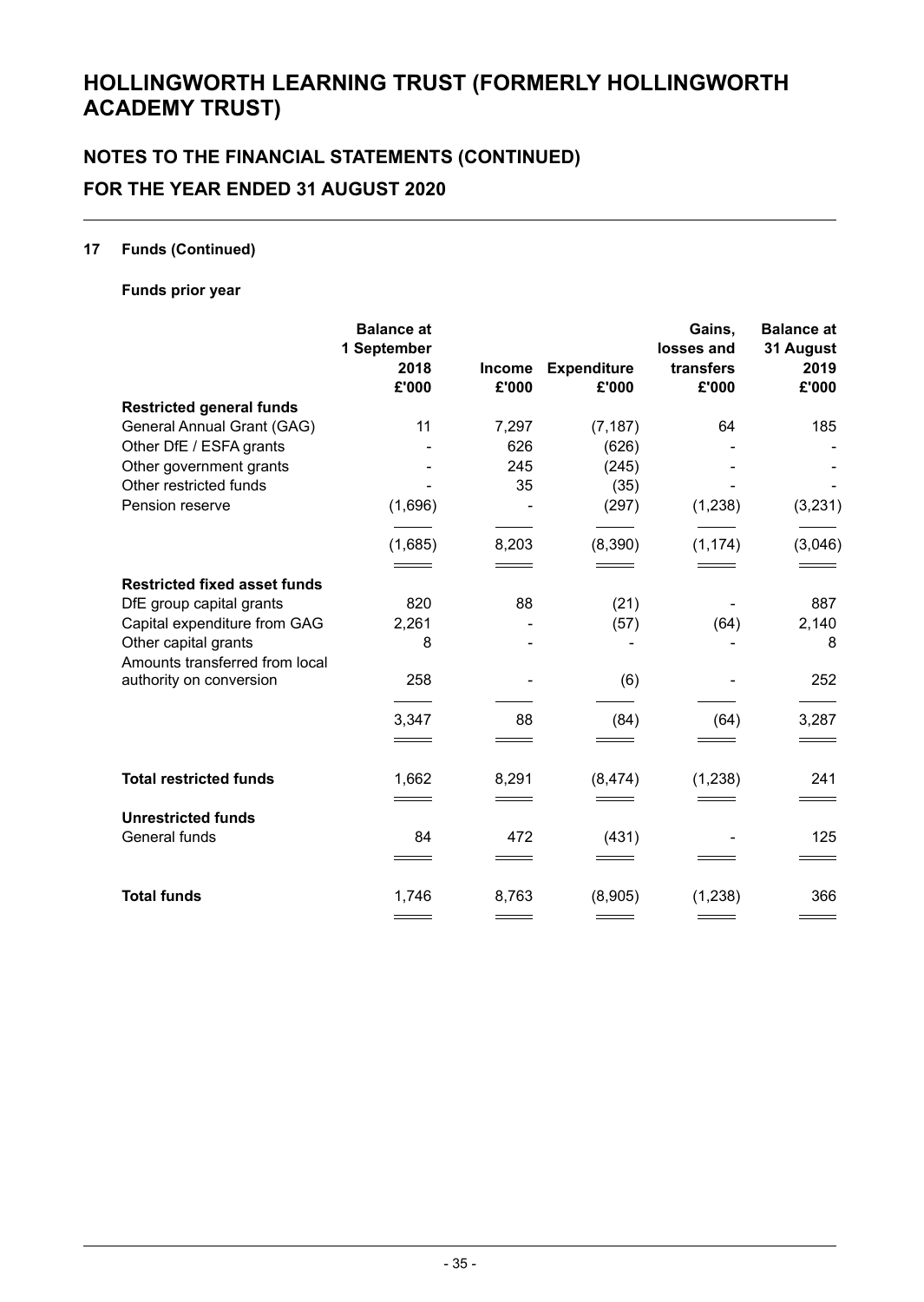# **NOTES TO THE FINANCIAL STATEMENTS (CONTINUED) FOR THE YEAR ENDED 31 AUGUST 2020**

#### **17 Funds (Continued)**

| Total funds analysis by academy                            |         |         |
|------------------------------------------------------------|---------|---------|
|                                                            | 2020    | 2019    |
| Fund balances at 31 August 2020 were allocated as follows: | £'000   | £'000   |
| <b>Hollingworth Academy</b>                                | 206     | 310     |
| Newhouse Academy (formerly Siddal Moor Sports College)     | 556     |         |
| <b>Hollingworth Learning Trust</b>                         |         |         |
| Total before fixed assets fund and pension reserve         | 762     | 310     |
| Restricted fixed asset fund                                | 33.029  | 3,287   |
| Pension reserve                                            | (5,708) | (3,231) |
| Total funds                                                | 28,083  | 366     |
|                                                            |         |         |

#### **Total cost analysis by academy**

Expenditure incurred by each academy during the year was as follows:

|                                                                   | <b>Teaching and</b><br>support staff<br>£'000 | educational Other support<br>staff costs<br>£'000 | <b>Educational</b><br>supplies<br>£'000 | <b>Other costs</b><br>excluding<br>depreciation<br>£'000 | <b>Total</b><br>2020<br>£'000 | <b>Total</b><br>2019<br>£'000 |
|-------------------------------------------------------------------|-----------------------------------------------|---------------------------------------------------|-----------------------------------------|----------------------------------------------------------|-------------------------------|-------------------------------|
| Hollingworth Academy<br>Newhouse Academy<br>(formerly Siddal Moor | 4,958                                         | 1.238                                             | 643                                     | 2,037                                                    | 8,876                         | 8,821                         |
| Sports College)                                                   | 1.485                                         | 386                                               | 93                                      | 251                                                      | 2.215                         |                               |
| <b>Hollingworth Learning</b><br>Trust                             | ۰                                             | 169                                               | 17                                      | 21                                                       | 207                           |                               |
|                                                                   | 6.443                                         | 1.793                                             | 753                                     | 2.309                                                    | 11,298                        | 8,821                         |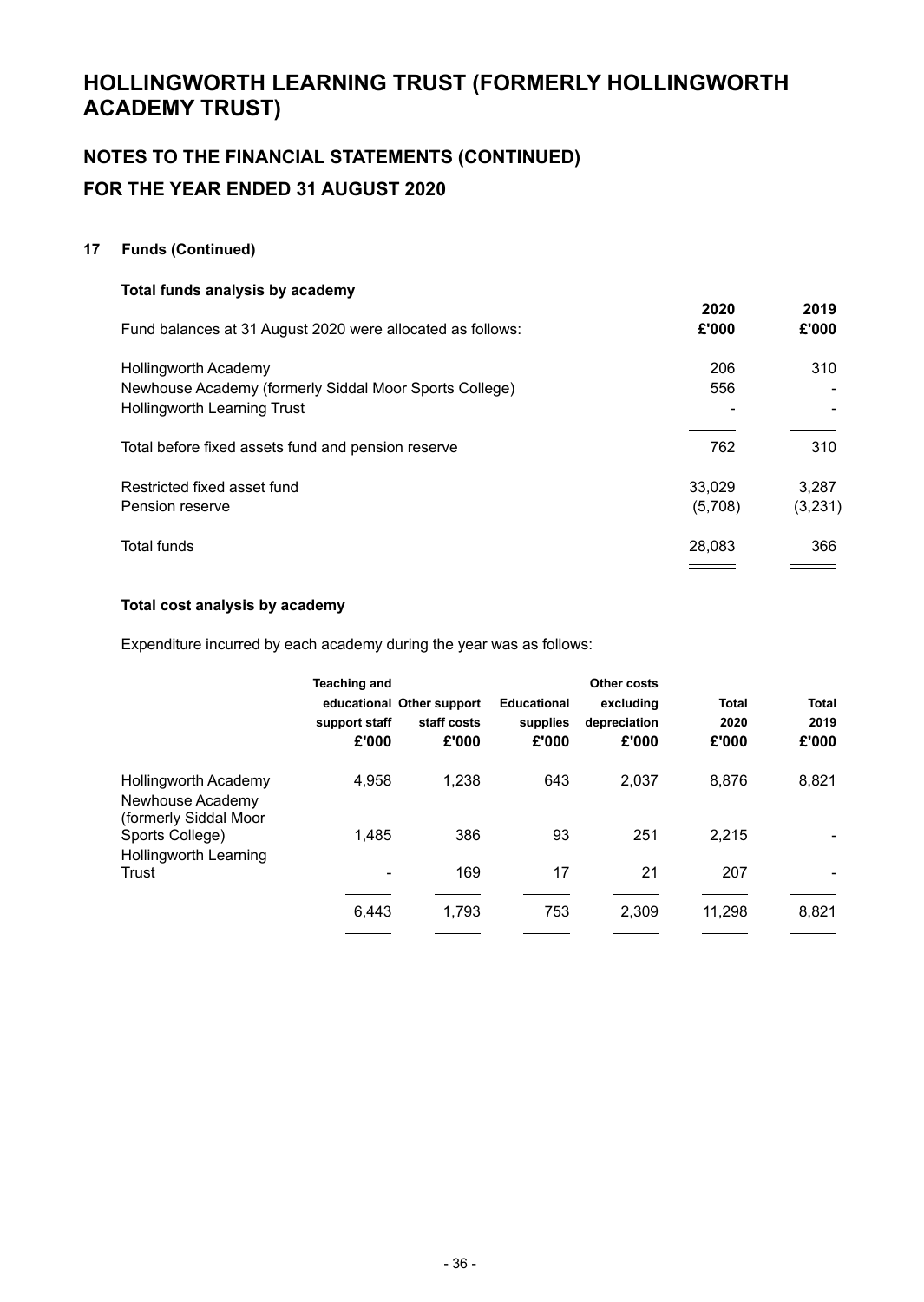# **NOTES TO THE FINANCIAL STATEMENTS (CONTINUED) FOR THE YEAR ENDED 31 AUGUST 2020**

#### **18 Analysis of net assets between funds**

|                                                        | <b>Unrestricted</b><br><b>Funds</b> | <b>Restricted</b><br>General<br><b>Funds</b> | <b>Restricted</b><br><b>Fixed Asset</b><br><b>Funds</b> | <b>Total</b><br><b>Funds</b> |
|--------------------------------------------------------|-------------------------------------|----------------------------------------------|---------------------------------------------------------|------------------------------|
|                                                        | £'000                               | £'000                                        | £'000                                                   | £'000                        |
| Fund balances at 31 August 2020 are<br>represented by: |                                     |                                              |                                                         |                              |
| Tangible fixed assets                                  |                                     |                                              | 33.029                                                  | 33,029                       |
| <b>Current assets</b>                                  | 302                                 | 1,502                                        |                                                         | 1,804                        |
| Creditors falling due within one year                  | ۰                                   | (921)                                        |                                                         | (921)                        |
| Defined benefit pension liability                      | ۰                                   | (5,708)                                      |                                                         | (5,708)                      |
| <b>Total net assets</b>                                | 302                                 | (5, 127)                                     | 33,029                                                  | 28,204                       |
|                                                        |                                     |                                              |                                                         |                              |

|                                                        | Unrestricted          | <b>Restricted funds:</b> |                             | <b>Total</b>          |
|--------------------------------------------------------|-----------------------|--------------------------|-----------------------------|-----------------------|
|                                                        | <b>Funds</b><br>£'000 | General<br>£'000         | <b>Fixed asset</b><br>£'000 | <b>Funds</b><br>£'000 |
| Fund balances at 31 August 2019 are<br>represented by: |                       |                          |                             |                       |
| Tangible fixed assets                                  | ۰                     |                          | 3.287                       | 3,287                 |
| <b>Current assets</b>                                  | 125                   | 804                      |                             | 929                   |
| Creditors falling due within one year                  | ۰                     | (619)                    |                             | (619)                 |
| Defined benefit pension liability                      | $\blacksquare$        | (3,231)                  |                             | (3,231)               |
| <b>Total net assets</b>                                | 125                   | (3,046)                  | 3,287                       | 366                   |
|                                                        |                       |                          |                             |                       |

#### **19 Commitments under operating leases**

At 31 August 2020 the total of the Academy Trust's future minimum lease payments under non-cancellable operating leases was:

|                                        | 2020<br>£'000 | 2019<br>£'000 |
|----------------------------------------|---------------|---------------|
|                                        |               |               |
| Amounts due within one year            | 778           | 767           |
| Amounts due between one and five years | 2,593         | 2,667         |
| Amounts due after five years           | 6,882         | 7,508         |
|                                        |               |               |
|                                        | 10,253        | 10,942        |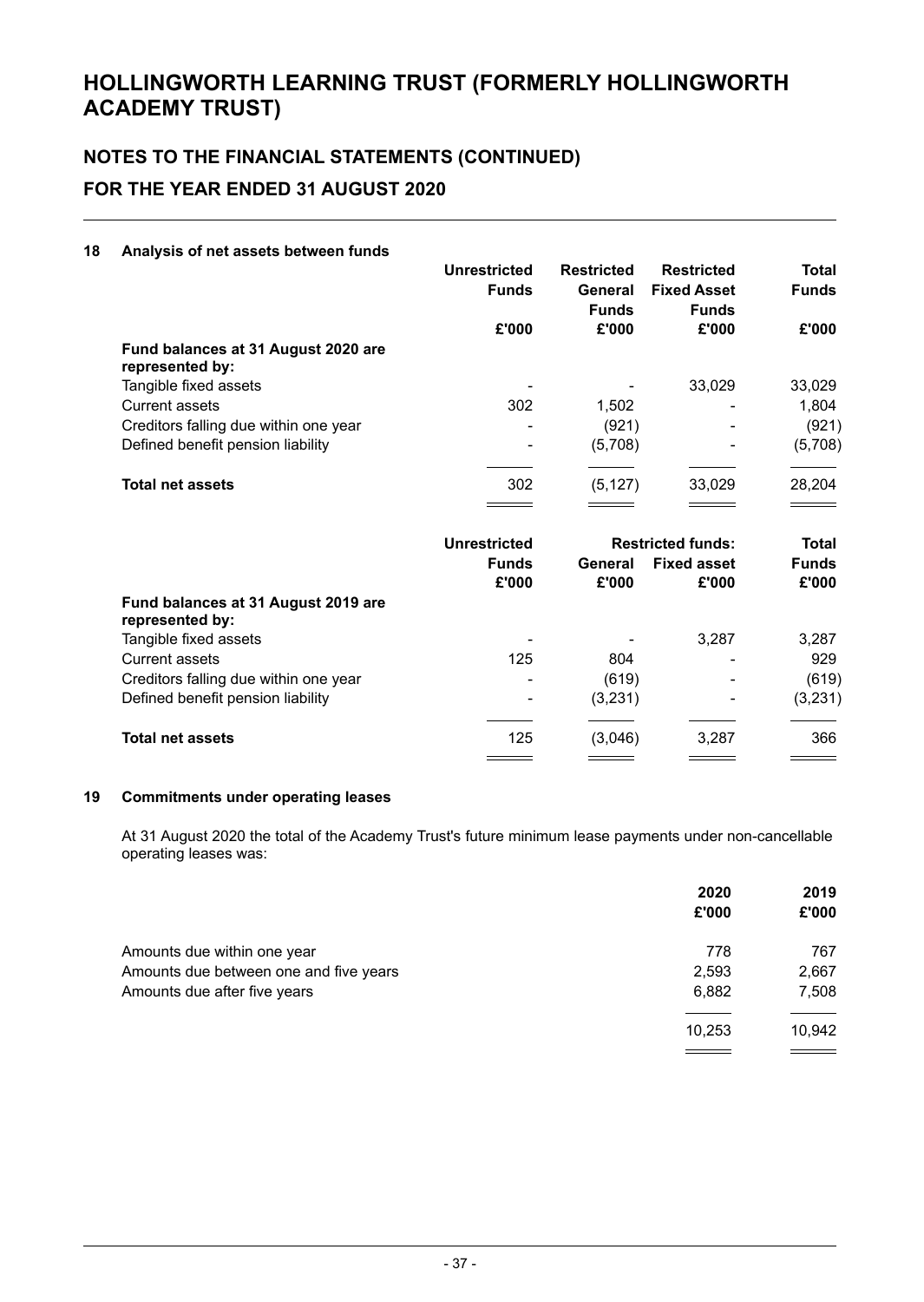# **NOTES TO THE FINANCIAL STATEMENTS (CONTINUED) FOR THE YEAR ENDED 31 AUGUST 2020**

| Reconciliation of net income/(expenditure) to net cash flow from operating activities               |                                                                                                                                                                                                                                                                                                                                             |               |
|-----------------------------------------------------------------------------------------------------|---------------------------------------------------------------------------------------------------------------------------------------------------------------------------------------------------------------------------------------------------------------------------------------------------------------------------------------------|---------------|
|                                                                                                     | 2020<br>£'000                                                                                                                                                                                                                                                                                                                               | 2019<br>£'000 |
| Net income/(expenditure) for the reporting period (as per the statement of<br>financial activities) | 28,539                                                                                                                                                                                                                                                                                                                                      | (142)         |
| Adjusted for:                                                                                       |                                                                                                                                                                                                                                                                                                                                             |               |
| Net surplus on conversion to academy                                                                | (28, 995)                                                                                                                                                                                                                                                                                                                                   |               |
| Capital grants from DfE and other capital income                                                    | (126)                                                                                                                                                                                                                                                                                                                                       | (88)          |
|                                                                                                     | 406                                                                                                                                                                                                                                                                                                                                         | 247           |
|                                                                                                     | 73                                                                                                                                                                                                                                                                                                                                          | 50            |
|                                                                                                     | 288                                                                                                                                                                                                                                                                                                                                         | 84            |
|                                                                                                     |                                                                                                                                                                                                                                                                                                                                             |               |
|                                                                                                     | 9                                                                                                                                                                                                                                                                                                                                           | (5)           |
|                                                                                                     | 230                                                                                                                                                                                                                                                                                                                                         | (430)         |
|                                                                                                     | 302                                                                                                                                                                                                                                                                                                                                         | 181           |
|                                                                                                     | 726                                                                                                                                                                                                                                                                                                                                         | (103)         |
| Analysis of cash and cash equivalents                                                               |                                                                                                                                                                                                                                                                                                                                             |               |
|                                                                                                     | Defined benefit pension scheme costs less contributions payable<br>Defined benefit pension scheme finance cost<br>Depreciation of tangible fixed assets<br>Movements in working capital:<br>Decrease/(increase) in stocks<br>Decrease/(increase) in debtors<br>Increase in creditors<br>Net cash provided by/(used in) operating activities |               |

|      | 1 September<br>2019<br>£'000 | <b>Cash flows</b><br>£'000 | 31 August<br>2020<br>£'000 |
|------|------------------------------|----------------------------|----------------------------|
| Cash | 216                          | 1.114                      | 1,330<br>$\frac{1}{1}$     |

#### **22 Members' liability**

Each member of the charitable company undertakes to contribute to the assets of the company in the event of it being wound up while he or she is a member, or within one year after he or she ceases to be a member, such amount as may be required, not exceeding £10 for the debts and liabilities contracted before he or she ceases to be a member.

#### **23 Pension and similar obligations**

The Academy Trust's employees belong to two principal pension schemes: the Teachers' Pension Scheme England and Wales (TPS) for academic and related staff; and the Local Government Pension Scheme (LGPS) for non-teaching staff, which is managed by Mercer. Both are multi-employer defined benefit schemes.

The latest actuarial valuation of the TPS related to the period ended 31 March 2016, and that of the LGPS related to the period ended 31 March 2019.

Contributions amounting to £204,433 were payable to the schemes at 31 August 2020 (2019: £96,230) and are included within creditors.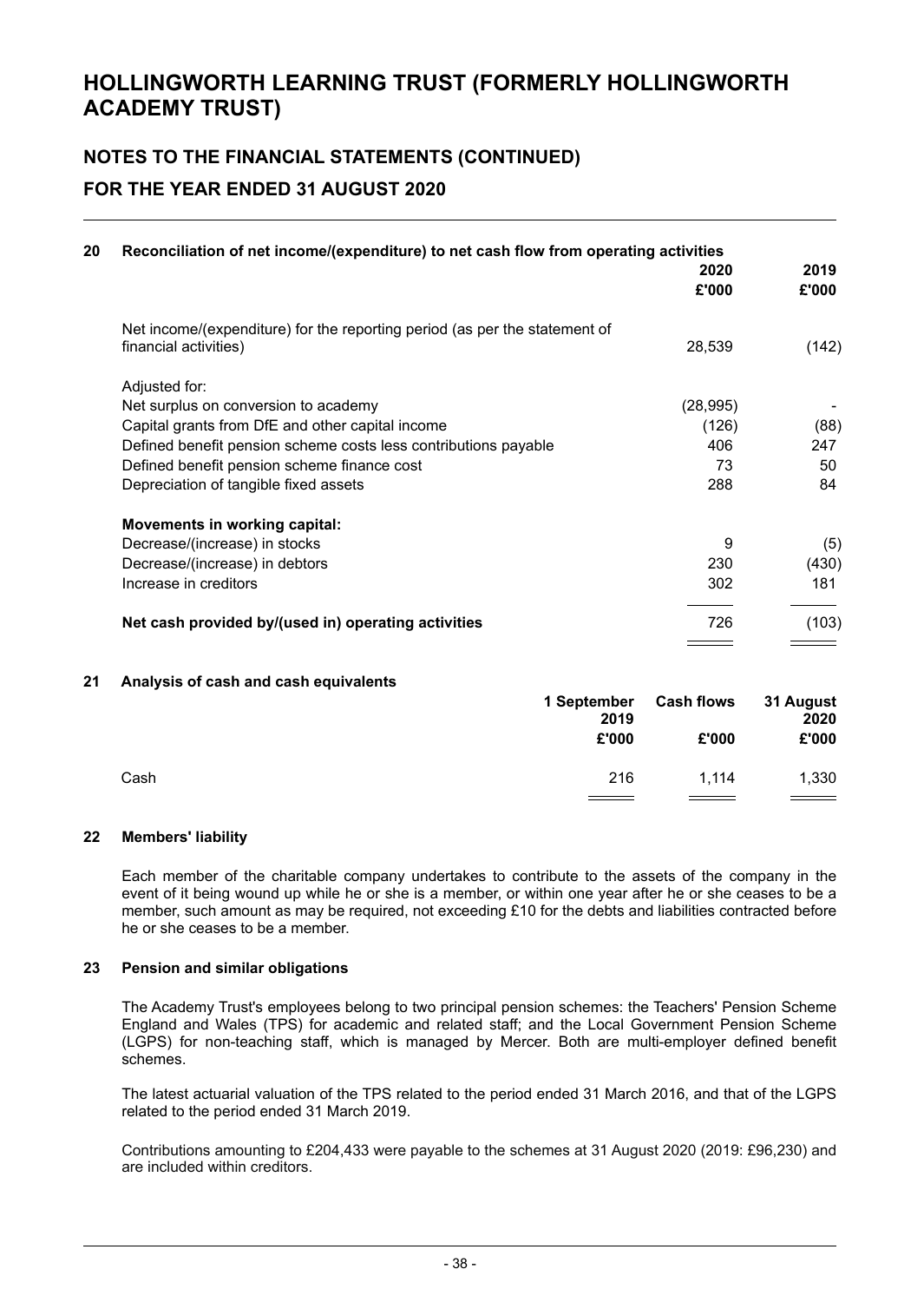# **NOTES TO THE FINANCIAL STATEMENTS (CONTINUED) FOR THE YEAR ENDED 31 AUGUST 2020**

#### **23 Pension and similar obligations (Continued)**

#### **Teachers' Pension Scheme**

#### **Introduction**

The Teachers' Pension Scheme (TPS) is a statutory, contributory, defined benefit scheme, governed by the Teachers' Pensions 2014.

The TPS is an unfunded scheme and members contribute on a 'pay as you go' basis - these contributions along with those made by employers are credited to the Exchequer.

#### **Valuation of the Teachers' Pension Scheme**

The Government Actuary, using normal actuarial principles, conducts a formal actuarial review of the TPS in accordance with the Public Service Pensions (Valuations and Employer Cost Cap) Directions 2014 published by HM Treasury every 4 years. The aim of the review is to specify the level of future contributions. Actuarial scheme valuations are dependent on assumptions about the value of future costs, design of benefits and many other factors. The latest actuarial valuation of the TPS was carried out as at 31 March 2016 and in accordance with the Public Service Pensions (Valuations and Employer Cost Cap) Directions 2014 except it has been prepared following the Government's decision to pause the operation of the cost control mechanisms at the time when legal challenges were still pending.

The valuation report was published in 5 March 2019. The key results of the valuation and subsequent consultation are:

- Total scheme liabilities for service (pensions currently payable and the estimated cost of future benefits) of £218 billion
- Value of notional assets (estimated future contributions together with the proceeds from the notional investments held at the valuation date) of £196 billion
- Notional past service deficit of £22 billion
- Discount rate is 2.4% in excess of CPI

As a result of the valuation, new employer contribution rates were set at 23.68% (including a 0.08% administration levy) of pensionable pay from September 2019 onwards (compared to 16.48% during 2019/20).

The next valuation result is due to be implemented from 1 April 2023.

The employer's pension costs paid to the TPS in the period amounted to £973,000 (2019: £516,000).

The TPS is a multi-employer pension plan and there is insufficient information to account for the scheme as a defined benefit plan so it is accounted for as a defined contribution plan.

#### **Local Government Pension Scheme**

The LGPS is a funded defined-benefit scheme, with the assets held in separate trustee-administered funds. The total contributions are as noted below

As described in note 25 the LGPS obligation relates to the employees of the Academy Trust, being the employees transferred as part of the conversion from the maintained school and new employees who joined the scheme in the period. The obligation in respect of employees who transferred on conversion represents their cumulative service at both the predecessor school and the Academy Trust at the balance sheet date.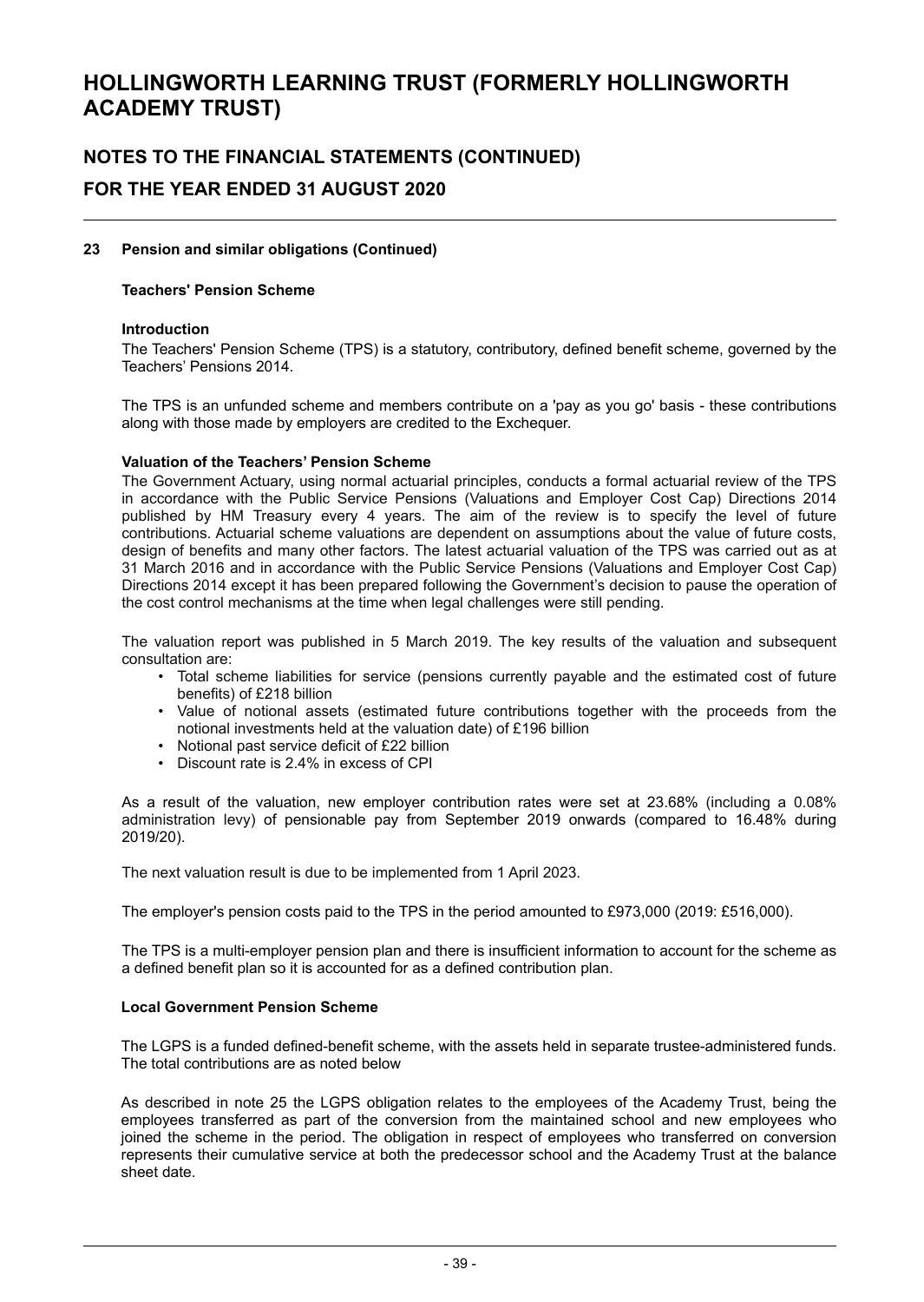# **NOTES TO THE FINANCIAL STATEMENTS (CONTINUED) FOR THE YEAR ENDED 31 AUGUST 2020**

#### **23 Pension and similar obligations (Continued)**

Parliament has agreed, at the request of the Secretary of State for Education, to a guarantee that, in the event of academy closure, outstanding Local Government Pension Scheme liabilities would be met by the Department for Education. The guarantee came into force on 18 July 2013.

The past service cost of £Nil (2019: £67,000) recognised in the year relates to the effect of the McCloud judgement regarding age discrimination in respect of public service pensions.

The current valuation does not reflect the expected increase in benefits and therefore liability as a result of Guaranteed Minimum Pension ('GMP') equalisation between men and women which is required as a result of the removal of the Additional State Pension. Methodologies for a long-term solution are still being investigated by the Government as set out in the published (January 2018) outcome of the Government Consultation 'Indexation and Equalisation of GMP in Public Sector Pensions Schemes' and therefore the expected impact cannot be reliably estimated and consequently no provision/liability has been recognised.

| <b>Total contributions made</b>                      | 2020<br>£'000   | 2019<br>£'000 |
|------------------------------------------------------|-----------------|---------------|
| Employer's contributions<br>Employees' contributions | 336<br>102      | 225<br>68     |
| Total contributions                                  | 438<br>$\equiv$ | 293<br>$\sim$ |

#### **Principal actuarial assumptions**

The following information is based upon a full actuarial valuation of the fund at 31 March 2016 updated to 31 August 2019 by a qualified independent actuary.

|                                                    | 2020 | 2019 |
|----------------------------------------------------|------|------|
|                                                    | %    | %    |
| Rate of increase in salaries                       | 3.0  | 3.1  |
| Rate of increase for pensions in payment/inflation | 22   | 23   |
| Discount rate for scheme liabilities               | 17   | 18.  |

The current mortality assumptions include sufficient allowance for future improvements in mortality rates. The assumed life expectations on retirement age 65 are:

|                      | 2020         | 2019<br><b>Years</b> |
|----------------------|--------------|----------------------|
|                      | <b>Years</b> |                      |
| Retiring today       |              |                      |
| - Males              | 20.5         | 20.6                 |
| - Females            | 23.1         | 23.1                 |
| Retiring in 20 years |              |                      |
| - Males              | 22.0         | 22                   |
| - Females            | 25.0         | 24.8                 |
|                      | ___          | $\equiv$             |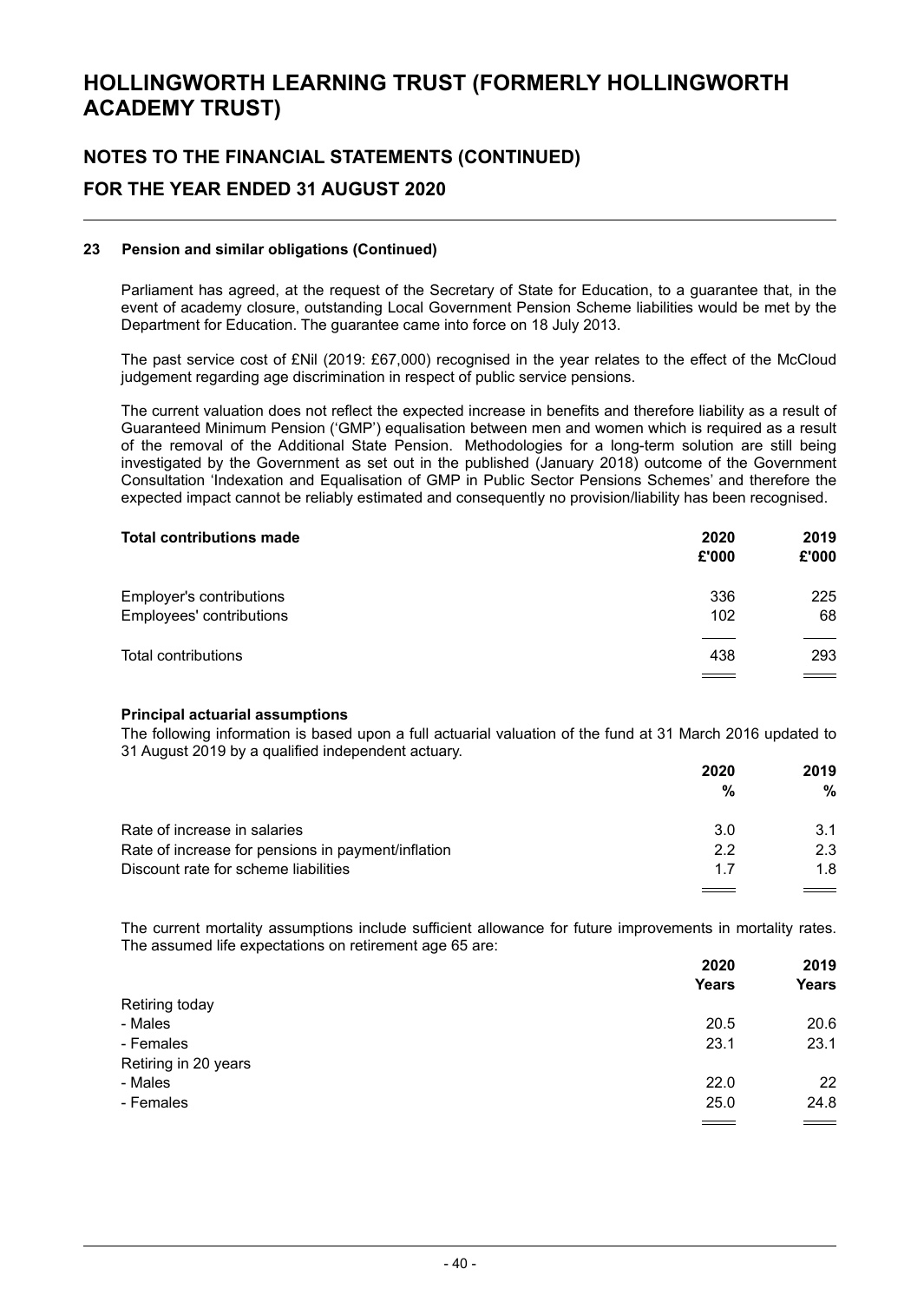# **NOTES TO THE FINANCIAL STATEMENTS (CONTINUED) FOR THE YEAR ENDED 31 AUGUST 2020**

#### **23 Pension and similar obligations (Continued)**

| The Academy Trust's share of the assets in the scheme                                    | 2020<br><b>Fair value</b><br>£'000 | 2019<br><b>Fair value</b><br>£'000 |
|------------------------------------------------------------------------------------------|------------------------------------|------------------------------------|
| Equities                                                                                 | 5,653                              | 4,041                              |
| <b>Bonds</b>                                                                             | 1,330                              | 891                                |
| Cash                                                                                     | 748                                | 535                                |
| Property                                                                                 | 582                                | 475                                |
| Total fair value of assets                                                               | 8,313                              | 5,942                              |
| The actual return on scheme assets was $E(53,000)$ (2019: £268,000).                     |                                    |                                    |
| Amount recognised in the Statement of Financial Activities                               | 2020<br>£'000                      | 2019<br>£'000                      |
| Current service cost                                                                     | 742                                | 405                                |
| Net interest cost                                                                        | 73                                 | 50                                 |
| Plan introductions, changes, gain/(loss) on curtailment and gain/(loss) on<br>settlement |                                    | 67                                 |
| Total operating charge                                                                   | 815                                | 522                                |
| Changes in the present value of defined benefit obligations                              | 2020<br>£'000                      | 2019<br>£'000                      |
| At 1 September 2019                                                                      | 9,173                              | 7,188                              |
| Obligations acquired on conversion                                                       | 3,398                              |                                    |
| Current service cost                                                                     | 742                                | 405                                |
| Interest cost                                                                            | 202                                | 206                                |
| Employee contributions                                                                   | 102                                | 68                                 |
| <b>Actuarial loss</b>                                                                    | 519                                | 1,350                              |
| Benefits paid                                                                            | (115)                              | (111)                              |
| Past service cost                                                                        |                                    | 67                                 |
| At 31 August 2020                                                                        | 14,021                             | 9,173                              |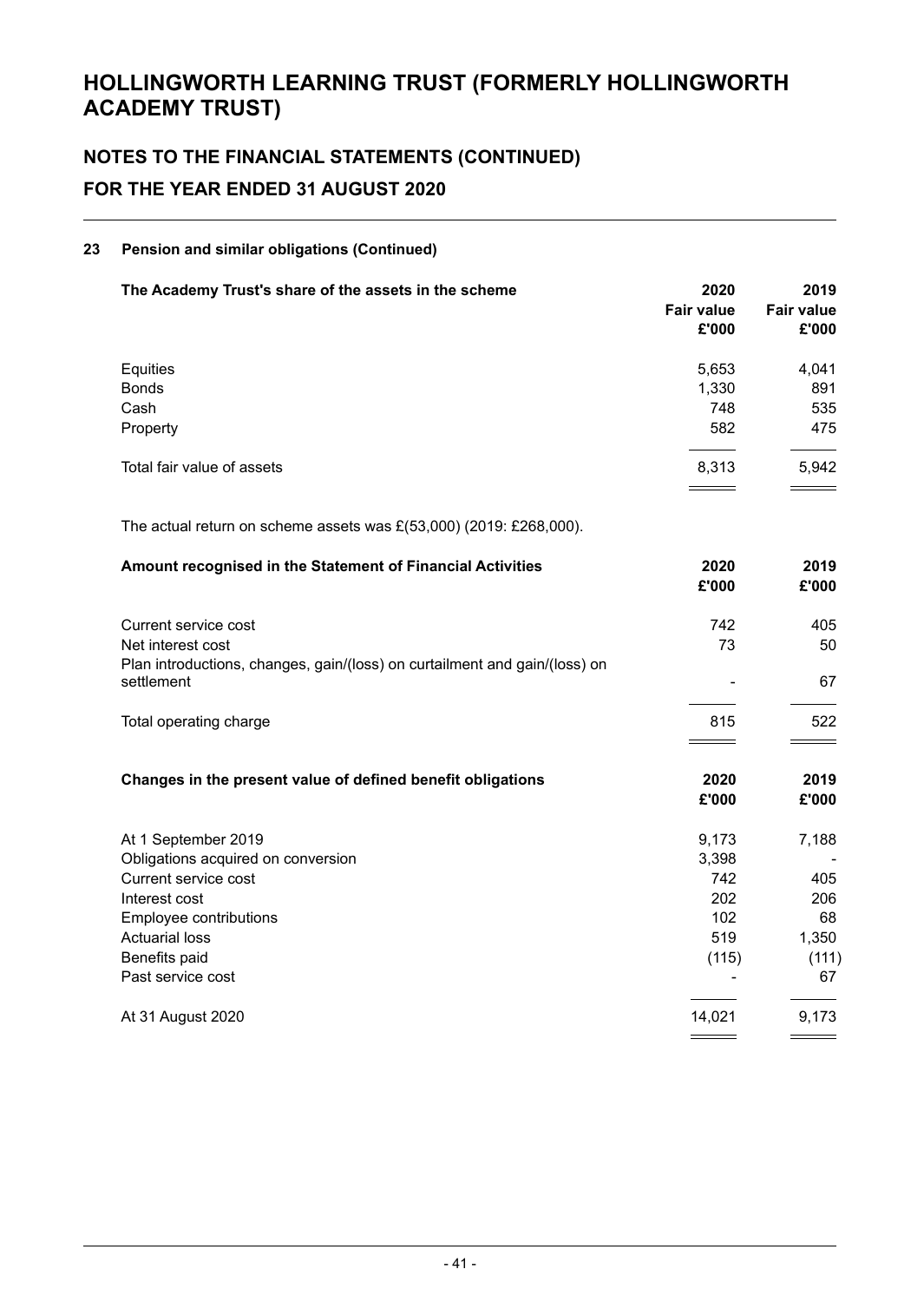# **NOTES TO THE FINANCIAL STATEMENTS (CONTINUED) FOR THE YEAR ENDED 31 AUGUST 2020**

### **23 Pension and similar obligations (Continued)**

#### **Changes in the fair value of the Academy Trust's share of scheme assets**

|                                                                          | 2020<br>£'000 | 2019<br>£'000     |
|--------------------------------------------------------------------------|---------------|-------------------|
|                                                                          |               |                   |
| At 1 September 2019                                                      | 5.942         | 5,492             |
| Assets acquired on conversion                                            | 2,101         |                   |
| Interest income                                                          | 129           | 156               |
| Return on plan assets (excluding net interest on the net defined pension |               |                   |
| liability)                                                               | (182)         | 112               |
| Employer contributions                                                   | 336           | 225               |
| Employee contributions                                                   | 102           | 68                |
| Benefits paid                                                            | (115)         | (111)             |
| At 31 August 2020                                                        | 8.313         | 5,942             |
|                                                                          |               | $\equiv$ $\equiv$ |

#### **24 Related party transactions**

No related party transactions took place in the period of account other than certain trustees' remuneration and expenses already disclosed in note 10.

Key management personnel disclosure is included in note 8.